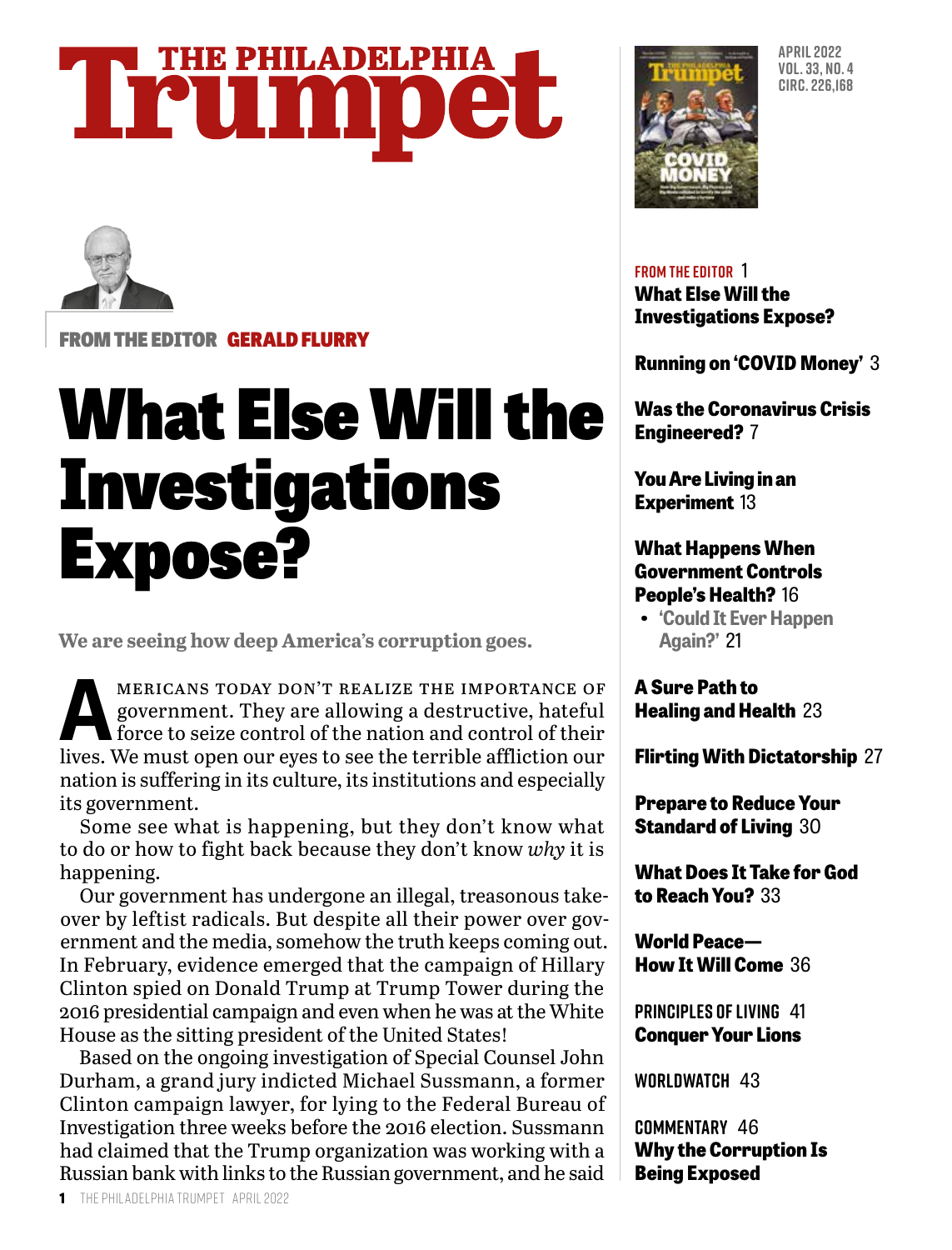he was volunteering this information as a good citizen and not as a paid political operative. Durham's February 11 motion in the case states that Sussmann's billing records reflect that he was actually working for the Clinton campaign, a tech executive and an Internet company. (Reports have identified the latter two as Rodney Joffe and Neustar, a major company that directs Internet traffic.) Prosecutors have in evidence an e-mail from Joffe saying that he was tentatively offered a top cybersecurity post "by the Democrats when it looked like they'd win."

This explosive information further exposes the treason committed by top Democrats. *Yet the mainstream press has completely ignored it.* That is shameful complicity with these crimes that are destroying our constitutional republic!

According to Durham's motion, Joffe led an effort to search web traffic that could connect Donald Trump to Russia. He then passed information to Sussmann. Even after Trump had taken office, Sussmann provided "an updated set of allegations" to a different U.S. intelligence agency, presumably the Central Intelligence Agency. Much of the information made its way into the press and was used to try to bring down President Trump.

Mr. Trump correctly said Durham's filing "provides indisputable evidence that my campaign and presidency were spied on by operatives paid by the Hillary Clinton campaign in an effort to develop a completely fabricated connection to Russia." "This is a scandal far greater in scope and magnitude than Watergate, and those who were involved in and knew about this spying operation should be subject to criminal prosecution," Trump said. "In a stronger period of time in our country, this crime would have been punishable by death."

I agree with him entirely! We are in a bitterly *weak* time in our country. Lawmakers, judges, bureaucrats and others wielding power are shockingly corrupt. Our institutions are crumbling. America's constitutional form of government is almost completely destroyed. And a treasonous, tyrannical, destructive movement is taking its place, led by Barack Obama.

We are discovering unprecedented corruption! No NATION CAN SURVIVE SUCH lawlessness!

Still, the truth is coming out. We now know that the infamous, false "Steele dossier" used to accuse President Trump of colluding with Russia was totally false *and paid for by the Clinton campaign.* We know that FBI officials knew this, yet still used it to get a secret court warrant to spy on the Trump campaign. We know, from his own notes, that cia Director John Brennan briefed then President Obama that Hillary Clinton allegedly approved a plan to "vilify Donald Trump by stirring up a scandal claiming interference by the Russian security service." We know that someone, believed to be Brennan, informed FBI officials working on the Trump-Russia investigation that "the White House is running this."

Brennan and Obama more than likely signed off on this attempt to destroy the presidency of Donald Trump and unconstitutionally seize control of the government, through an accusation they knew was false! This is blatant criminality at the highest levels of government!

The radicals not only got away with it in 2016 and 2017—*so far*—but then they mounted an even more egregious seizure of the government in 2020—and succeeded!

Americans are going from great freedom to the worst kind of tyranny! Why aren't the media sounding the alarm? Because they too are deeply complicit in this treasonous activity.

Still, the truth keeps coming out. Not because of John Durham or because of Republicans or even because of Donald Trump. What you need to realize is that *God* is causing the truth to emerge. He wants all of us to get a good look at the truth. Can you recognize it?

Our society is corrupt because of our *sins.*  That is how Obama and others could *weaponize* our own government against us.

America is so afflicted that if God were not intervening, it would already be destroyed. The brazen spirit of the radical leftists isn't just politics or even ideology: It's the spirit of Satan the devil! That is the spirit motivating the moral, cultural, social, institutional, political destruction of this country. America is the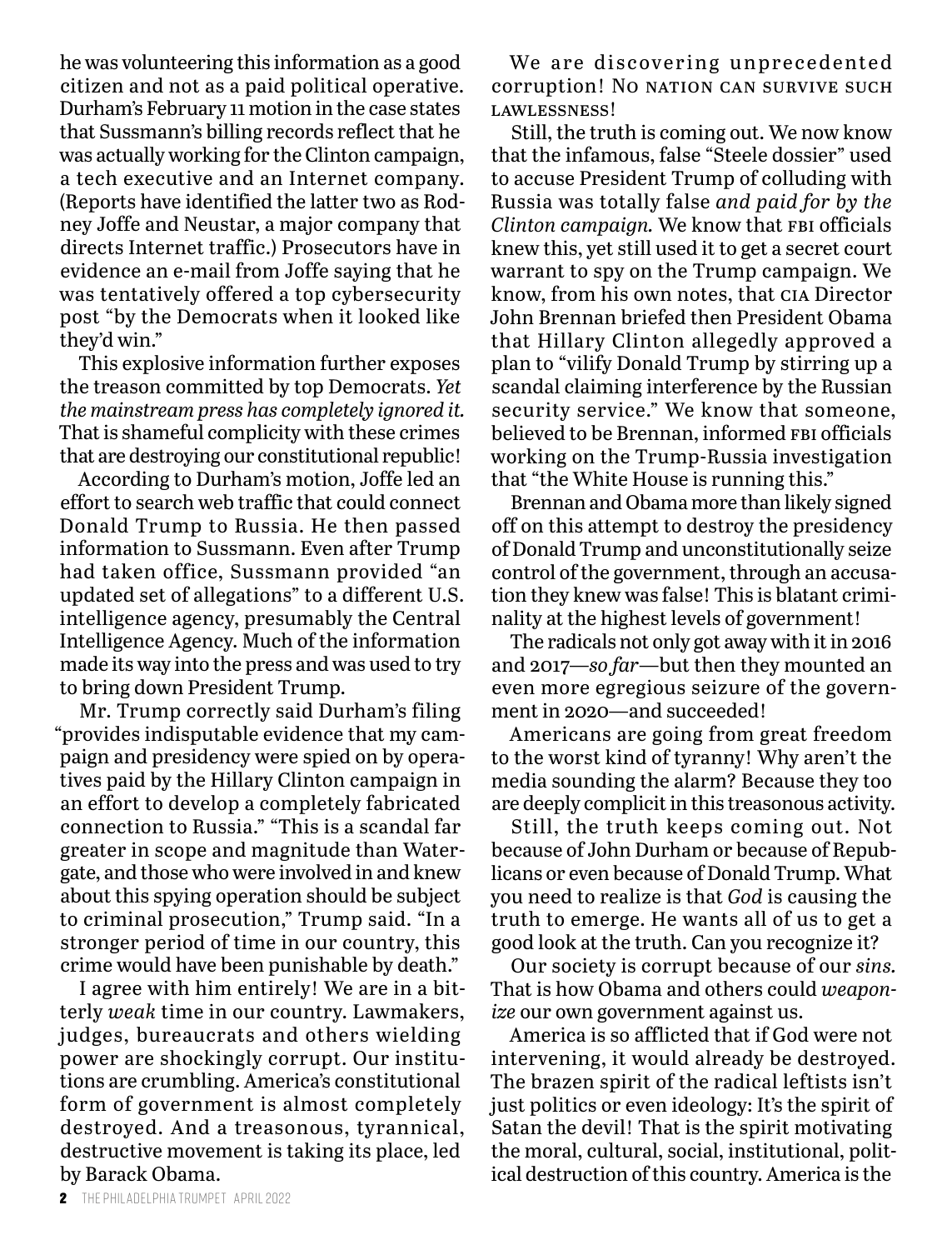strongest modern nation that descended from ancient Israel. Satan is destroying it, and *God is allowing it* because of our sins.

But He is giving us this last, wonderful opportunity to repent before this nation tragically succumbs to its enemies within and without.

To learn more about this biblical reality, read my free booklet *America Under Attack.* I am working on expanding this booklet into a full-size book. But even in its current smaller version, this booklet exposes the spiritual reality behind the events we are seeing today.

## Running on 'COVID Money'

**Big Government, Big Pharma and Big Media are working together to make a mountain of money!** BY ANDREW MIILLER

THE CORONAVIRUS CRISIS HAS DECIMATED<br>the economy and hurt the bottom line of<br>millions of citizens. But it has not been<br>had for everybody. While the bank accounts the economy and hurt the bottom line of millions of citizens. But it has not been bad for everybody. While the bank accounts of small-business owners and wage earners dwindle from oppressive lockdowns, vaccine mandates and runaway inflation, Big Media, Big Pharma and Big Government are reaping fortunes.

Pfizer made nearly \$37 billion in covid-19 vaccine sales last year and will likely make another \$54 billion this year. Thanks to the coronavirus outbreak, its revenue has *doubled.* If Pfizer were a country, its gross domestic product would be larger than half the nations on Earth.

ceo Albert Bourla recently boasted that opportunities created by Pfizer's experimental *m*RNA COVID-19 vaccine "have fundamentally changed our company forever."

Project Veritas journalists got one Pfizer scientist to candidly admit on hidden camera, "I still feel like I work for an evil corporation because it comes down to profits in the end.

... Basically, our organization is run on COVID money now."

Last year, Moderna sold \$18 billion in COVID-19 vaccines, AstraZeneca sold \$4 billion, and Johnson & Johnson sold \$2.4 billion. That means the big four vaccine manufacturers are receiving more than  $$100,000$  off covid-19 *every minute.*

Rivers of taxpayer dollars have poured into these companies as Big Government has signed lucrative contracts with Big Pharma. covid-19 vaccines have created at least nine new billionaires and an untold number of new millionaires.

Little wonder that this clique of pharmaceutical representatives and government bureaucrats—with the aid of media moguls and tech giants—are silencing concerns over government and private mandates that have forced millions of people to use their vaccines. They do not want people questioning the efficacy and safety of their products. They are conspiring to "cast down truth to the ground" to amass wealth and power. You need to recognize this collusion and understand the spirit that empowers it.

#### **Political Profits**

America's system of government has safeguards to limit the power of big businesses and protect everyday Americans. The fundamental safeguard is government representatives being elected from the people, by the people. Today, however, these representatives are influenced by and often literally paid by Wall Street lobbyists, Silicon Valley oligarchs and pharmaceutical companies.

Long before the average person ever heard the word *coronavirus,* pharmaceutical executives were perhaps the strongest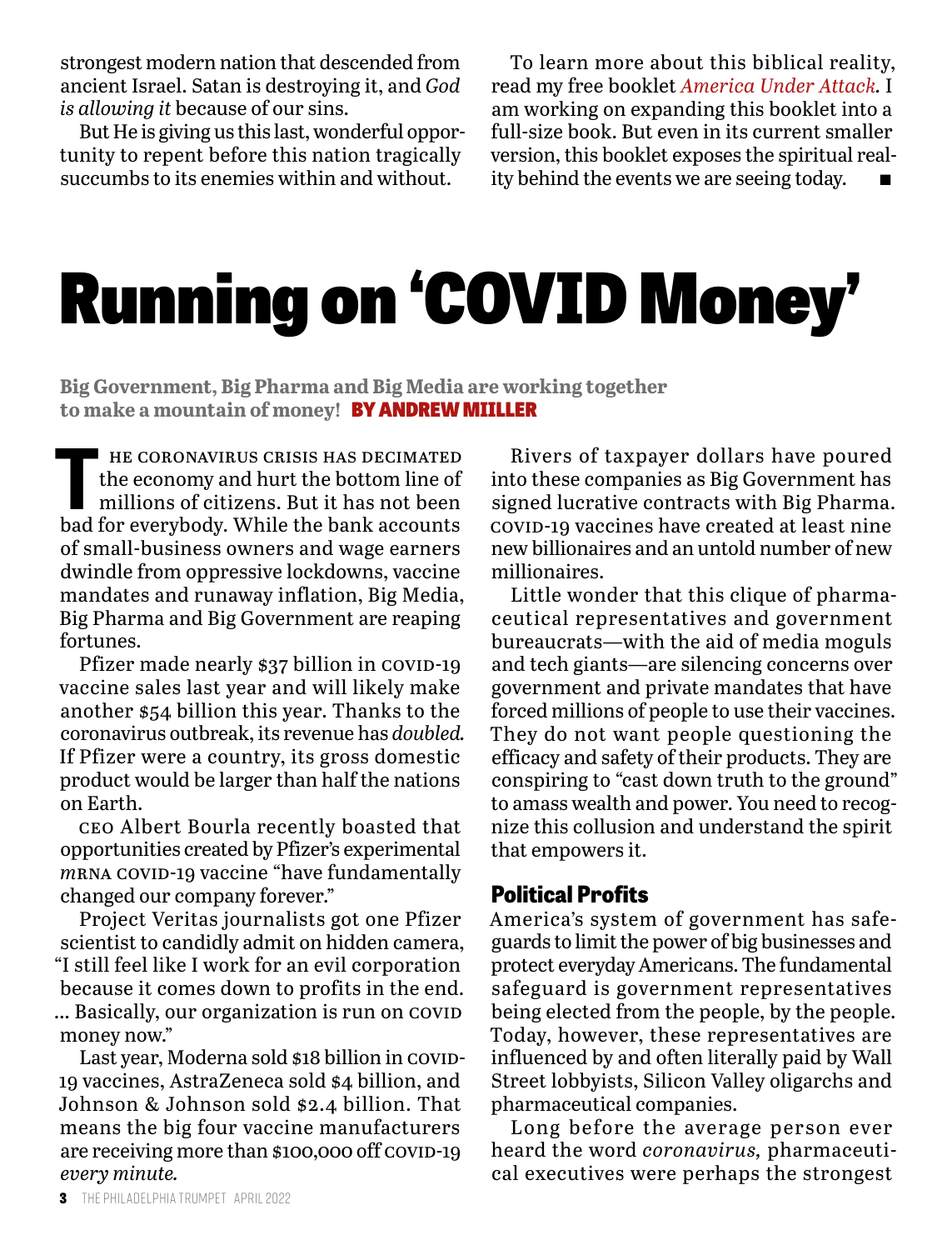special-interest influence on American lawmakers. The National Institutes of Health website acknowledges that health and pharmaceutical companies devote more than \$300 million annually to political parties, committees and groups, petitioning state and federal bureaucrats and lawmakers, and paying into presidential campaigns. It calls these payments "contributions" and "lobbying," but they are *business investments.*

A STAT News analysis found that 72 senators and 302 members of the House of Representatives cashed a check from a pharmaceutical representative before the 2020 election. Lobbyists have turned their trade into an art, but the basic idea behind corporations spending money on lawmakers is simple: *If we give you the finances you need to achieve your political goals, you give us the policies we need to achieve our financial goals.*

The ones who suffer are the everyday people. We pay the price, in taxation and in freedom, for elites who are motivated not by the truth but by money and power.

#### **Revolving Door**

Another safeguard designed to restrict the pharmaceutical executives is the array of government health and safety agencies. But these agencies are controlled by former and future pharmaceutical executives.

Open Secrets profiled 958 people who have worked for both the government and the pharmaceutical industry. The senior director of Global Trade Policy at Pfizer was on the Senate Finance Committee, and the senior director of Federal Government Relations at Pfizer was on the Senate Budget Committee. The senior adviser to the Food and Drug Administration commissioner was the vice president for Public Policy at Monsanto, and the vice president of Governmental Relations at Sanofi Genzyme had worked for the Department of Health and Human Services. The list goes on and on.

This "revolving door" between businesses that are for profit and regulators that are supposed to be for the people is an existential threat to the American form of government, which relies on representatives and regulators

doing what seems best for the people they represent. It is also a threat to Americans' actual physical safety.

About 65 percent of Americans have been fully vaccinated with multiple doses of Pfizer, Moderna or Johnson & Johnson products (the AstraZeneca vaccine is not authorized for use in the U.S.). But the remaining 35 percent represent a vast market and billions more in profits, so these companies are campaigning to get millions more Americans vaccinated, not just through advertising, but through influence on politicians who can *mandate* these profits.

Rather than holding back such a push, the government is an accessory to it.

And they are not just doing this through advertising: Pfizer is leveraging its influence over politicians and bureaucrats. Bourla told CNBC he believes the FDA will soon authorize his company's *m*rna vaccine for toddlers and infants. Pfizer earns about \$39 per double jab. Therefore, the 20 million children under age 5 in America represent an additional market worth almost \$800 million at little extra cost.

Luckily for Pfizer, Joe Biden's new FDA commissioner is Dr. Robert Califf, who has worked for Amgen, AstraZeneca, Corgentech, Bristol-Myers Squibb, Daiichi Sankyo, Eli Lily, GlaxoSmithKline, Janssen, Johnson & Johnson, Merck, Portola, Proventys, Regado, Roche and Sanofi. And importantly, he has millions invested in companies like Amgen, Bristol-Myers Squibb, Contessa, Cytokinetics and Gilead Sciences. Many of these companies do business with Pfizer; so if Pfizer makes money, Califf makes money.

Many lawmakers were concerned about Califf 's conflict of interest, but they were overruled. This is just the way business is done in Washington, D.C. A 2016 study published in the *BMJ* medical trade journal found that most retiring FDA officials go on to work for drug companies, often for the same ones whose lucrative drug approvals they oversaw. Scott Gottlieb, for example, was FDA commissioner for two years, then joined Pfizer's board of directors. He is now pushing his former FDA colleagues to approve his company's experimental *m*rna vaccine for toddlers.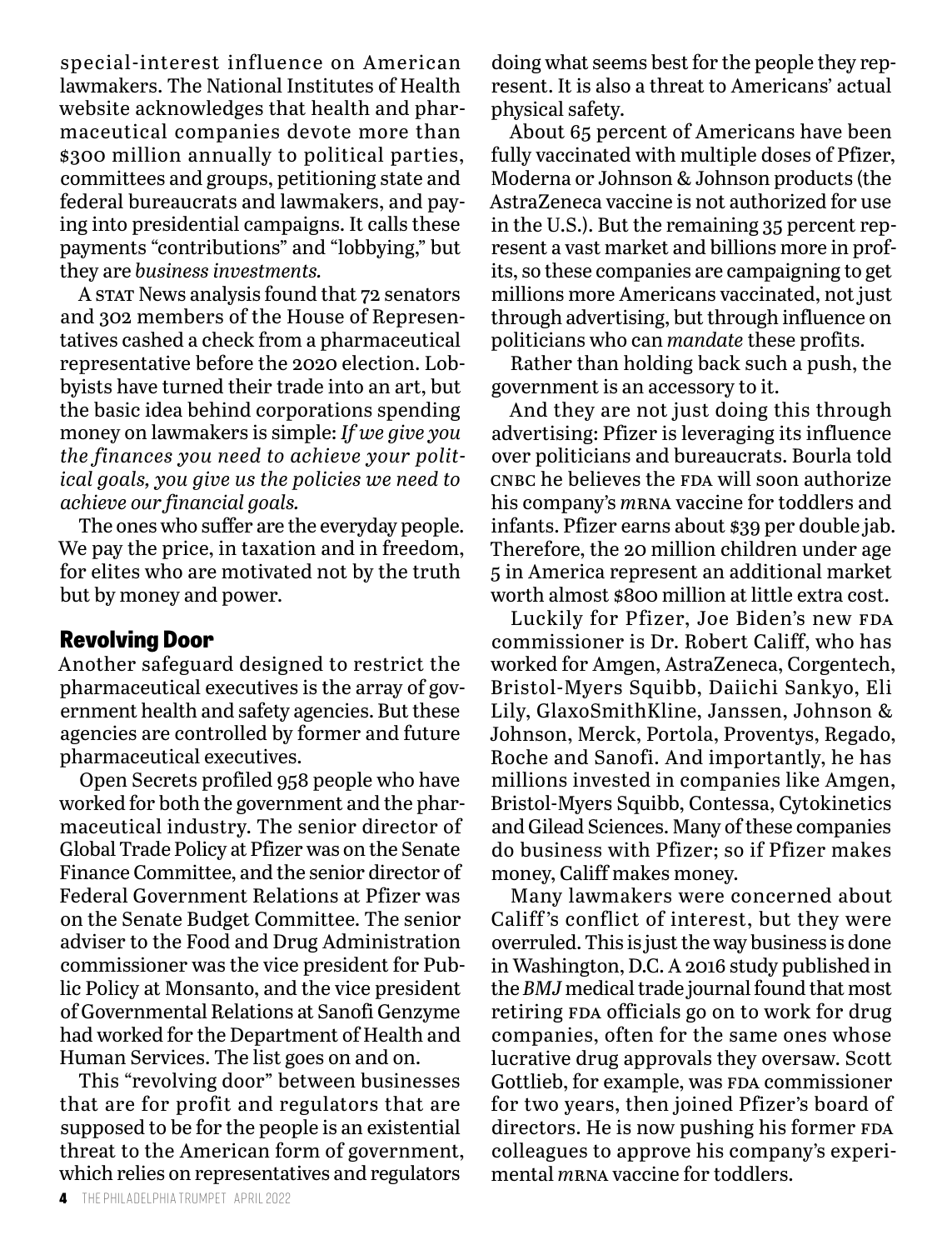Is this why government is pushing  $cov19$ vaccinations so hard? FDA executive Christopher Cole thinks so*.* A Project Veritas reporter secretly recorded a series of dinner conversations with Cole, and what he said was shocking.

"It'll be a recurring fountain of revenue," Cole said. "If they can get every person required to get an annual vaccine, that is a recurring return of money. The drug companies, the food companies, the vaccine companies, they pay us hundreds of millions of dollars a year to hire and keep reviewers to approve their products."

Cole's comments comprise some of the most blunt talk by a government insider ever recorded. He admitted that the Biden administration wants to jab every American for COVID each year so the drug companies can keep receiving multibillion-dollar profits and keep handing over a share to the government.

#### **Media Allies**

Another safeguard in America's system is free and independent journalism. But even freedom of speech and of the press is now largely being regulated and controlled by the pharmaceutical industry.

In colonial times, nearly every town had its own newspaper—and a crosstown rival. French author Alexis de Tocqueville was surprised at "the enormous circulation of the daily press in the United States" in 1831 when there was "scarcely a hamlet which has not its own newspaper." He wrote that what best explained this was "the utmost national freedom combined with local freedom of every kind."

But this state of affairs has changed dramatically. In 1980, 90 percent of the news media was owned by 50 companies. By 2020, 90 percent of the news media was owned by only six. This level of centralization makes news a business easy for the government and megacorporations to dominate and manipulate, which is exactly what is happening. A 2009 study by Fairness and Accuracy in Reporting found that every major media outlet in the U.S. except for CBS shared at least one member of its board of directors with a major pharmaceutical company like Pfizer.

For example, former Thomson Reuters

Foundation chairman James Smith is a top investor and board member for Pfizer. And Reuters has published more than 22,000 articles about Pfizer. How many of those are likely to relay negative facts about Pfizer?

If you are one of the millions of Americans who watch *Good Morning America, Anderson Cooper 360°, cbs Health Watch, abc News Nightline* or *cnn Tonight,* you have undoubtedly noticed the "Brought to You by Pfizer" infomercials. Pfizer spends roughly \$1.8 billion on advertising (on top of the millions it spends lobbying politicians, lobbying FDA bureaucrats and hiring former FDA bureaucrats). According to Forbes, Pfizer spends twice as much on sales, general and administrative expenses than on research and development. Is it any wonder cable news pushes drugs that don't work while blotting out all news deemed unfavorable to them? Focusing on the facts and the evidence alone would mean letting skeptical scientists speak, and that would slow the flow of money.

#### **'Deep State'**

An investigative report published by the Children's Health Defense Team found that pharmaceutical executives, media executives and much of the government are primarily controlled by two asset management firms: BlackRock and Vanguard. Along with State Street Global Advisors, these two firms are the largest institutional shareholders of both Pfizer and Johnson & Johnson. They are also among the top owners of media giants Comcast, Disney, News Corp and Time Warner.

So a big reason America no longer has an independent press is that the media is owned by the same oligarchs who control the pharmaceutical industry and, by extension, the FDA. At least three former BlackRock executives have now been appointed by Joe Biden to government positions, including the National Economic Council director.

Former congressional aide Mike Lofgren has warned that a shadow government is taking over the nation. He writes in his 2016 book, *The Deep State,* that the visible U.S. representatives, judges, president and bureaucrats are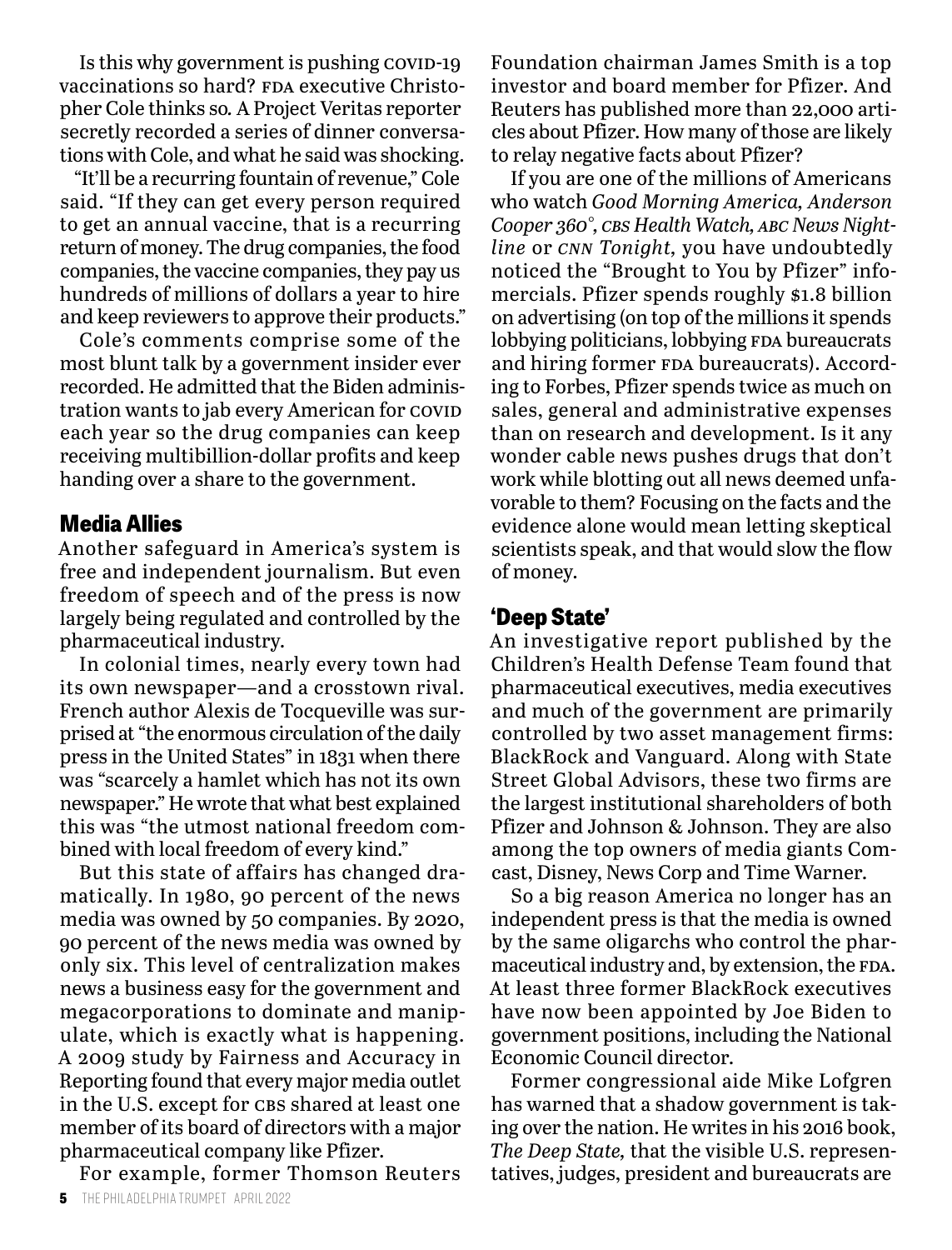only "the tip of an iceberg that is theoretically controllable via elections. The subsurface part of the iceberg operates on its own compass heading regardless of who is formally in power. … Washington is the most important node of the deep state, but it is not the only one. Invisible threads of money and ambition connect the town to other nodes." Among those "invisible threads" that connect to Wall Street, Silicon Valley and other liberal power centers are those that helped pave Joe Biden's path to the White House. Vaccine mandates are now exposing these financial, corporate and pharmaceutical nodes of power.

While some scientists try to find the truth, even if that means warning Americans that *m*rna vaccines are dangerous, the political and corporate elites are using their influence to discredit and silence them, suppress the truth, and drug the nation for profit.

America's original constitutional republic is already essentially overthrown by an authoritarian technocracy run by military leaders, intelligence agents, pharmaceutical executives, media moguls and unelected bureaucrats.

#### **Dual Prophecy**

How is it possible that all these elites are colluding for the same evil purposes? Lust for profit and power explains much of it. But the degree to which they are in lockstep, the extent of the power they have seized, and the evils they have been willing to commit cannot be fully explained by profit, power, collusion or any conspiracy theory. You have to look into Bible prophecy to fully understand the inner workings of the cabal dedicated to fundamentally transforming America.

One end-time prophecy that reveals why America's elites have cast truth to the ground is found in the book of Daniel: "Yea, he magnified himself even to the prince of the host, and by him the daily sacrifice was taken away, and the place of his sanctuary was cast down. And an host was given him against the daily sacrifice by reason of transgression, and it cast down the truth to the ground; and it practised, and prospered" (Daniel 8:11-12).

Antiochus Epiphanes fulfilled this prophecy in 168 b.c. when he desecrated the temple in Jerusalem with an idol of Zeus fashioned in his own likeness. But Daniel recorded his book primarily for the end time (Daniel 12:4). This prophecy is being fulfilled in type in America today. *Trumpet* editor in chief Gerald Flurry explains in *America Under Attack* that the *host* referred to in Daniel 8 is an army of demons and evil men who help an end-time Antiochus *destroy* a nation.

The most anti-Bible president in American history, Barack Obama, fulfills the role of the political Antiochus. He is out of office, but not out of power. Controlling powerful allies including Joe Biden, he has been at work using deep state nodes of power in Washington, in mainstream media and in Big Pharma, to try to overthrow America as a constitutional republic. Some may think that statement sounds extreme, but look at how drastically America has changed since the beginning of the coronavirus crisis. Government-imposed lockdowns and the resulting economic problems are making it nearly impossible to operate a small business, but America's political elites don't care. They view the American people only as a resource they can exploit and abuse to make money while they go about undermining the U.S. Constitution and transforming the nation into something worse than a Communist dictatorship.

The host empowering Antiochus aims to destroy the U.S., its history, its Constitution and the biblical principles this form of government is based on. God is exposing the corruption so people have a chance to repent before a lawless spirit destroys America by replacing the rule of law with the rule of deception and brute force. The values that helped make America great are being cast to the ground, but Antiochus and his supporters can only do this by "reason of transgression." The devil is exploiting America's lawlessness and lack of faith. God will allow this to continue until people wake up and see how badly they need to repent toward God and His law!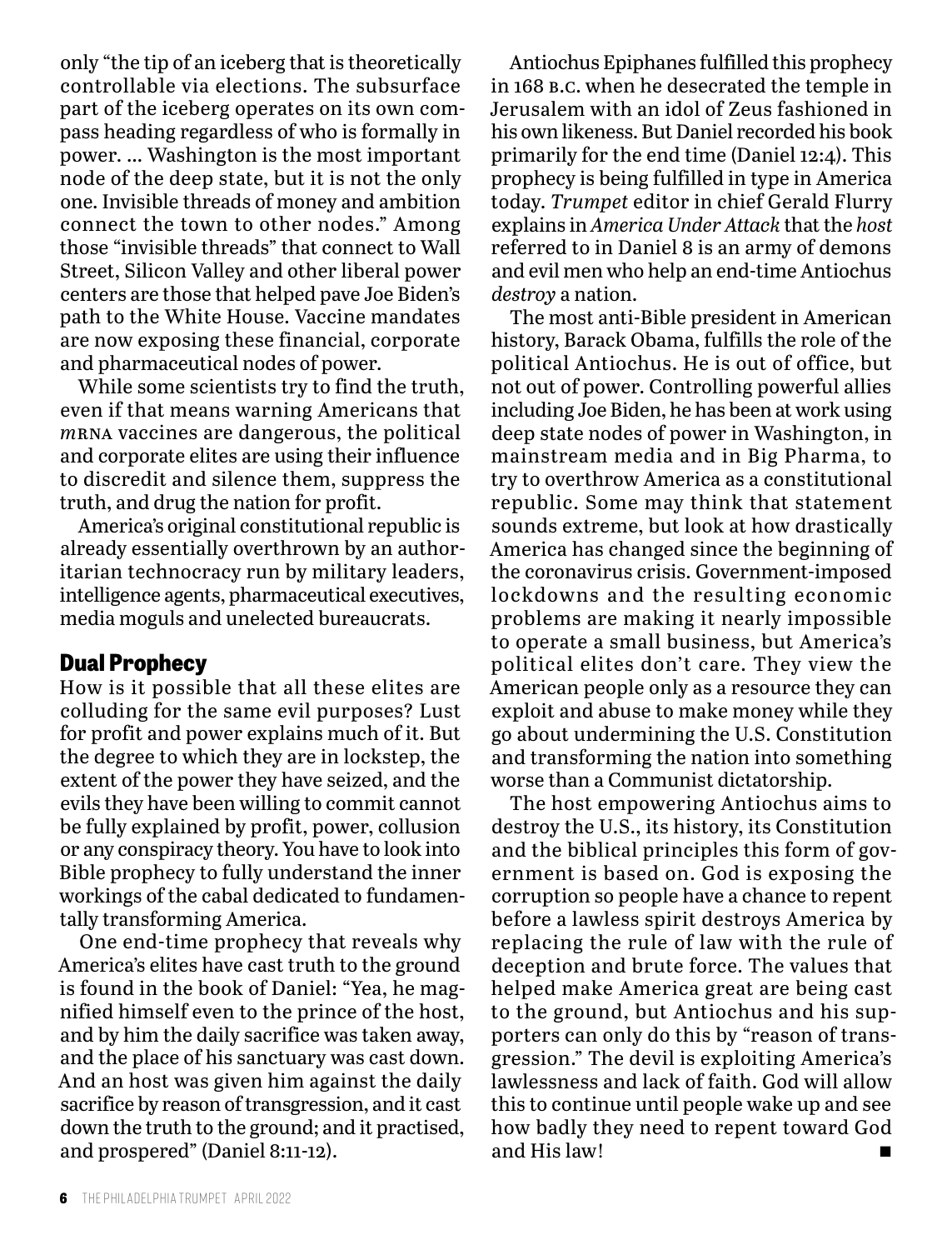## Was the Coronavirus Crisis Engineered?

**Evidence is mounting that covid-19 was created as a weapon to fundamentally transform America.** BY GERALD FLURRY

HE MURKY ORIGINS OF COVID-19 ARE BECOMing clear. Yet United States House Speaker Nancy Pelosi would rather focus on the supposed January 6 "insurrection" than he murky origins of covid-19 are becoming clear. Yet United States House Speaker Nancy Pelosi would rather focus on the investigate the sinister origins of a virus that has enabled unprecedented government oppression worldwide.

For two years, Speaker Pelosi has stonewalled efforts by the House of Representatives to investigate the government's role in funding the Wuhan Institute of Virology's dangerous research into coronaviruses. Pelosi was a critic of China until her husband made some lucrative business deals there, but her current efforts on China's behalf are likely motivated by more than mere financial concerns.

We do not yet know everything there is to know about covid-19, but the emerging picture makes an absolutely incredible scenario look more and more plausible: *that American leaders*  contributed to engineering *covib-19* as a bio*weapon to "fundamentally transform" America.*

#### **The Wuhan Lab**

The Wuhan Institute of Virology was originally a joint project between the Chinese Academy of Sciences and Jean Mérieux bsl4 Laboratory in France. It took 11 years and \$44 million to build, and it was completed on Jan. 31, 2015. Yet the scandals began long before it was finished.

In a leaked U.S. State Department cable from 2009, Secretary of State Hillary Clinton warned 40 American allies that research at the Wuhan lab could lead to bioterrorism. Yet the French did not listen. They continued collaborating with the Wuhan Institute of Virology until they were kicked out of the lab in 2017. Other State Department cables show

that the Wuhan lab began doing classified research for the Chinese military at about that time.

According to investigative journalist Sharri Markson, the State Department obtained a book authored by 18 Chinese scientists and public health bureaucrats in 2015 that described *severe acute respiratory syndrome* coronaviruses as heralds of a "new era of genetic weapons." This volume was titled *The Unnatural Origins of SARS and New Species of Man-made Viruses as Genetic Weapons.* It noted that coronaviruses can be "artificially manipulated into an emerging human disease virus, then weaponized and unleashed in a way never seen before." These Chinese scientists believed sars-CoV-1 was a bioweapon engineered in the United States, so it is possible that some of them helped engineer sars-CoV-2 as an act of revenge.

This book further revealed that Chinese scientists have been preparing for a world war fought not with atomic weapons but biological and genetic weapons. Referencing how the two atomic bombs dropped on Japan during World War ii forced them to surrender, the authors claim bioweapons will be "the core weapon for victory" in a third world war.

Former State Department official David Asher told the *Daily Caller* that leading French officials warned the State Department that they had grave concerns about what kind of research was being done at the Wuhan Institute of Virology around the time this book was released. So President Barack Obama had access to enough intelligence to know the dangers of collaborating with the Chinese on genetic research—yet he collaborated nonetheless.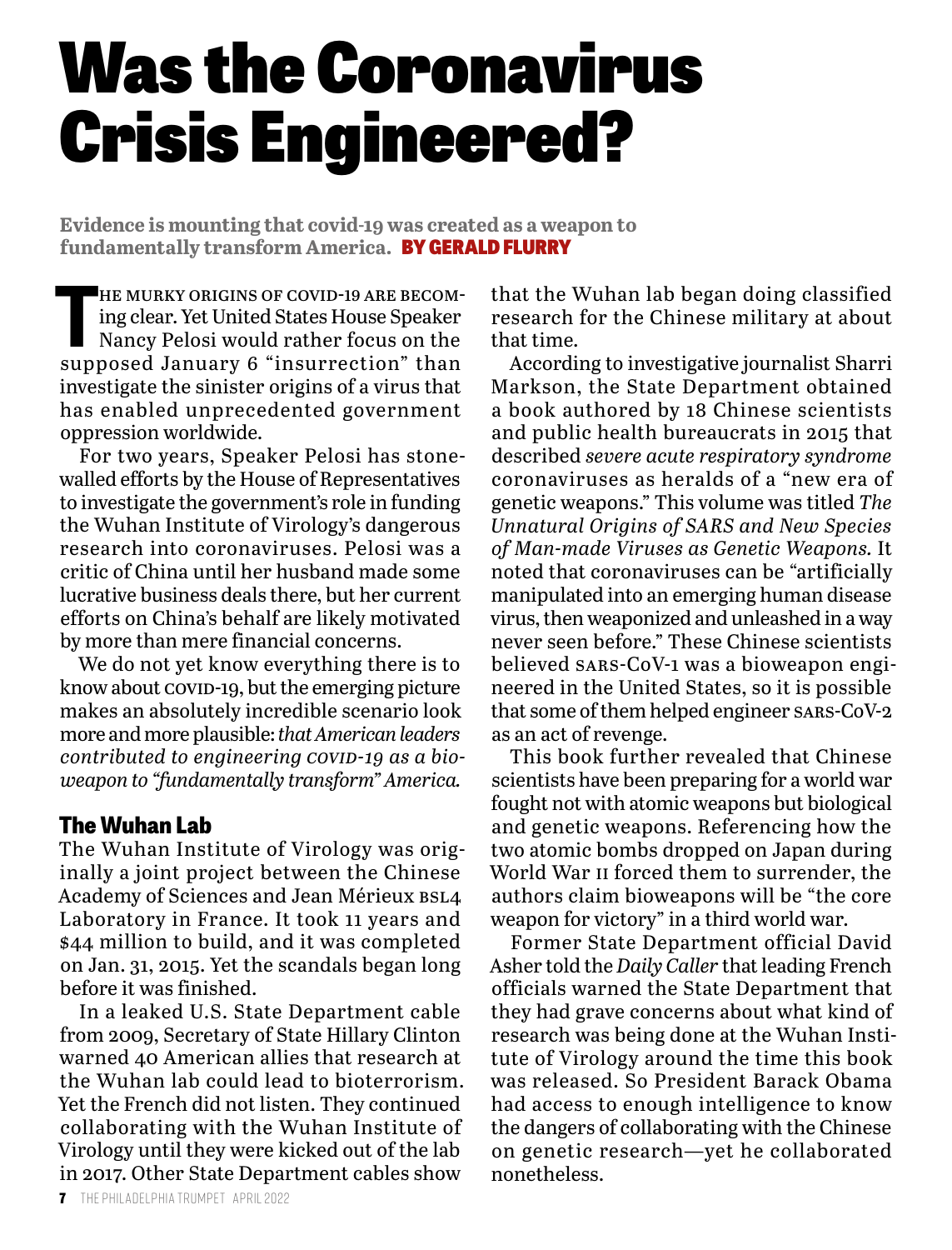#### **Radical Environmentalist**

Barack Obama's science czar, Dr. John P. Holdren, was one of his more radical appointees. This man has written extensively on global environmental change. He has advocated population control measures such as mandatory abortions to reduce stresses on the environment. In 1973, Holdren encouraged a decline in fertility to well below replacement in the U.S., because "210 million now is too many and 280 million in 2040 is likely to be much too many." He has called for a global regime to enforce population limits. And Obama chose him as director of the Office of Science and Technology.

What kind of research was Holdren doing for Obama?

On July 5, 2016, *Nature* magazine published an interview with Dr. Holdren, in which he said, "I'm going to China this week for a strategic and economic dialogue and for a U.S.-China dialogue on innovation policy. … We have a lot of cooperation with China on biomedical issues. We talk to them all of the time about gain-of-function research and about gene editing issues."

Holdren was collaborating with the Chinese to make viruses more deadly!

This collaboration is even more concerning since it occurred after Obama cut off funding for gain-of-function research in America. His administration paused this funding on Oct. 17, 2014, due to fears that such experiments could cause *a pandemic.* Yet it allowed an exception to this funding ban if "the research is urgently necessary to protect the public health or national security." The U.S. military took advantage of this exception and continued funding research at the Wuhan Institute of Virology, which held a collection of coronaviruses. APPARENTLY, OBAMA, HOLDREN and their staff trusted Communist China more than they trusted U.S. researchers!

#### **Funding Communists**

Congressman Guy Reschenthaler uncovered \$1.1 million in Obama-era taxpayer funding funneled to the Wuhan Institute of Virology for gain-of-function research to create a manmade virus by inserting a spiked protein from

a wild bat coronavirus into a mouse-adapted sars-CoV backbone. The U.S. Agency for International Development awarded this funding, so it was added to the nearly \$600,000 sent to Wuhan from the National Institute of Allergy and Infectious Diseases, which is run by Dr. Anthony Fauci.

Clearly, Dr. Fauci knew about the dangerous genetics research being done in Wuhan. He calls it gain-of-function research, but that is just a technical title for *bioweapons* research. He was making mouse and bat coronaviruses more deadly to human beings under the guise of vaccine research.

Responding to scientists who were concerned about this funding, the U.S. government's National Science Advisory Board for Biosecurity studied whether research should continue into enhancing "potential pandemic pathogens." In 2016, it reported that though such research could benefit public health, it also entailed significant risks. The board recommended additional scrutiny. President Obama ignored the recommendation.

In November 2016, the federal government establishment was rocked by the unexpected election of Donald Trump as president. This victory came in spite of the fact that Obama, his "deep state" collaborators and the propaganda media worked—even illegally—to sabotage the Trump campaign and, after the election, the Trump transition team.

Eleven days before Trump took office, Obama *reauthorized* the type of gain-offunction research he had banned in 2014 and resumed funding for creating sars coronavirus biological weapons. The authorization stated that researchers who followed federal guidelines "will satisfy the requirements for lifting the current moratorium on certain life sciences research that could enhance a pathogen's virulence and/or transmissibility to produce a potential pandemic pathogen."

Investigative journalist Mark Bradman noted, "essentially this reauthorization was only kick-starting funding within the U.S. because the funding of weaponization of sars-CoV-2 never actually stopped in 2014" (Conservative Treehouse, June 5, 2021).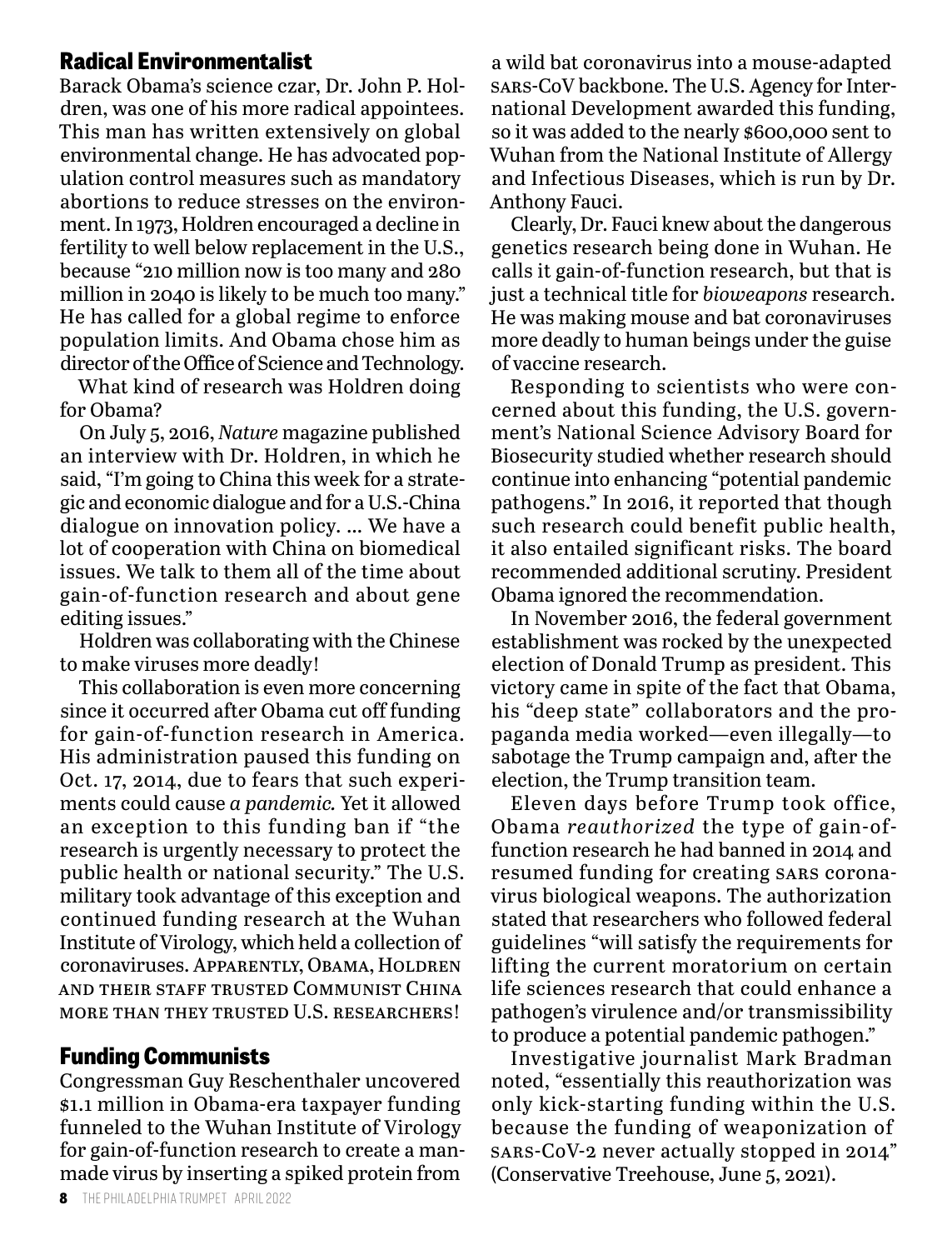#### **Dangerous Collaboration**

*The next day,* Dr. Fauci gave a speech at Georgetown University about pandemic preparedness. In it, he basically predicted the covid-19 pandemic. "No matter what, history has told us definitively that [outbreaks] will happen, because [facing] infectious diseases is a perpetual challenge," he said. "The thing we're extraordinarily confident about is that we're going to see this in the next few years."

Here Dr. Fauci was funding gain-offunction research in China while simultaneously warning the American people to brace for a pandemic. He never mentioned he was involved in the dangerous manipulation of bat coronaviruses, but he seemed to know that the world was heading into a serious crisis. The fact that he said this a day after Obama reauthorized bioweapons research makes it even more suspicious.

Markson told Steve Bannon on his *War Room* podcast that most of the scientific community thought gain-of-function experimentation with deadly viruses was too dangerous; so to keep it moving forward, Dr. Fauci had to argue against scientific consensus. Then she revealed how Dr. Fauci used President Obama's reauthorization to restart this research in 2017 after Donald Trump took office. So most of the scientific community was against doing gain-of-function research, but Dr. Fauci ensured this research continued during the Trump administration.

All the evidence suggests covip-19 originated in a lab that the scientific community wanted nothing to do with until Barack Obama, John Holdren and Anthony Fauci forced their will on everyone else! *What was their agenda?*

#### **Obama's Motive**

Why would Barack Obama reauthorize funding into biological weapons research just after the National Science Advisory Board for Biosecurity advised additional scrutiny and just before Donald Trump took office? A big clue may appear in the fact that the recommendation for reauthorization came from Holdren, the population control zealot working with the Communist Chinese on "gain-of-function research" and "gene editing."

Was Obama trying to create a pandemic to stop Donald Trump? That is an explosive question, but I am not the only one asking it.

Mark Bradman wrote a June 5, 2021, article titled "Interesting Timing—Obama Administration Lifted Block on 'Gain of Function Research' Just Eleven Days Before President Trump Took Office, January 9, 2017." "This discovery makes the suspicions of an intentionally released pandemic virus, with a political intent, to 'stop Trump' look exponentially more plausible," he wrote. "With people beginning to recognize that U.S. government officials and the intelligence community have been less than honest, and in some cases downright lying, surrounding the origin of the sars-CoV-2 virus; and when we overlay the political motives in the background of mass narrative deflection from media and other institutions; and when we consider the known lengths that people inside the U.S. government were willing to go in their efforts to eliminate President Trump; discovering that President Obama's administration technically authorized the restart of 'gain of function' research (biological weaponization of sars virus) just days before President Trump took office … is way more than alarming. … Perhaps not a *smoking gun of intent,* but definitely *bloody footprints* walking out the door—in Obama's size."

John Holdren resigned as director of the Office of Science and Technology the day President Trump took office, and he later accepted a position as a visiting distinguished professor at Tsinghua University in Beijing. He was likely able to continue collaborating with Chinese scientists during the Trump years, unhindered by American biotechnology laws.

#### **A New Virus**

Throughout the Trump administration, government scientists like Anthony Fauci continued collaborating with Chinese Communist scientists to engineer potential pandemic pathogens. And we have strong evidence that, at some point, they succeeded: A new virus gained function.

Dr. Steven Quay and Richard Mueller described how this research was likely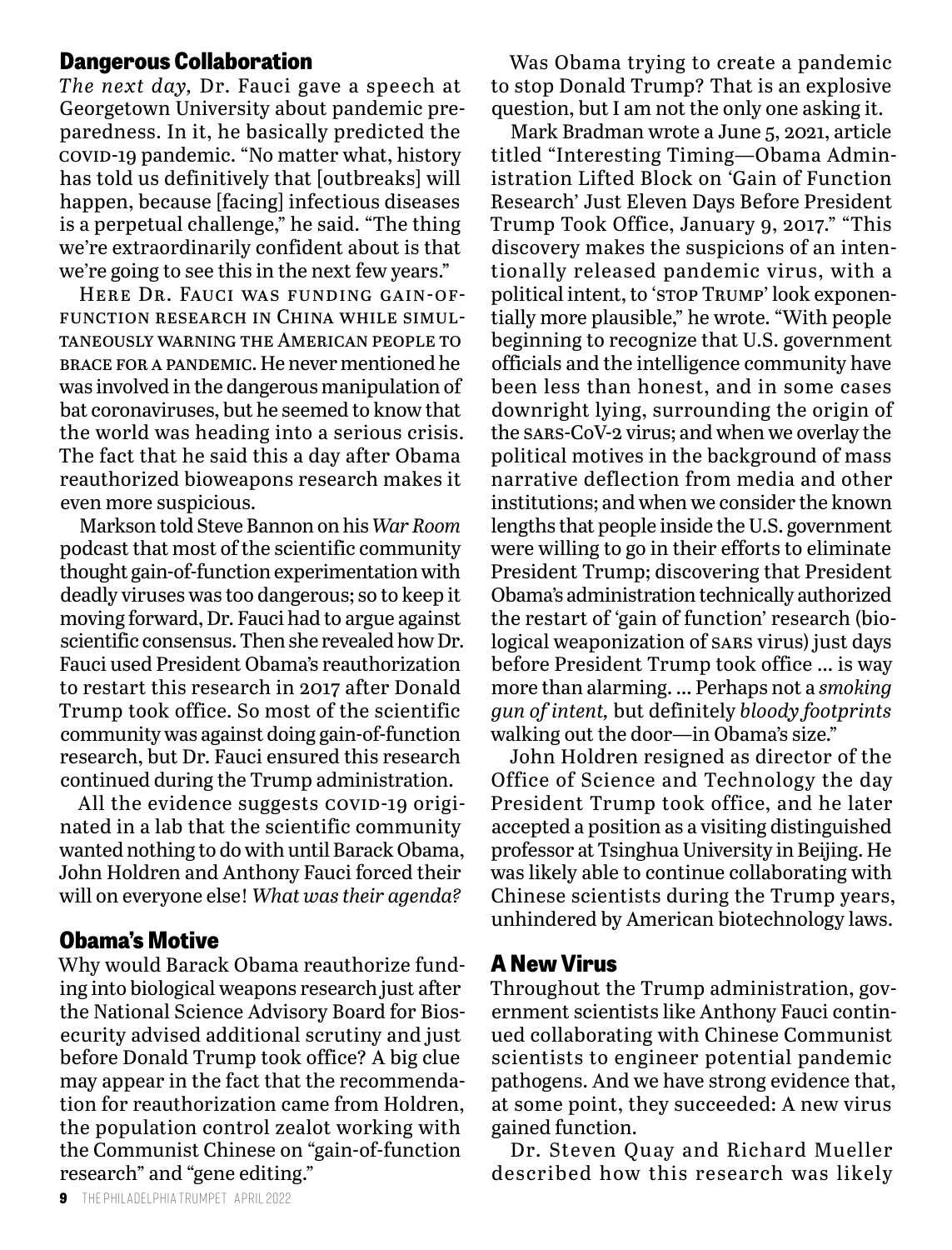accomplished in a *Wall Street Journal* editorial, "The Science Suggests a Wuhan Lab Leak" (June 6, 2021). Though the public was focusing on circumstantial evidence, they wrote "the most compelling reason to favor the lab leak hypothesis is firmly based in science. In particular, consider the genetic fingerprint of CoV-2, the novel coronavirus responsible for the disease covip-19. In gain-of-function research, a microbiologist can increase the lethality of a coronavirus enormously by splicing a special sequence into its genome at a prime location. Doing this leaves no trace of manipulation. But it alters the virus spike protein, rendering it easier for the virus to inject genetic material into the victim cell. Since 1992 there have been at least 11 separate experiments adding a special sequence to the same location. The end result has always been supercharged viruses. … At the minimum, this fact—that the coronavirus, with all its random possibilities, took the rare and unnatural combination used by human researchers—implies that the leading theory for the origin of the coronavirus must be laboratory escape."

An intelligence report compiled by the Minority Staff of the House Foreign Affairs Committee concluded that "the preponderance of evidence suggests sars-CoV-2 was accidentally released from a Wuhan Institute of Virology laboratory sometime before Sept. 12, 2019." Yet the Obama administration well knew about the inadequate safety practices at the Wuhan Lab. There were serious red flags all over this high-stakes facility! But no one did anything about the warnings.

Then in November 2019, a mysterious disease struck a 55-year-old resident in Hubei Province, in or near its capital city, Wuhan. This was the first confirmed case of COVID-19.

#### **A Great Cover-up**

As viral infections spread in Wuhan, many people immediately asked about the Wuhan Institute. One of them was President Trump. Leftist politicians and journalists quickly labeled such questions unscientific, conspiratorial and racist.

Yet it is now well established that in the

early days of the coronavirus outbreak, the Chinese Communist Party deliberately suppressed reports about the outbreak and even destroyed evidence of it. The pandemic could have been prevented if Chinese officials locked down the city of Wuhan as soon as the Chinese military was alerted to the problems surrounding the Wuhan lab. Instead, THE CHInese National Health Commission ordered institutions not to publish anything about the "unknown disease" until it had already spread around the world.

E-mails from that time show that Dr. Fauci was well aware it could have been man-made, and some scientists he was working with knew this. He and his associates also e-mailed each other news reports about the lab leak theory. But publicly, Fauci insisted that "the science" showed covip-19 almost certainly spread naturally to humans from wild bats.

News and social media executives and their journalists attacked and banned people who spoke of the lab leak theory. A statement in the *Lancet* signed by 27 public health scientists in February 2020 captures the gist of the prevailing narrative: "We sign this statement in solidarity with all scientists and health professionals in China who continue to save lives and protect global health during the challenge of the covid-19 outbreak. We are all in this together, with our Chinese counterparts in the forefront, against this new viral threat. … We stand together to strongly condemn conspiracy theories suggesting that COVID-19

does not have a natural origin." Why the discrepancy between their private

communications and the message to the public? Why the censorship of views that actually aligned with the private observations of Dr. Fauci and other scientists?

The Communists covered up the virus's true origins and turned what should have been a local outbreak into a global pandemic. We must take seriously the theory that all this was deliberate. We cannot just push it aside*.* This is the Communist Party of China we are talking about. It is trying to get control of the world. And the Obama administration is giving it a lot of help.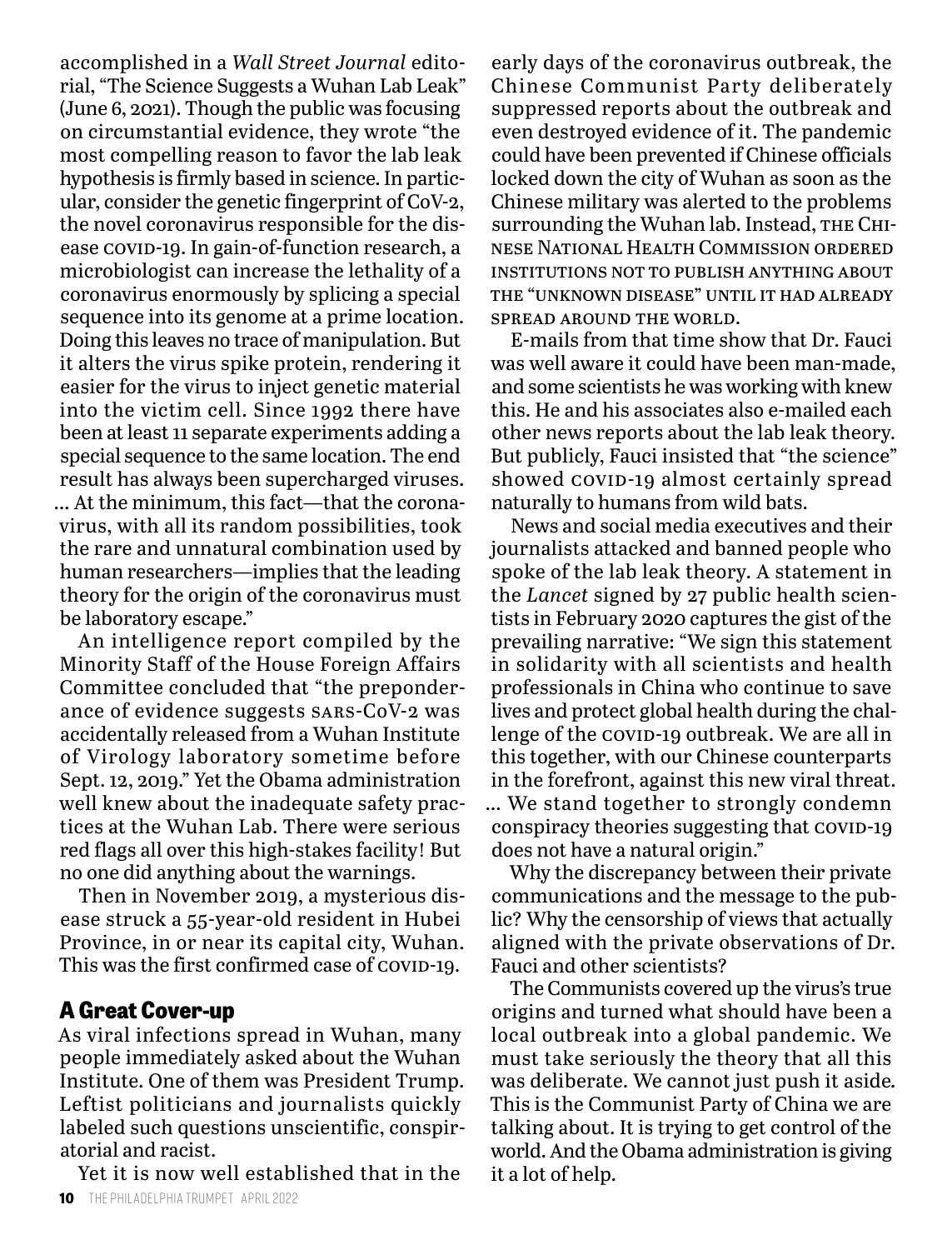#### **Censoring Dissent**

Dr. Francis Collins is another man who helped Barack Obama and the Chinese Communist Party conceal the origins of covid-19. After Dr. Collins led an international effort to map the human genome, Obama made him director of the National Institutes of Health (nih). As director, Dr. Collins supervised Dr. Fauci and 6,000 other research scientists. Yet like many other Obama nominees, he had no qualms about working with Chinese Communist Party scientists.

At the NIH, Dr. Collins fired at least 50 researchers for failing to disclose their links to the Chinese Communist Party. Despite knowing that China was spying on him, Dr. Collins serves on the advisory board of a conference sponsored by bgi Genomics, a Chinese military-linked genomics firm. He also met with Prof. Xuetao Cao to discuss areas of collaboration between the nih and the Chinese Academy of Medical Sciences. These Communist connections make it likely that Dr. Collins was a prime mover in the campaign to shut down the lab leak theory.

Early in the pandemic, scientists such as Dr. Mike Farzan, Dr. Bob Garry, and Dr. Andrew Rambaut, observed that COVID-19 had a "furin cleavage site" that suggested gain-of-function engineering. They presented their findings during a February 2020 conference call of experts and sent the notes to Dr. Collins and Dr. Fauci. Collins dismissed the idea of a lab leak as "outrageous," while Fauci said COVID-19 "could not have been artificially or deliberately manipulated." Yet both men lacked enough confidence in their proof to allow a scientific debate over the lab leak hypothesis merits. Instead, they worked together to silence dissenting voices.

E-mails released through a Freedom of Information Act request filed by the American Institute for Economic Research revealed that Collins tried to push back against reporting from Fox News' Bret Baier on the lab leak theory. On April 16, 2020, Collins asked Fauci, "Wondering if there is something nih can do to help put down this very destructive conspiracy, with what seems to be growing

momentum. … Ask the National Academy to weigh in?" Fauci replied, "I would not do anything about this right now. It is a shiny object that will go away in time." But he still worked to discredit those exposing the lab leak. In fact, Dr. Peter Daszak, a U.S. researcher with close ties to the Wuhan lab, thanked Fauci in an April 18, 2020, e-mail for "publicly standing up and stating that the scientific evidence supports a natural origin for COVID-19 from a bat-to-human spillover, not a lab release from the Wuhan Institute of Virology."

Other e-mails show that Collins and Fauci also worked to suppress the Great Barrington Declaration, a statement by Harvard's Martin Kulldorff, Oxford's Sunetra Gupta and Stanford's Jay Bhattacharya against blanket pandemic lockdowns. These three men favored a policy that would not decimate the U.S. economy by focusing only on high-risk populations such as the elderly or those with medical conditions. Thousands of scientists signed declaration, but Collins condemned its authors as "three fringe epidemiologists." Fauci sanctimoniously proclaimed that those who criticize him are "really criticizing science, because I represent science. It's dangerous."

The lengths to which Collins and Fauci went to convince people that COVID-19 originated naturally and that blanket lockdowns were necessary, and to silence dissenting voices even from prominent scientists, show they were more interested in hiding their role in financing Communist Chinese gain-of-function research than in helping their nation!

#### **Treason**

Dozens of government officials knew about what was really happening in Wuhan, but none of them leaked any information to the public. Some may have been too afraid to say anything, knowing how powerful and vindictive Obama is. But many Obama-era officials were Communists themselves, people who wanted to use the coronavirus to justify draconian, unconstitutional lockdowns.

These measures vastly increased the power of the state at the expense of individual freedoms. They provided authorities who dislike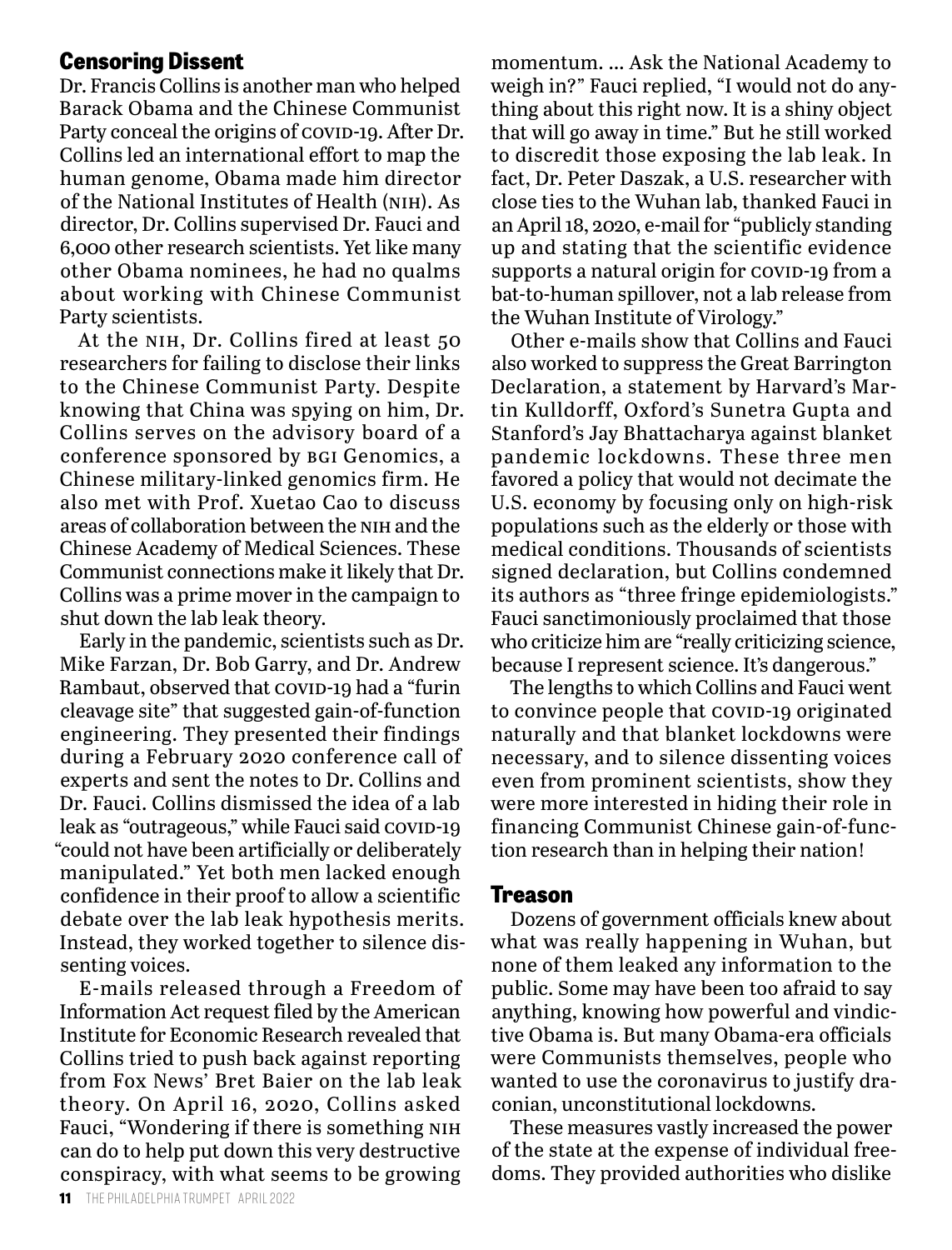the Constitution's limitations on governmental interference a weapon to push aside those limitations and force their will on the public. They empowered them to ignore the law and to rule by their own whims. And all this was abetted by a supportive, leftist media and by major tech companies that suppressed all contrary views.

New research out of Johns Hopkins University finds that pandemic lockdowns only prevented 0.2 percent of *covid-19* deaths! But saving lives was never the radical left's goal. The goal was to use the pandemic to frighten people into surrendering their God-given freedoms.

You have to be suspicious, especially when the radical left cooperates with the Chinese Communist Party on something as sinister as bioweapons research.

Very importantly, coronavirus concerns revolutionized elections in America. It drove the push for mail-in balloting and the loosening of longstanding election standards that protect against fraud. covip-19 enabled the Democratic Party to field a presidential candidate who could not endure the rigors of a national campaign and electioneered through Zoom calls from his basement. COVID-19 made it possible for Joe Biden to host a limited number of "rallies" sparsely attended by handpicked individuals seated in chairs contained within socially distanced circles. COVID-19 guaranteed a historically bizarre campaign and unprecedented election that installed Barack Obama's choice for president in the White House.

The timing of all these events is deeply suspicious. Obama's support for the Wuhan Institute of Virology is either the result of incompetence or diabolical treason. The Bible indicates treason!

#### **End-Time Antiochus**

The book of Daniel is prophecy for the end time (Daniel 12:4, 9). God has revealed the meaning of this book in our day. Daniel 8:9 prophesies of "a little horn, which waxed exceeding great, toward the south, and toward the east, and toward the pleasant land." Most Bible commentaries agree that this describes

the 175 b.c. Seleucid King Antiochus Epiphanes. Antiochus was never meant to be king. He gained control by pretending to be someone he was not. Daniel 11:21 says he obtained rule through lies and flatteries before attacking the people of Judah, slaughtering them, and desecrating the temple in Jerusalem with an idol bearing his likeness.

Daniel wrote his book during the sixth century b.c., some 3½ centuries before Antiochus came along. But that ancient fulfillment of this prophecy was only a *type* or *forerunner* of what is happening today. In fact, three end-time leaders are prophesied to come in the deceptive, destructive spirit of Antiochus. One Antiochus seized control of God's Church, a second Antiochus seizes control of America, and a third Antiochus seizes control of a reconstituted Holy Roman Empire in Europe.

Barack Obama is the second Antiochus. He came to power by pretending he was a moderate social Democrat, but his goal is to fundamentally transform America into something worse than a Communist dictatorship.

The late Herbert W. Armstrong warned America decades ago that "*the Communist Party* is not a mere *political party*, in the sense Americans think of the term. *It is a ruthless totalitarian dictatorship.* It is run, with absolute power, by a few men at the top—all of whom are completely subservient to one man who is Dictator Absolute. This one-man dictatorship is supposed to be necessary because there may be different *interpretations* of the Marxist philosophy. Therefore, to prevent division, they must have a supreme INTERPRETER" (*Plain Truth,* February 1962). Obama, who was mentored by the card-carrying Communist Frank Marshal Davis, wants to be the supreme interpreter of American communism. Toward this end, the coronavirus has become his most dangerous weapon for convincing people to abandon constitutional freedoms and embrace authoritarian government.

It all gets back to a man with the stated agenda of "fundamentally transforming the United States of America" and blotting out the blessings and traditions of this country!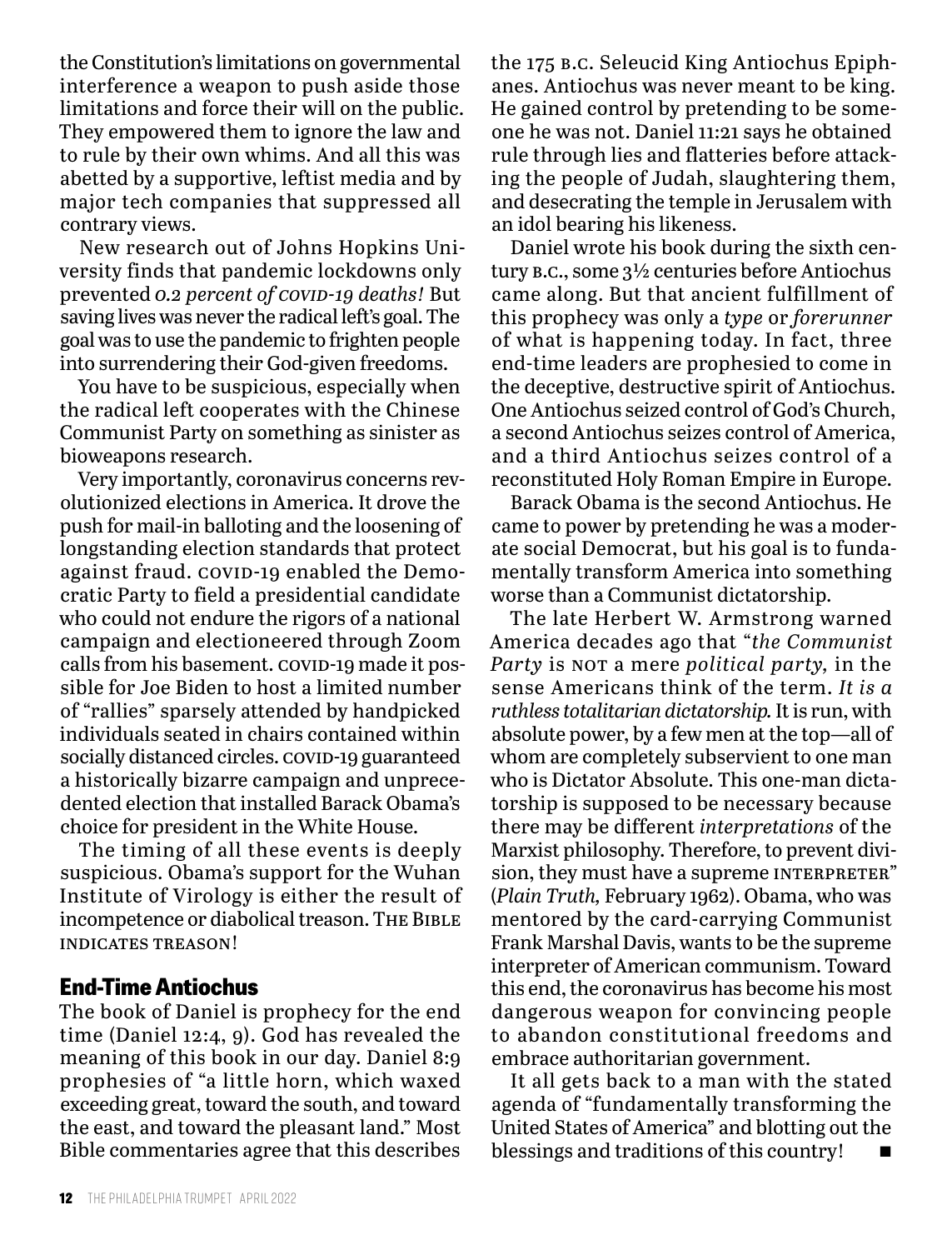## You Are Living in an Experiment

**Global experimentation in mandates, lockdowns, vaccines and manipulated viruses is part of an even larger exercise in trial and error.**

#### BY JOSUÉ MICHELS AND PHILIP NICE

HE LAST TWO YEARS OF HUMAN HISTORY<br>have been changed by an experiment.<br>It most likely began with a laboratory<br>biologist grafting proteins from one type of he last two years of human history have been changed by an experiment. It most likely began with a laboratory coronavirus onto another to observe whether it would bind to certain receptors in a mouse that are also found in humans. It did—inside the lab and far, far beyond it.

What is certain is that humanity's response to the virus has been a gigantic experiment composed of multiple experiments: in masking, in distancing, in treatment, in business, in economics, in information sharing, in vaccine formulation, in live vaccination testing, in restaurants, in schools, in nursing homes, on the elderly, on the middle-aged, on children. Governments tested drugs on millions of people and, more importantly, examined their test subjects' receptivity to losing their rights. They forced millions of people into history's largest scientific experiment, and it's not over yet.

After 18 months of these radical, often bizarre, mass life-and-death decisions, the Biden administration stated, "[T]he United States must lean forward and catalyze the advances in science, technology and core capabilities required to protect the nation against future and potentially catastrophic biological threats, whether naturally occurring, accidental or deliberate" (Sept. 3, 2021). More experimentation is coming, in America and beyond, on your health and your rights.

The world is a giant trial-and-error lab. But this didn't start in March 2020.

#### **The Information Experiment**

One leading scientist wrote in 2012 that "the

benefits of such experiments and the resulting knowledge outweigh the risks. It is more likely that a pandemic would occur in nature, and the need to stay ahead of such a threat is a primary reason for performing an experiment that might appear to be risky." That same scientist funded gain-of-function research at the exact same lab where the COVID-19 outbreak almost certainly occurred.

And that same scientist, Dr. Anthony Fauci, has been entrusted to lead America's attempt to counteract how that virus functions.

Fauci was among the chorus of government-approved doctors in the U.S. and elsewhere who have experimented quite radically with the truth. Virologists discussed the possibility early on that the virus originated in a lab. But after a January 2020 meeting, they condemned the concept. A Dutch scientist wrote that "further debate about such accusations would … do unnecessary harm to science in general and science in China in particular."

The orthodox doctrine became: *It came from a bat next to the lab, not the lab.* Any other explanation could "harm science." Scientists, politicians and executives in news media and social media collaborated to define (and redefine) "the science" and to censor such heretics to preserve people's faith in their medical "saviors." Only then could the experiment continue.

The experiment quickly "jumped species" from the purely biological kingdom to the political kingdom. It started with the hypothesis, advanced by the World Health Organization and Imperial College London, that multitudes could die from COVID-19. But rather than compare the actual results to the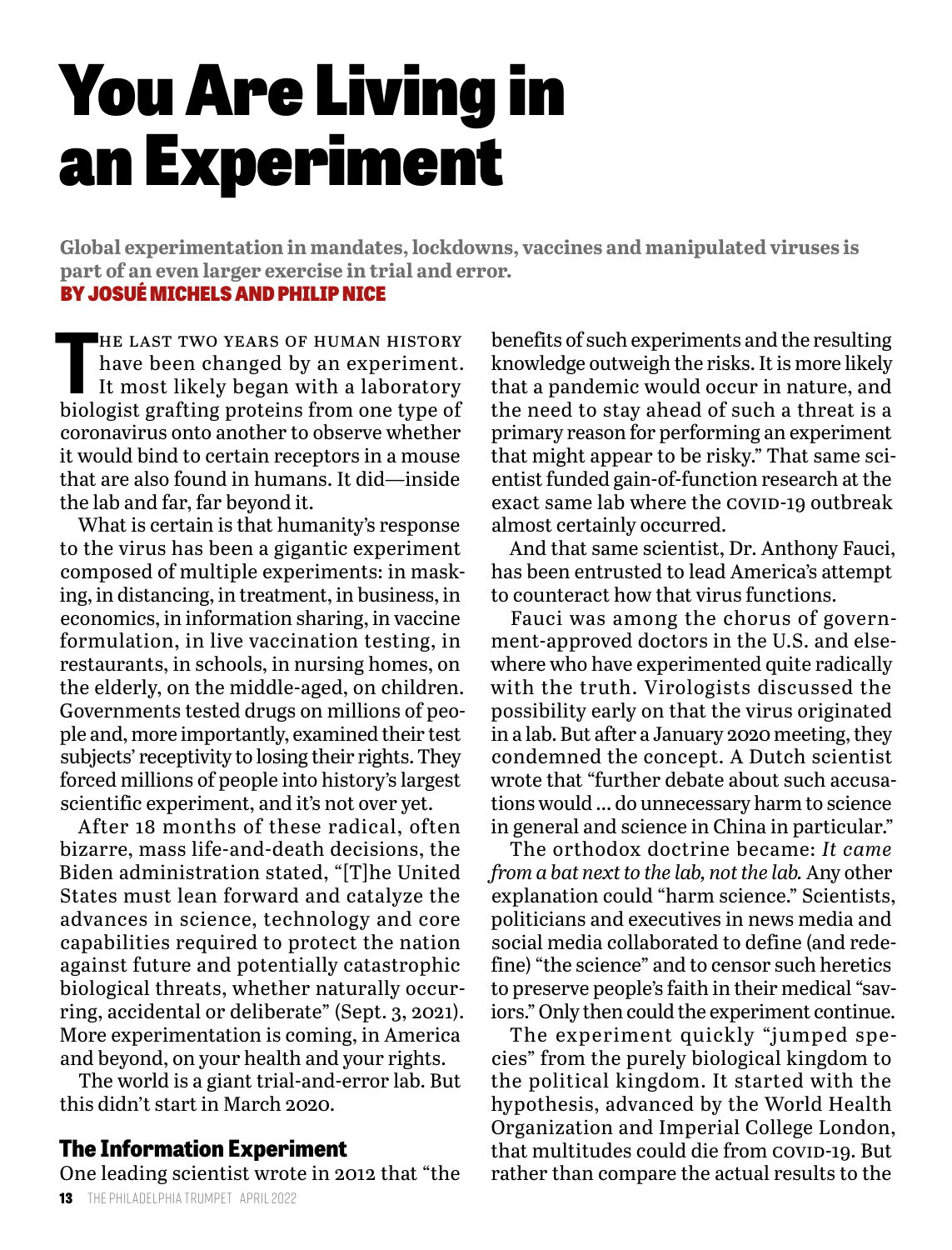hypothesis and adjust the hypothesis, public health officials *adjusted the results to match the hypothesis.* They counted everyone who tested positive as a covid-19 case, regardless of the efficacy of the test, and, unbelievably, everyone who died *with* covid as if they had died *from* it. (In January, the total in Britain was 17,000 people had died *from* covid-19, and 150,000 had died *with* it.) They observed then ignored the evidence that most covip-19 deaths occurred among the elderly and others who had health conditions. They observed then ignored the evidence that the "pandemic" largely equated to a bad flu season. The medical, social and political experimentation continued.

And what was the result of splicing radical social, financial and governmental coercion onto our societies? Undoctored information is hard to come by, but a February analysis of numerous international studies by Johns Hopkins University estimated that *all* the onerous and costly interventions that upended society only reduced the coronavirus death rate by a paltry 0.2 percent.

#### **The Vaccine Experiment**

The last two years have been a crossfire of financial and political motivations branded as "science." Many of those pushing the vaccine are the same people who benefit professionally, politically and financially from it.

Development and approval of three vaccines in particular were rushed through at warp speed. Governments proclaimed that approved vaccines, including the never-before-used mrna vaccines, were safe, were no longer "emergency use," and were certainly not experimental. The development was proclaimed one of humanity's greatest modern achievements.

The government granted "emergency use authorization." Drug companies were shielded from lawsuits. Doses were administered at the cost of indebted taxpayers. Millions were induced to get vaccinated, informed that this would provide almost absolute protection. Then they were informed that they might suffer a breakthrough case but would not spread it. Then they were informed that they might

spread it and experience a breakthrough case, but would be spared serious symptoms themselves. Now it's increasingly apparent that natural immunity is the strongest protection.

But information came out that healthy people were suffering unusual, even fatal side effects from the vaccine. Evidence kept coming. More people suffered. More died. Athletes mysteriously collapsed on the field. Children became handicapped. The U.S. Vaccine Adverse Event Reporting System, which usually receives hundreds of reports per year, suddenly received tens of thousands. (This is on top of the estimated 4 million Americans annually who go to emergency rooms due to adverse effects from other drugs.)

The U.S. Centers for Disease Control and Prevention now admits that those who have had the Johnson & Johnson vaccine should probably not get a booster from the same company due to serious risk of blood clots. But it still advocates getting boosters from Moderna and Pfizer. The potential medium- and long-term negative effects from these companies' serums we must leave, in faith, to be studied some other time. The cpc admits it is withholding information on COVID-19 vaccines and boosters. The U.S. Food and Drug Administration, which reviewed the information and approved the vaccines in 108 days, says it won't finish releasing the last of that information until 2096.

Meanwhile, the experimentation continues. Politicians—and pharmaceutical ceos—want to see what will happen if we start giving these injections to children under age 5.

We are well through the hypothesis phase and the experimentation phase of the scientific method. The phase of analyzing data is being hotly contested. But the final phase, reporting your conclusions, has already been decided by the scientific-political elite. Despite the data showing that vaccines are killing people in the short term and the obvious impossibility of knowing the effects longer term, "After covid-19 Successes, Researchers Push to Develop *m*rna Vaccines for Other Diseases," as *Nature Medicine* summed up in its May 2021 issue. Scientist Drew Weissman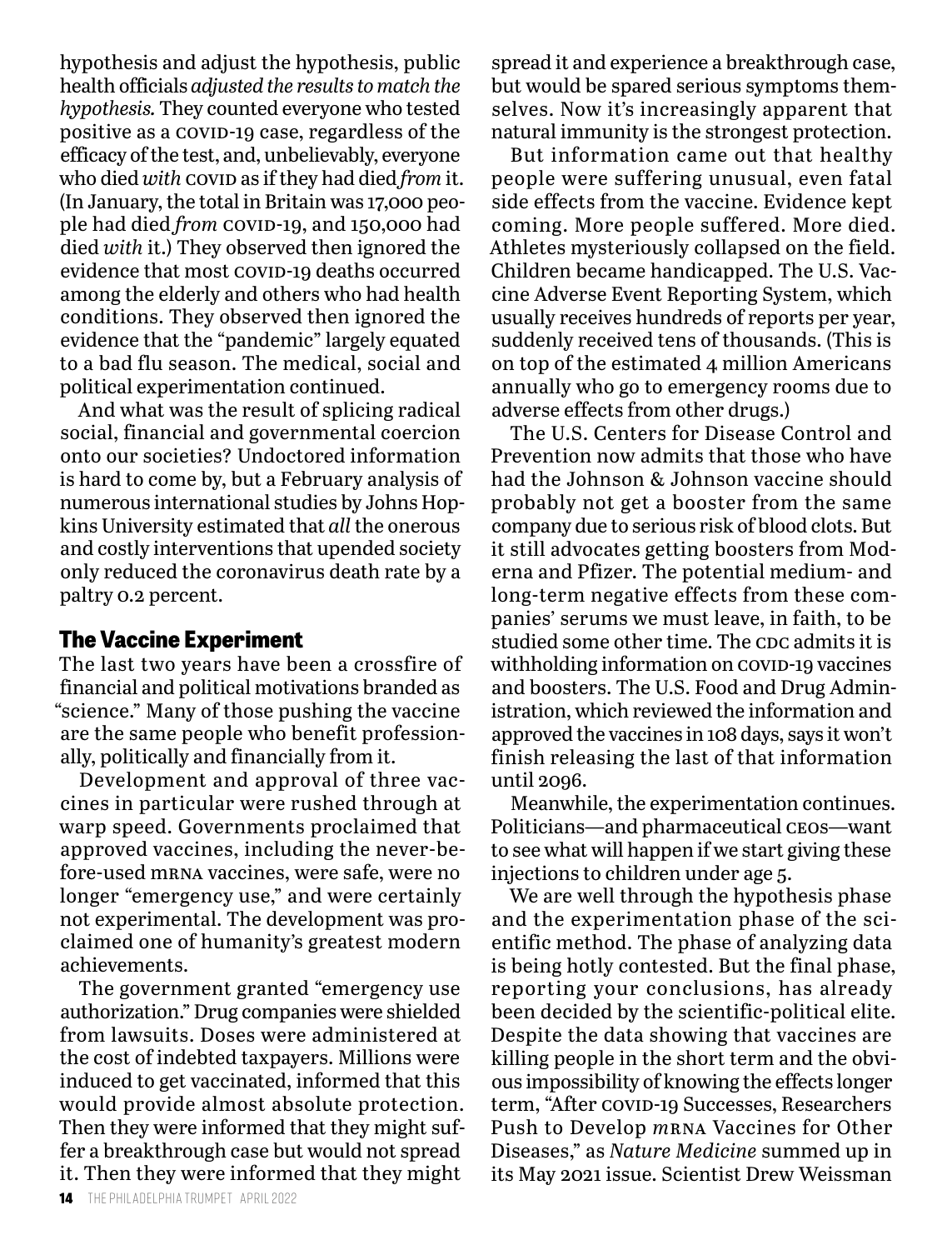said, "We are working on about 30 different mrna vaccines, including ones for influenza, hiv, hepatitis C, malaria, tuberculosis and many others." The experiment plows forward.

#### **The First Experiment**

But the origin of this radical, deadly frenzy of wild experimentation with human lives doesn't trace back to Dr. Anthony Fauci or Pfizer or the Biden regime or even our generation. Sickness, and our way of dealing with it, originated many generations ago.

Before the CDC, before the bureaucratic state in America, before eugenics in Germany, before socialized health care in Europe, before even the modern era, human beings began an experiment.

In Babel, one of the earliest civilizations, a leader arose who is identified with the Babylonian deity Marduk, who "held the power to overcome all disease" (Félix Martí-Ibáñez, *The Epic of Medicine*). He was also a political tyrant—but the people trusted him with their safety. *The Physician Throughout the Ages*  states, "There is no doubt that the Egyptians studied medicine and surgery in the medical colleges of Babylonia and in parts of Mesopotamia, and acquired a complete knowledge of all the Oriental medical practices."

Assyrian copies of Babylonian texts reveal that "Babylonian health care relied on magic and incantations as much as, if not more than, natural treatment and prescriptions," as *Health & Fitness History* points out. "Most of the materials used were likely chosen based on a combination of trial and error with guesswork."

This was the foundation of civilization, established by the same man who erected that infamous tower to stand as a monument to mankind's *own* ability to solve his *own* safety, medical, political and other problems. The tyrant Nimrod led mankind in attempting to solve its own problems in defiance of God, completely rejecting reliance on Him.

Thousands of years of experiments, at unconscionable cost, have advanced understanding of the human body and diseases. But

medicine today is still "a combination of trial and error with guesswork." We call it the "scientific method." Doctors discuss the "half-life of knowledge": the amount of time it will take before half of the treatments, prescriptions and other medical knowledge of today proves, through hard experience, to have been as false as the magic and incantations of old.

The fundamental theory then, as now, is: "The sufferer has in his body one poison, so we add another poison in the form of medicine," the late educator Herbert W. Armstrong wrote in *The Plain Truth About Healing* (see article, page 16).

But the origin of the grand human experiment traces back even further, back to the very first human beings. They were presented with a choice. They could choose to rely on God for information, for law, for correction, for protection, for safety, for healing, for blessings. Or they could choose to rely on their own minds and five senses to experiment. They could, as Mr. Armstrong enumerated, 1) reject revelation, 2) use observation, 3) use experimentation, and 4) use human reasoning. "And that is precisely the 'scientific' method used by modern science today!" (*The Missing Dimension in Sex*).

They chose the latter. We have been selfwilled, ignorant and law-breaking ever since. Suffering the inevitable consequences, we seek solutions through self-will, ignoring God and breaking His laws further. God still characterizes our modern civilization as "Babylon"—and He exhorts us to come out of it (Revelation 18:4). That means thinking differently. That means recognizing that our human civilization is as foundationally unsound as that long-obliterated tower of Babel. Our experiment has produced an inescapable result, and we must stop trying to escape it. We do not and never have possessed the ability to solve our health problems or any other problems apart from God. That is a scientific fact. Recognize it, and you will see this dark and confusing world completely differently: for the first time, clearly.  $\blacksquare$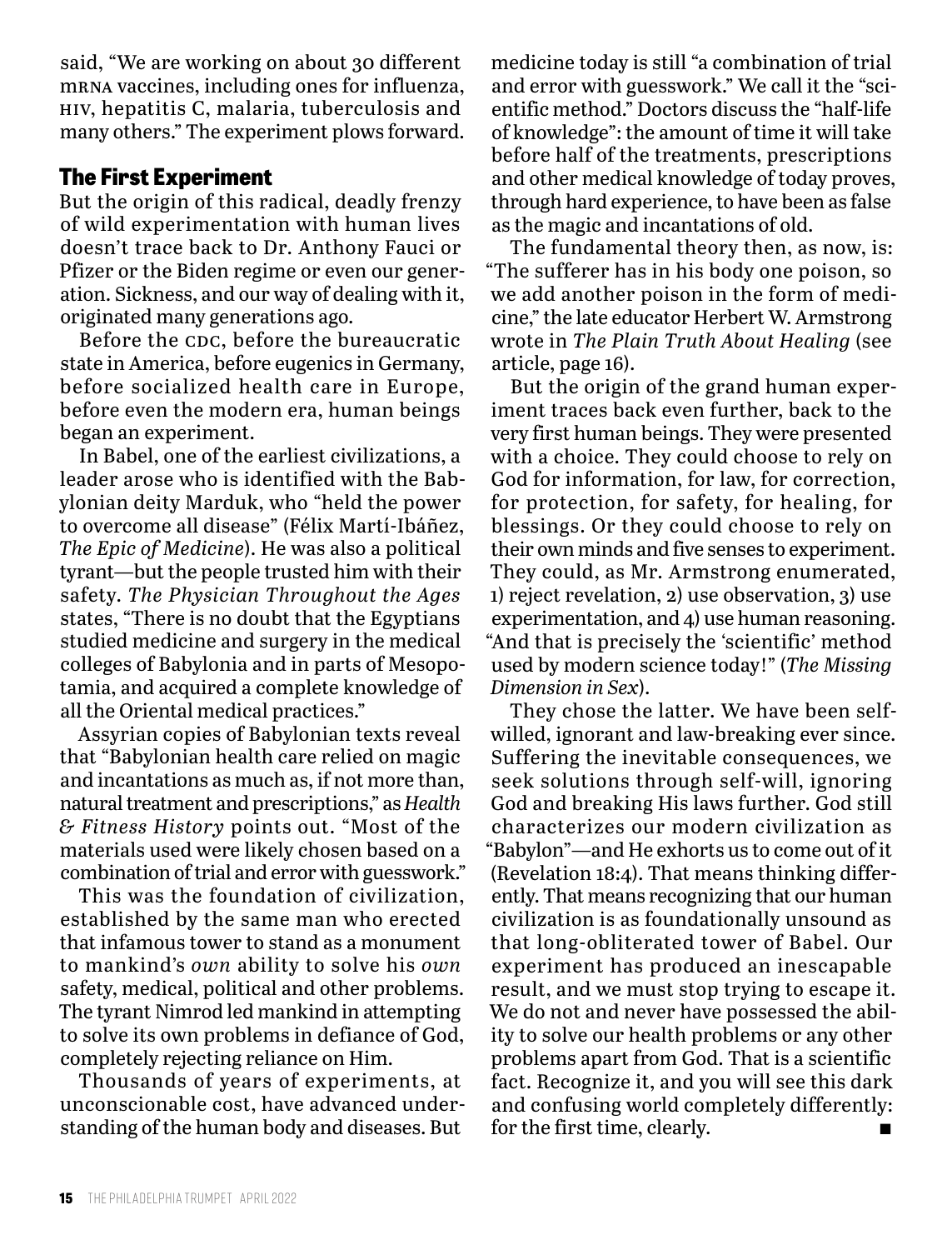### What Happens When Government Controls People's Health?

**A fascinating, and chilling, historical case study.** BY JOSUÉ MICHELS

THE CORONAVIRUS PANDEMIC HAS ELEVATED<br>
cooperation and collusion between gov-<br>
ernments and health-care providers to<br>
levels that give both of them unprecedented he coronavirus pandemic has elevated cooperation and collusion between governments and health-care providers to power. History furnishes examples of where such fusion of interests can lead. We can gain insight into the current pandemic and the role of government health policy by narrowing our focus to one relevant example: One nation that has been and continues to be a world leader not only in health care, but also in science, technology, economics and culture.

This nation pioneered a system of health care in which all citizens paid taxes to provide mandatory health and accident insurance to pay the doctors' and pharmacists' bills for those who suffered injury or disease. This revolutionary system changed the paradigm from each citizen assuming the responsibility and paying the bills for his own health, to the government assuming the responsibility and paying the bills for the collective health of the nation.

Giving the national government greater control over health care resulted in greater emphasis on and funding for the national medical industry. The nation developed a track record of producing advanced pharmaceuticals to address maladies of all kinds. It has also funded research into diet and hygiene and made groundbreaking discoveries, including important links between tobacco and cancer. As illnesses spread and populations grew fearful, response to disease became a major policy area, and the government coordinated and managed more and more aspects of medicine, infectious disease and even hereditary

diseases, sex and pregnancy. It also achieved success in the eradication of many disease-carrying pests.

The government promoted the importance of health bureaus, political health-care appointees and other government health-care workers. It assumed the leadership of formerly independent national and medical organizations. It coordinated with pharmaceutical companies to align business practices with government policy, awarding them beneficial regulations and taxpayer funding. It deployed new drugs and new technologies, including mobile medical units manned by armed government agents to screen for infectious diseases. It collected unprecedented amounts of medical data to formulate and implement health policy. It established programs for influencing youth directly, rather than only through their parents. Its institutes of health promoted policy through publications and videos and in coordination with journalists and celebrities.

Among the population, the Bible, confidence in churches, tradition and the importance of the individual was replaced by *The Origin of Species, The Descent of Man* and the importance of the collective. The nation came to trust in a new savior: scientific medicine. Scientific medicine was coordinated by the government, and the government was empowered by the powers and rights it had acquired from the people.

The potential applications for this approach were and are boundless.

The government and the nation applied the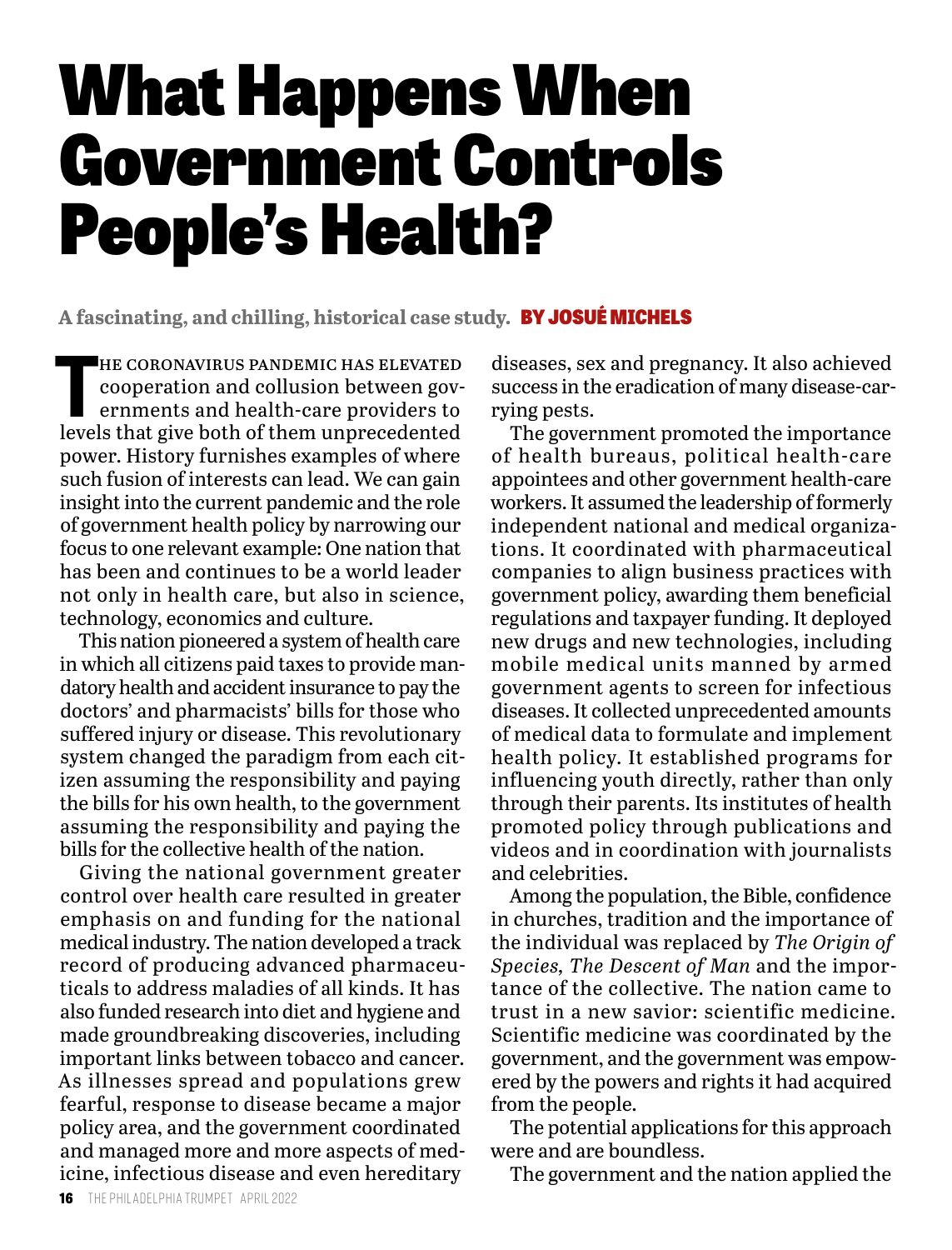power of the state and the logic of evolution to fight bacteria, viruses, insects and rodents. It used these same fundamental principles to fight for the liberation of the working class; to subject wealth, freedoms and rights to the imperative of the state; and to eradicate the pests of society.

The national government assumed temporary emergency powers. It assumed authority previously held by local governments and by individuals. Top politicians were authorized to reinterpret and contravene the constitution. Laws and directives divided the population into citizens with rights and citizens without rights. A person's license, business, livelihood and fundamental rights could be revoked or denied, sometimes based on a choice he or she had made, sometimes based on things he or she had no choice over.

Empowered by its symbiotic collusion with the government, politically correct science produced new studies on genetics and on the promising new field of eugenics: the selective breeding of human populations for genetic improvement. Politicians and everyday people across all political beliefs commonly used "superior" and "inferior" in reference to human beings and their characteristics.

Exercising its control over who participated in society and how, the government cited scientists and doctors as reasons to ban certain people from certain marriages, sexual relations and having children. Doctors, political appointees and party officials made decisions about treatment, experimentation and execution largely based on saving national resources, channeling the power of natural selection, prioritizing the collective over the individual, and politics.

The government authorized experimental medicines to be tested on the population at large. It authorized experiments, sometimes fatal, to be conducted on the ill to better understand disease. Small numbers of people with certain extreme conditions were sterilized. Some were euthanized. Physicians and others carrying out "racial hygiene" and other government policies were forced into moral dilemmas. But the ultimate authority for

morality and ethics was evolutionary theory and the government, not some religion or spiritual reality beyond it. Government scientific policy superseded the individual, superseded the statistics, superseded science itself. The suffering and deaths were considered unfortunate, but the science was clear: This was for the greater good.

Politicians and doctors identified certain groups of people as being responsible for spreading disease, for functioning like pests of society. Opposing politicians and doctors were ignored, mocked, intimidated, accused of dangerous misinformation, and subjected to "cancellation" by peers, doctors, scientists, journalists, entertainers, policymakers and government agents.

This was the state of government medical policy, carried out legally and in polite society, in one of the most industrialized, most sophisticated, most educated, most cultured, most advanced, most admired nations in the modern world: Germany.

In the 1930s.

#### **Hitler's Science**

Otto von Bismarck united Germany in the 19th century. When he introduced his insurance model, he started to tie the working class and the medical industry to an authoritarian state. The drugs Germany developed were experimental, like those developed in any other leading nation. But in Germany, the government gave drug companies authority to test these experimental drugs on the whole population. One of these companies, Bayer, is famous for inventing aspirin in 1899. It also promoted, all the way until 1912, treating children's colds and coughs with heroin.

After switching over to producing chemical and biological weapons for World War i, Bayer and other manufacturers switched back to making drugs, and the fundamental dynamic of government-controlled health care remained in place in Germany. There, scientific advancements, the theory of evolution and the evolution-based theory of socialism were spreading rapidly among the educated and the sophisticated.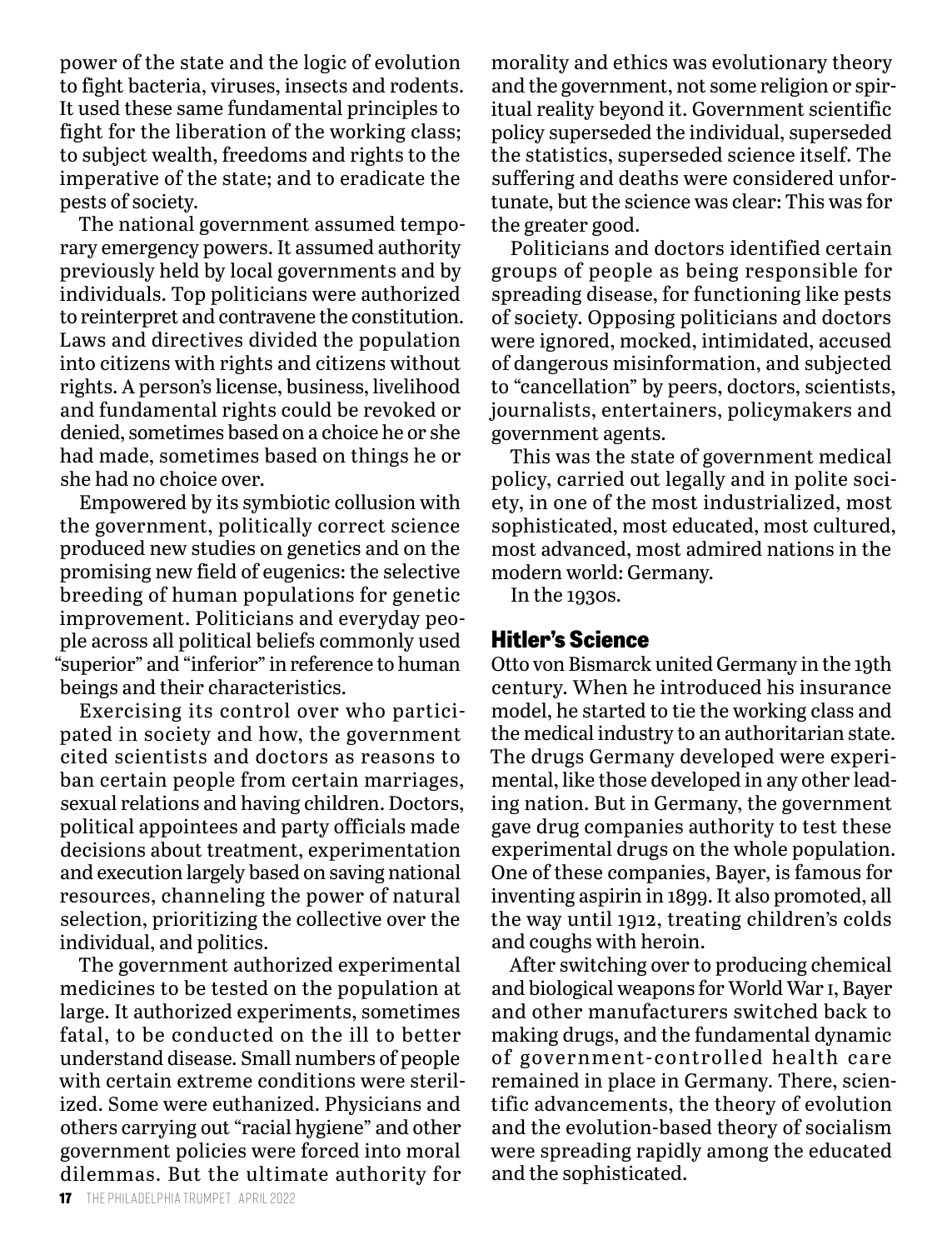The National Socialists of the 1930s did not take a perfectly good government health-care system and alter it radically. They built on it. They did not twist evolutionary theory; they tried to apply it.

Granted, the party that led German politics from 1932 to 1945 was unique in many ways but not as unique as we might think. Certainly one of the tools through which it exerted power—national socialized health care—is frighteningly more familiar to us than we would like to believe.

In Germany, one step led to another. It was predictable, logical and all but unavoidable that if the government could gain power over health policy, it would use that power, and would use it for its political ends.

In the quest for what you might call "non-Aryan zero," the National Socialists were able to take ultimate control of health and almost all fundamental aspects of personal life. Evolution, atheism and socialism explicitly state that there is no higher power, force, moral or ethic than the human mind, especially when organized into the state. It is, thereore, logical—even valid and good—that the state, especially in wartime, bend physicians to its policies, allow pharmaceutical companies to experiment on people, enslave thousands of non-Aryans to work in pharmaceutical factories, victimize hundreds of non-Aryans to be tortuously experimented on.

*Millions* of Germans followed a "logical" progression that led all the way from revoking people's rights to concentrating a certain ethnicity in slave camps—a "logical" progression that led from using the same pesticide that fumigated the factories and cleansed the environments of the workers, to gassing unfathomable numbers of innocent people the government had identified as the evolutionary, eugenic equivalents of pests who needed to be cleansed from the environment of human civilization.

This development of Germany's health tyranny, along with the historic documentation, is described by, among others, the United States Holocaust Memorial Museum; Marc S. Micozzi, M.D., Ph.D., a physician and anthropologist who directs the National Museum

of Health and Medicine in Washington, D.C.; and Miguel Faria, M.D., editor in chief of the *Medical Sentinel.*

#### **Why Hitler's Science Was Banned**

On Aug. 20, 1947, the International Medical Tribunal in Nuremberg, Germany, passed judgment on 23 doctors and bureaucrats for their roles in medical experiments on concentration camp inmates. In a January 2016 article in *Journal of Clinical and Experimental Pharmacology,* Francisco López-Muñoz wrote the following on the 70th anniversary of the Nuremberg trials: "Despite the sterilization and euthanasia programs, there were also drug research projects in physically and mentally disabled in hospitals and universities did not have any informed consent. … Those tests were generally related to the treatment of infectious diseases, such as typhus, erysipelas, scarlet fever or paratyphoid diarrhea, and death rates of experimental subjects were extremely high."

But the research into diseases was only a small part of National Socialist medical studies. In "Nazi Medicine and Research on Human Beings," Prof. Volker Roelecke noted in December 2004: "*Rassenhygiene* (a German equivalent for eugenics) was perceived as an applied science founded on the laws of genetics and as essential for improving the health of the *volk,* or race." Drugs were also said to have played a huge role in keeping Germany's soldiers marching.

"The Nazis regarded Auschwitz as the ideal place for experimentation, for the creation of supermen, and Josef Mengele was the symbol of Nazi cruelty and mysticism," said Israeli jurist Gideon Hausner, chief prosecutor at the 1961 Jerusalem trial of Nazi war criminal Adolf Eichmann and the head of the Mengele tribunal.

SS-Hauptsturmführer Josef Mengele, M.D., Ph.D., known as the angel of death, was not the only example of National Socialist medical tyranny, but he was likely the worst. He conducted twisted, torturous experiments on concentration camp prisoners, particularly twins, in Auschwitz. After the war, he escaped to Latin America. A sudden, inexplicable rise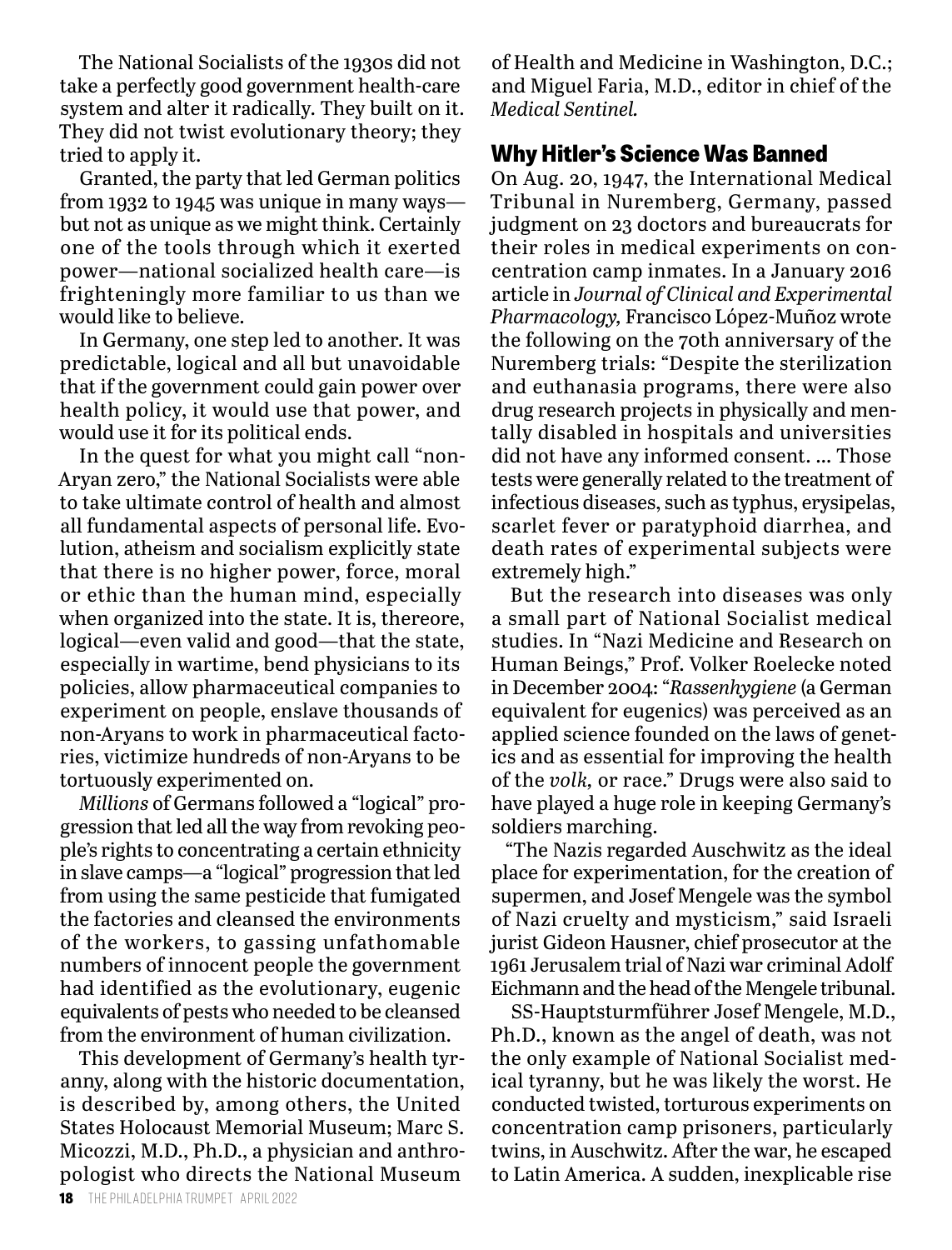in the births of twins, most of whom were blonde-haired and blue-eyed, in a small Brazilian town may be evidence of his work. Here again, the result traces back to cruel experiments made possible by some of the worst tyranny. *History.com* noted that under Mengele's supervision about 3,000 children at Auschwitz-Birkenau "were exposed to disease, disfigurement and torture under the guise of medical 'research' into illness, human endurance and more."

The scientists were ordered by the state to find ways to better equip German soldiers in military combat situations or to recover from wounds. Other experiments were aimed at aiding the development of new weapons.

In later legal trials, Nazi physicians justified the casualties by comparing them to the death of civilians in military strikes, such as the Allied bombings on German cities. The audacity of these scientists may display the worst of human nature while at the same time showing how easy it is for humans to get off track without God's guidance.

During the war, Hitler's atrocities were not fully known, yet Winston Churchill warned British Parliament and the whole world, "[I]f we fail, then the whole world, including the United States, including all that we have known and cared for, will sink into the abyss of a new Dark Age made more sinister, and perhaps more protracted, by the lights of perverted science."

"What Churchill said then is even more relevant today," *Trumpet* editor in chief Gerald Flurry noted. "The 'new Dark Age' he warned about is upon us. Science has created even more-formidable, more-destructive weapons. The dangers threatening our world are proliferating. How could it be any worse? We must wake up and see reality! We need help from God! We all truly need to recognize that!" (*Royal Vision,* May 2020).

#### **Parallels to Today**

The rapid development of the coronavirus vaccines in 2020 has been heralded as an unmatched scientific achievement, and its actual efficacy is being determined by simply

giving the vaccines, at taxpayer expense, to millions of people. Advancements are being made in genetics, and scientists are talking about decoding the human immune system. Science and scientists—especially government-empowered scientists—are promoted as our great hope for salvation.

During the coronavirus pandemic, governments conducted studies in the role of genetics in relation to the severity of COVID-19 cases. At the end of 2020, Scottish scientists had found five gene variants that favor a severe illness. Such studies may or may not be in the public's interest, but they do show how our world today isn't much different from the world a hundred years ago.

"Is modern genetic testing and the Human Genome Project the first step to a new eugenics?" Micozzi asked decades before the public had ever heard the word "coronavirus." Oxford Languages describes eugenics as "the study of how to arrange reproduction within a human population to increase the occurrence of heritable characteristics regarded as desirable." The Nazis called it *rassenhygiene:* racial hygiene.

All the studies into genetics today reveal heritable characteristics that are favorable and unfavorable. For some, the next logical step would be eugenics. Of course, people don't believe that we have Nazi scientists in our midst. But it's imperative to ask: *Could* it happen again?

Another study the Nazis obsessed over was finding cures to cancer. Cancer remains virulent to this day, and politics and science are merging again to find cures. Billions are invested into projects intended to save millions of lives. How far will mankind go to find a breakthrough? How many experiments and potential casualties are morally acceptable given the lofty goal? Those are the questions we still wrestle with. Are we immune from the reasoning that we must accept casualties to advance science for humanity's greater good?

As science advances and political goals merge with monetary interests, the temptation to exploit science is the same today as it was a century ago. The new research and technologies in the field of genomics today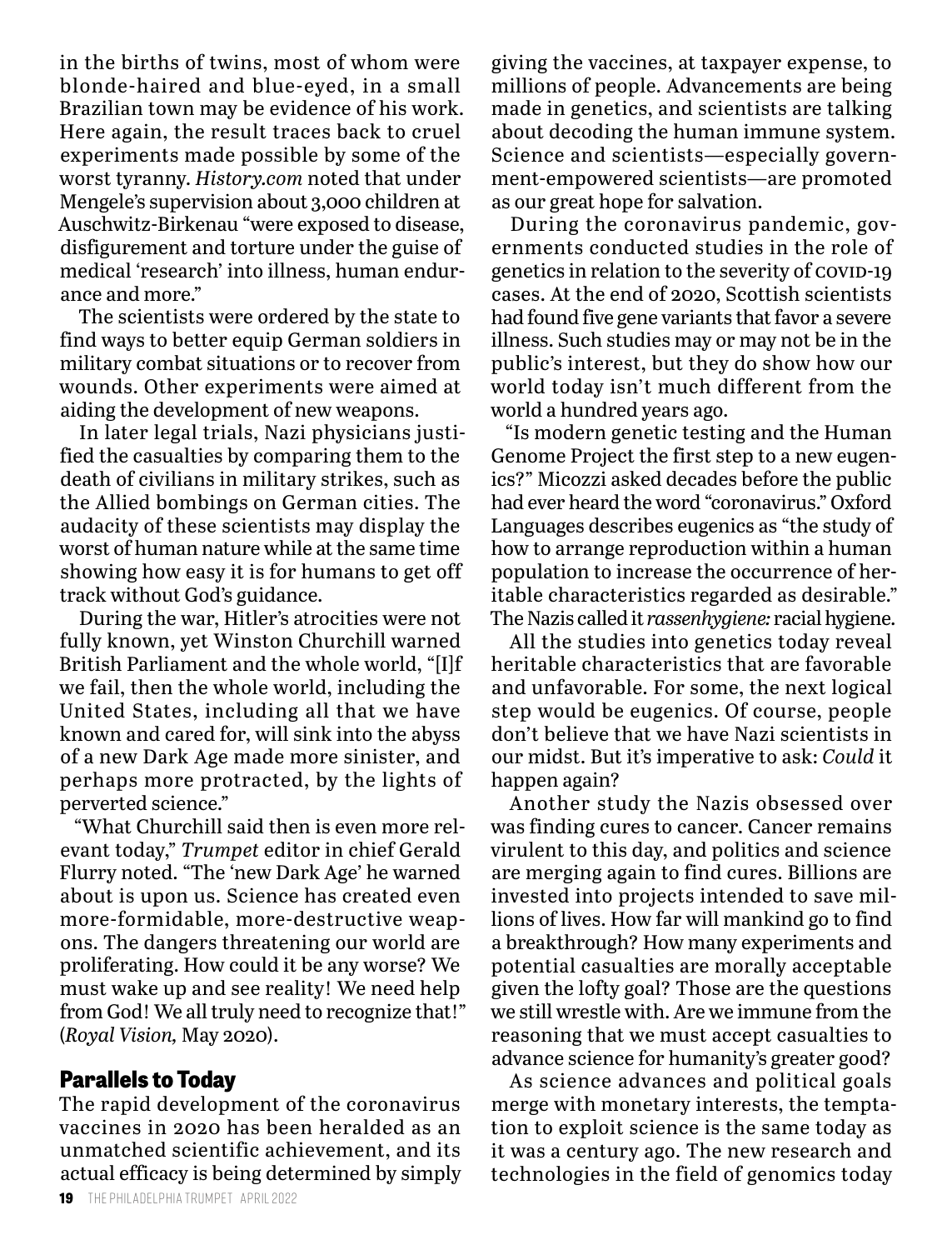could transform the fantasies of the past into reality. The coronavirus has advanced fields of medical studies at an unprecedented rate. This is just one of many examples that show science today is working with the same building blocks Nazi scientists used to build their medical tyranny.

The stage is set for what could become an even worse medical tyranny. Will today's scientific advances that are heralded as humanity's hope morph into its doom? Will we again see the worst of medical practices reappear?

The Bible indicates we will.

#### **Nazi System Prophesied to Reemerge**

The medical system was only a part of the overall Nazi tyranny the world suffered under in World War ii. This whole tyrannical system is prophesied to rise again in our time. You can read this in Revelation 13 and 17.

These prophecies are in the context of the return of Jesus Christ. While they point back to events already fulfilled, they also point to the future. Revelation 17:8 warns, "The beast that thou sawest was, and is not; and shall ascend out of the bottomless pit, and go into perdition: and they that dwell on the earth shall wonder … when they behold the beast that was, and is not, and yet is."

"The word translated 'bottomless pit,' or *abyss,* in verse 8 actually means *underground.*  That's where the Nazis have been since before the end of World War ii," Mr. Flurry explains in *Germany and the Holy Roman Empire.*

During Hitler's day, God sent Herbert W. Armstrong to warn the world of Nazi Germany and the soon-coming resurrection of that empire. Jesus Christ Himself warned that conditions would become so bad that no man

would be saved alive unless God intervened (Matthew 24:22).

But along with this warning, God prophesied that the good news of His coming Kingdom would be proclaimed (verse 14). For decades, Mr. Armstrong proclaimed that our world would enter another resurrection of tyrannical government before Christ would return to set up His Father's Kingdom. The *Trumpet,* under the leadership of Gerald Flurry, continues to trumpet this same warning message today (Revelation 10:11).

"And there are seven kings: five are fallen, and one is, and the other is not yet come; and when he cometh, he must continue a short space" (Revelation 17:10). In his booklet *Prophesy Again,* Mr. Flurry writes: "Notice! This prophecy is *dated.* There are seven kings here, but five are fallen, *and one is,* and the other is not yet come. It's almost as if God freezes time there—during the time of this *sixth king* out of seven.

"This prophecy implies that God is going to bring His man on the scene during the time of the sixth of the seven heads of the Holy Roman Empire. It also implies that the seventh head would not come while the end-time Elijah was on the scene. Mr. Armstrong was here when 'one is, and the other is not yet come.' This prophecy refers to a specific period of time when God sends His end-time *type* of Elijah to explain what is happening."

To understand the commission of God's Church today to sound the alarm, request *Prophesy Again,* by Gerald Flurry. This free booklet will not only help you understand the biblical prophecies that foretell Germany's rise, it will also show you the great hope there is in God's warning work.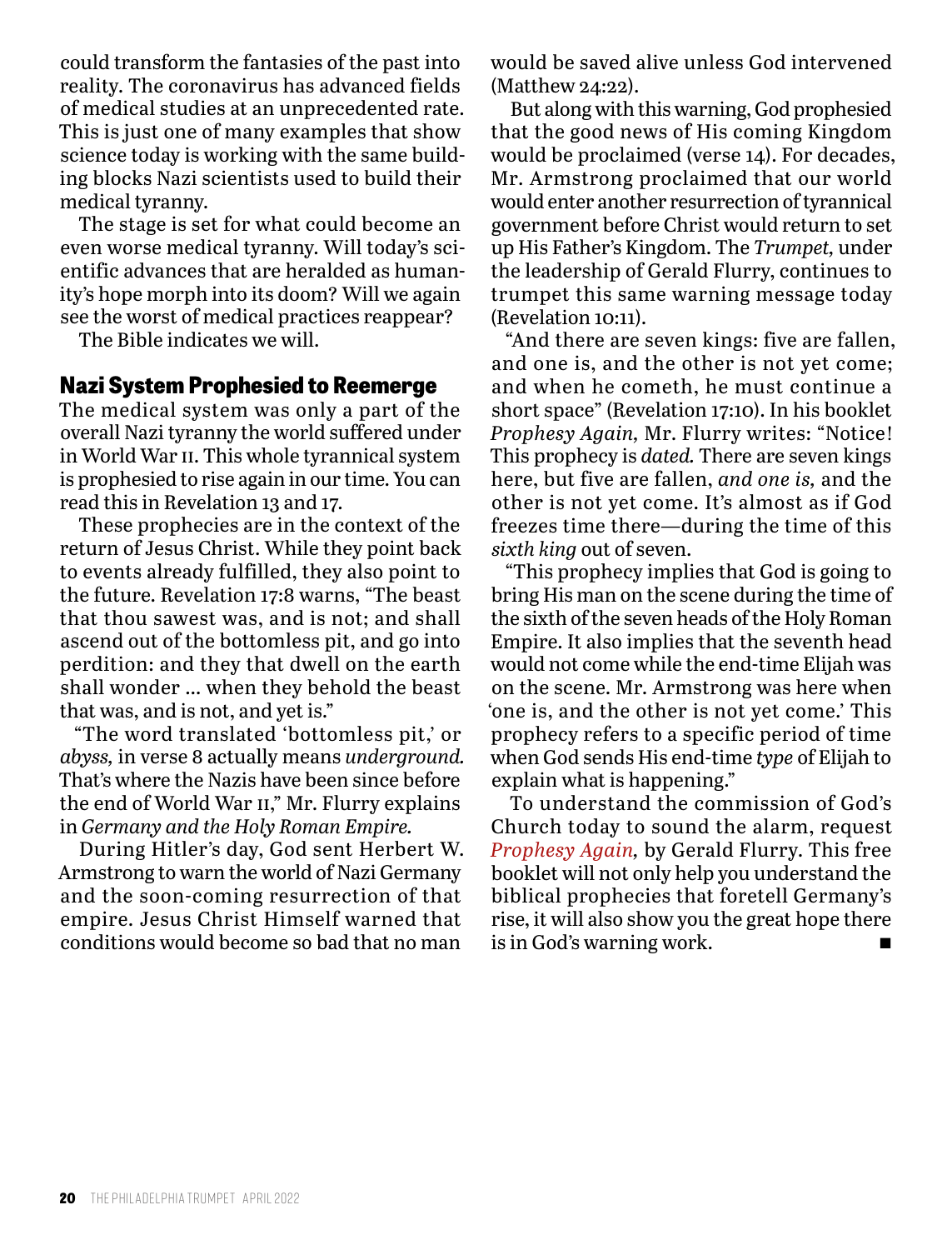### 'COULD IT EVER HAPPEN AGAIN?'

**MARC S. MICOZZI GAVE THIS CHILLING**<br>Warning in his 1993 article "National<br>Healthcare: Medicine in Germany, warning in his 1993 article "National Healthcare: Medicine in Germany, 1918–1945":

"We now know the end of this historical horror story of massive crimes against humanity and the leader of the thousand-year reich burning in a bunker in Berlin. But it is not so easy to recognize the steps on the path down the slippery slope when we don't yet know the end of the story—as today we do not know which social health reforms in combination with which new medical technologies have the potential to plunge modern society over a brink in which disaster might result. Is legalized abortion a new form of medicide? Is

doctor-assisted suicide a step toward positive euthanasia? Is modern genetic testing and the Human Genome Project the first step to a new eugenics? Is health-care rationing, which is always a result of government involvement in medical care, a step toward the new definition of 'life unworthy of living'? Is our present 'quality of life index' a new way of saying it?

"Nazi medicine was implemented by a political-medical complex—on the basis of political health care—a scientific and social philosophy imposed by a totalitarian regime. It should never happen again, but could it ever happen again?"

Recent events may bring us closer to the frightening answer.

### Want to Be Healthy? Practice Nutritional Math!

**A commonsense approach that too many ignore.** BY JORG MARDIAN

**CAN ONE PLUS ONE EQUAL ZERO? YOUR<br>physical quality of life depends on the<br>answer to this question!** physical quality of life depends on the answer to this question!

Chronic disease now kills 7 out of 10 United States citizens—1.7 million deaths per year, the Centers for Disease Control and Prevention estimates. So many of these deaths are stunningly *preventable,* as is the suffering that affects millions more. There is an ocean of health information out there, but you can boil it all down to simple math: *Add* natural healthy habits, and *subtract* unnatural, harmful habits.

Start from this simple premise, and apply it first to what you eat. Nutritional math means eating healthy foods and avoiding chemicals. The principle is simple, yet practicing such

a simple, natural, healthy diet is deceptively challenging.

As highlighted by *The Dorito Effect* author Mark Schatzker, we are all mesmerized by heavily advertised, putty-like tubes of Go-Gurt, unnaturally fresh Twinkies, quirky veggie puffs and other items identified on their vivid polypropylene packaging as foods. Corporations design these products with extremes in color, appearance and taste to induce us to keep buying. But these items contain perfect mixtures for creating chronic disease. The American Action Forum estimates that the health-care bill they incur, including lost economic productivity, is \$3.7 trillion *every year.* Evidence also indicates that the prevalence of chronic disease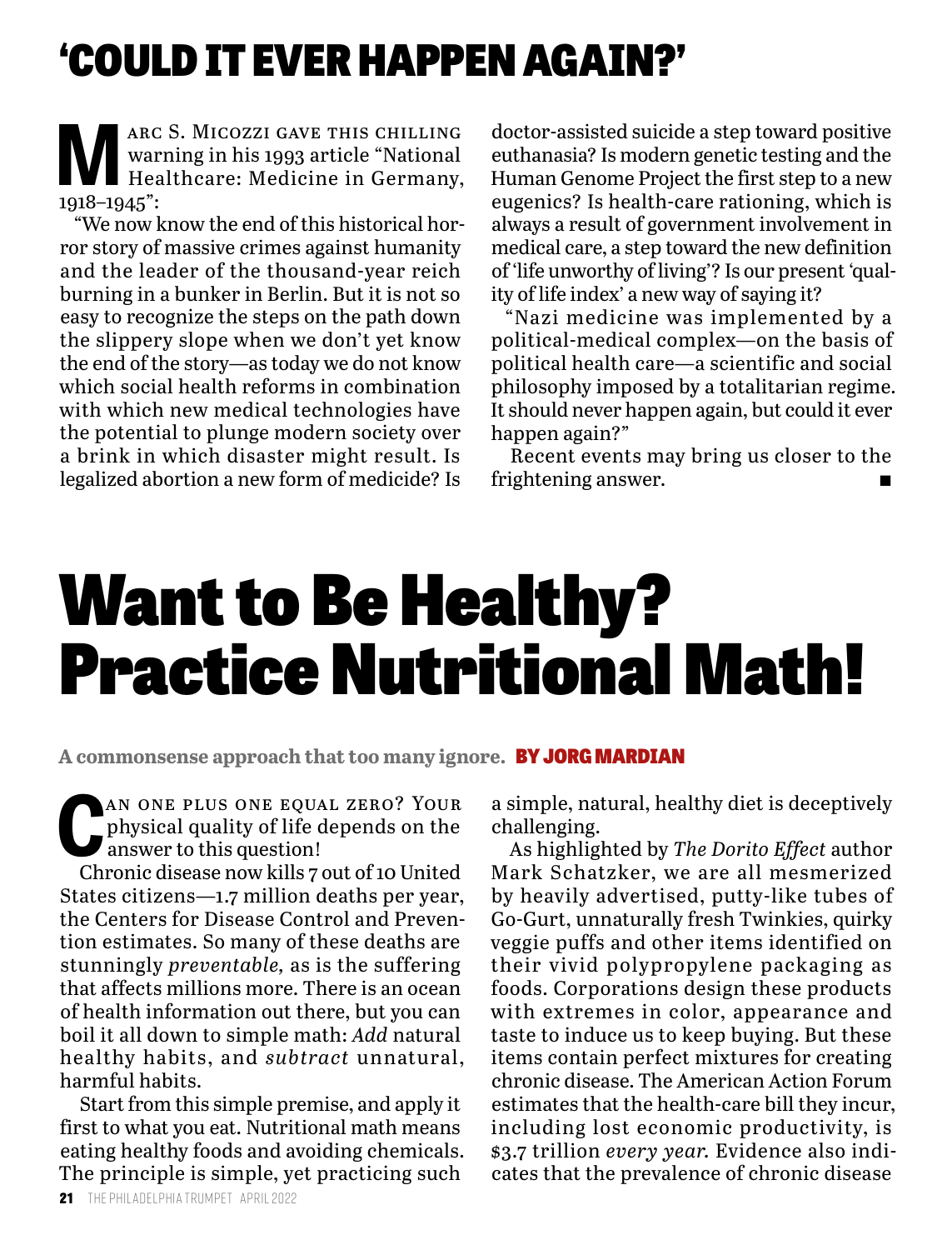exacerbates the spread and severity of outbreaks, such as coronavirus.

A 2019 *British Medical Journal* entry states that more than four daily servings of this starchy, sugary, greasy mess of products caused a stunning 62 percent increase in all-cause mortality. Half the calories in the average American diet comes from these types of foods. This is a major reason why, as a 2015 Commonwealth Fund brief shows, America has the lowest life expectancy, highest chronic disease burden and double the obesity rate of 10 other high-income countries.

The 2019 Global Burden of Disease Study asserts that poor diet is the top cause of premature death. At the same time, insufficient intake of healthy foods deprives the body of critical nutrients.

You must not only subtract what is bad but also add what is good. Invest the time, effort and money to eat more natural, nutritious foods, which strengthen your body's energy, capacity and resistance to disease. Focus on basic staples like vegetables, fruits, beans, lentils, whole grains like quinoa, brown rice, unprocessed meats, plain yogurt, nuts and seeds, and healthy oils like extra-virgin olive and avocado oils or ghee (butter fat).

This is far better than adding chemicals to your body through processed foods, then turning your poor health over to doctors and pharmaceutical manufacturers to add more chemicals.

The U.S. government reports that 1 in 3 Americans takes at least one prescription drug, 1 in 5 takes three or more, and 1 in 10 takes five. It is common for people to eat extremely unnatural foods and reflexively trust extremely unnatural medicines, rather than facing the cause and disciplining ourselves to change our habits.

We don't realize the complexity and balance of our bodies' structures. Naturally, hormones make adjustments that regulate

several bodily processes. But pharmaceuticals are designed to take the place of hormones or other natural chemicals that regulate the body. They are not designed anywhere near as perfectly as the biology you were created with, so they always disrupt, in some way, that interconnected balance.

The side effects can be immediate or delayed, discernible or hidden. But they are there. B. Joseph Guglielmo, dean of pharmacy at the University of California, San Francisco, acknowledged, "The bottom line is, if a drug creates a complication of a normal body function, that's a disease."

Readily available prescription drugs are so powerful, doctors prescribe them so regularly, and people trust in them so much that one estimate ranks prescription medication as the fourth-leading cause of death among Americans. About half of those killed received the wrong dosage or took their prescriptions when intake was inadvisable, but the other half took their drugs correctly (Polish Archives of Internal Medicine).

Far too many of us constantly eat unnatural, non-food foods, suffer obesity and other diseases, then look to pharmaceuticals for "cures." Herbert W. Armstrong wrote that the premise is deeply flawed, and that premise boils down to the idea that one poison plus one poison equals no poison. Our approach to individual and public health was terribly wrong long before the debacle of COVID-19 and governmental response.

You have the opportunity to understand the truth about the existence of physical, biological laws that bring about good health. Whether you choose to obey or break them determines your future state of health. Take personal responsibility by adding real foods to your diet, and look into eliminating medicines. This is the proper nutritional math that helps you reduce the risk of future disease and almost immediately gives you a better quality of life. $\blacksquare$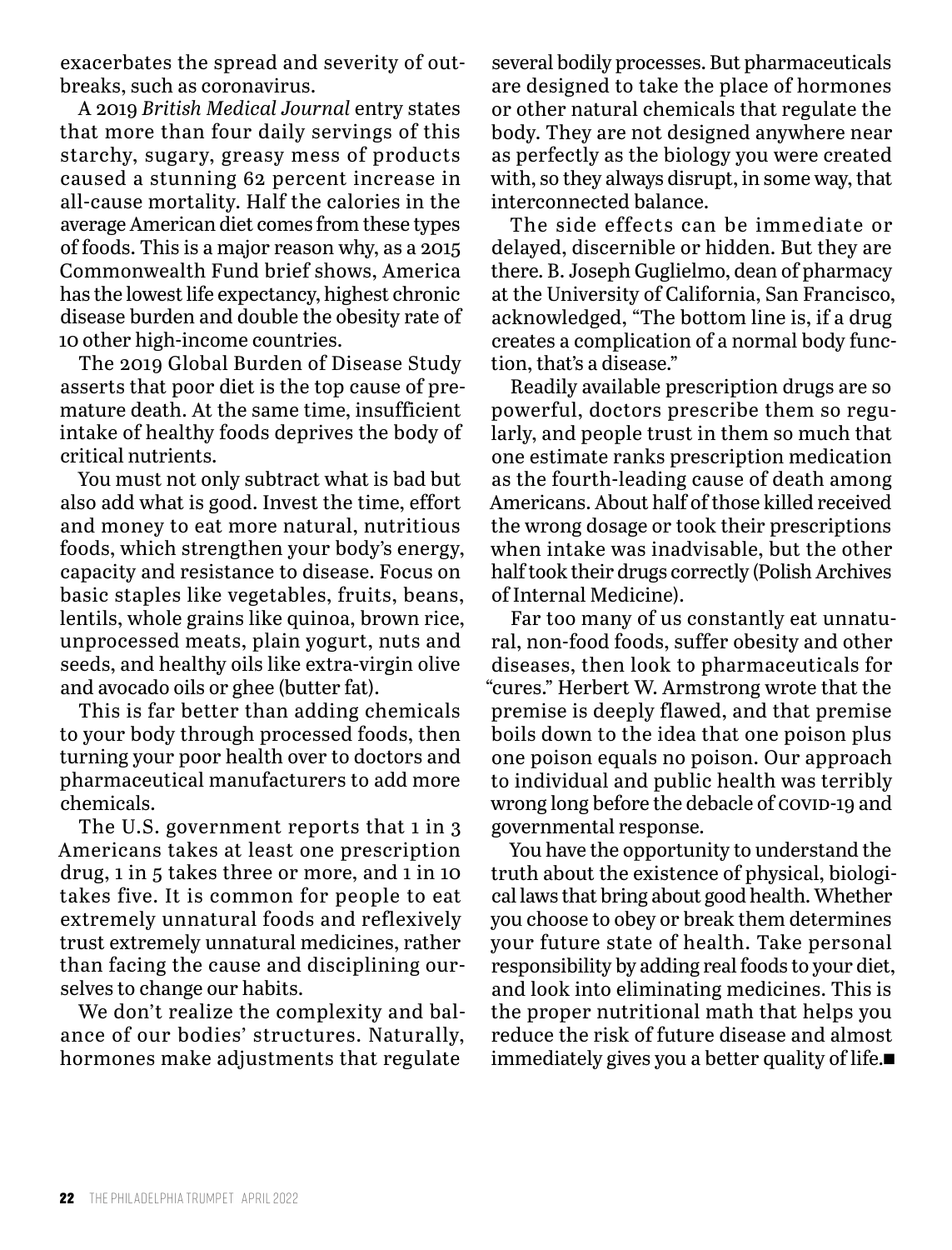## A Sure Path to Healing and Health

**Most people put enormous faith in the medical industry to rid them of sickness and disease. Here is a sounder object for your faith.** BY GERALD FLURRY

HANKS TO CORONAVIRUS, THE MEDICAL<br>
industry has dominated our lives in<br>
recent years. In 2020, U.S. health spend-<br>
ing amounted to \$4.1 trillion. That is nearly hanks to coronavirus, the medical industry has dominated our lives in recent years. In 2020, U.S. health spend-20 percent of the nation's gross domestic product—1 in 5 dollars! People put *enormous* faith in doctors to cure their sickness and disease.

The trouble is, we have seen how *politicized* many of our most-celebrated health institutions have become. The Centers for Disease Control and Prevention, the Food and Drug Administration, the National Institutes of Health—these have been shown to be deeply influenced by money from pharmaceutical companies, and they are making decisions that profit themselves at the expense of public health. You see similar problems even with local doctors: Often they prescribe drugs or recommend procedures out of financial interest, not good health.

This should shake our faith in medical science, shouldn't it? But it seems most people continue to place full trust in it.

Did you know that God deeply wishes for you to have vibrant physical health? He inspired the Apostle John to write, "Beloved, I wish above all things that thou mayest prosper and be in health, even as thy soul prospereth" (3 John 2). Notice, this scripture shows there is a *condition.* God wants you to prosper in physical health as you have vibrant *spiritual* health (that is what He means by "thy soul"). He wants us to really *look to Him* so He can give us strong health physically and spiritually.

When it comes to health and healing, God very much wants to be in the picture in our lives. Regarding your own health, where do your faith and trust lie?

#### **God 'Shall Raise Him Up'**

Sometimes God allows us to suffer health trials, but *even then* His desire is to heal us. Read this wonderful, God-inspired promise in James 5:14-15: "Is any sick among you? let him call for the elders of the church; and let them pray over him, anointing him with oil in the name of the Lord: And the prayer of faith shall save the sick, and the Lord shall raise him up; and if he have committed sins, they shall be forgiven him."

God ultimately wants you to receive *immortal life.* He wants to "raise you up"—to resurrect you to *eternal glory!* And what we learn from the Bible is that *physical* life is a type of spiritual life, and *physical healing* is a type of the resurrection! This passage in James refers to physical healing—but it is ultimately talking about resurrection to glory.

"[I]f he have committed sins" refers to what we can call *physical sin.* Spiritual sin is breaking God's spiritual law, such as the Ten Commandments. *Physical* sin is breaking *physical* laws established by our Creator—laws that regulate proper functioning of the body—such as neglecting good nutrition or taking self-destructive drugs. When we are sick or injured, it is because we, or someone else, has broken a physical law. God says He will *forgive* those sins and *heal us.*

God is speaking spiritually, but He *always* wants to heal us. GOD HEALS! This passage is addressing both physical health problems and spiritual problems. God wants all of us to have real, abundant life today and throughout eternity.

"And the prayer of faith shall save the sick" is a tremendous promise. Note that it has more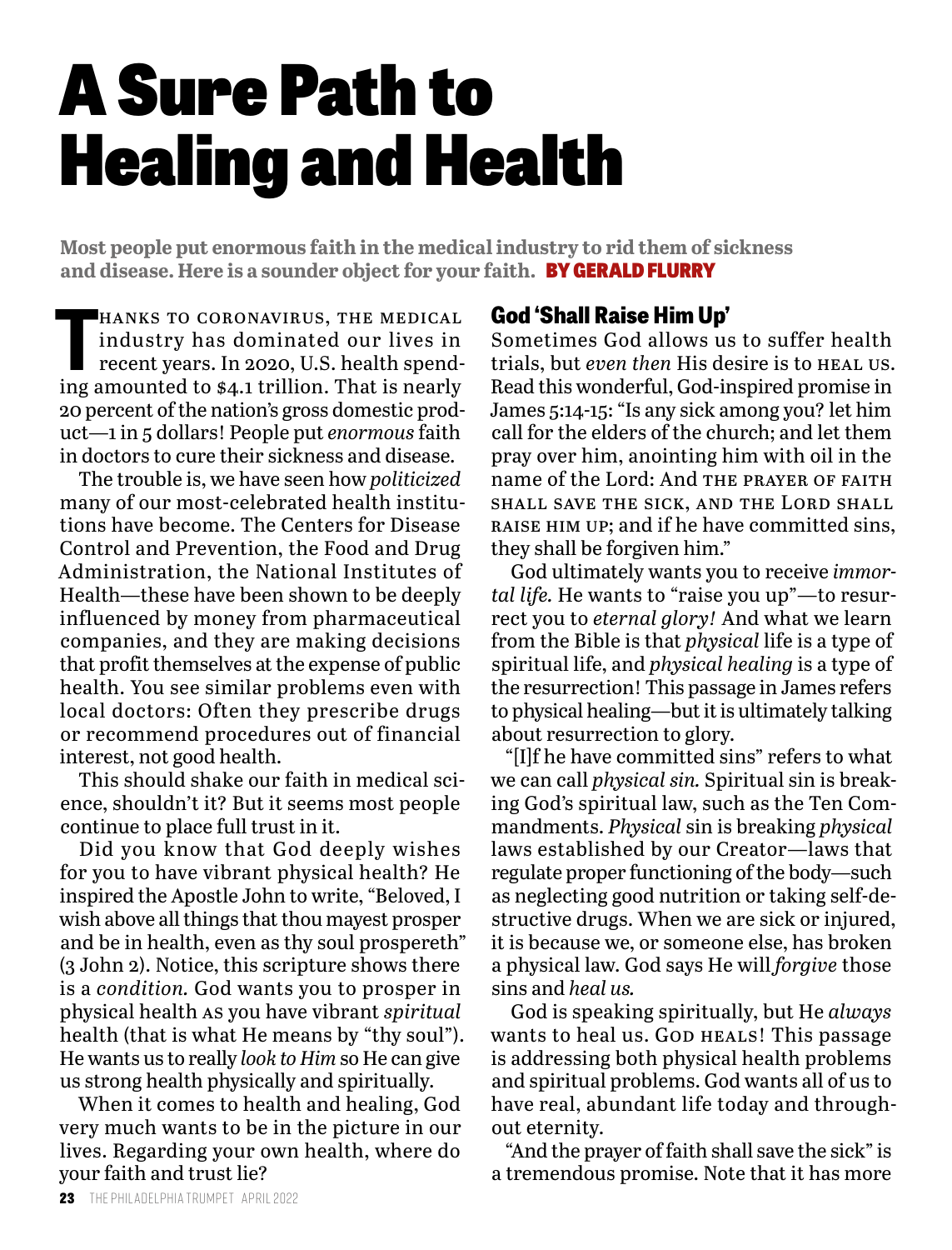conditions: You must pray, and you must have faith. But this is a promise from God, to you! Do you understand that the Bible is the inspired Word of God, Jesus Christ in print? Do you realize that it shows you God's will for *your life?* The Bible is *filled* with promises from God, and many are specifically about health and healing. Have you read these promises for yourself? Have you proved them? Do you know and truly believe that God will never break a single promise?

This is *wonderful* to understand. But it takes a lot of faith to believe. That is why many people misunderstand or ignore James 5:14-15 and so many other scriptures that state God's promises. Many say, *Well, I know God can heal me, but I don't know if it is His will.* There is a way to *know:* The Bible expresses God's will, and if you understand the Bible, you *know* it is His will to heal you!

Some people do suffer health trials; some even die. But if they have prayed in faith, God will *keep His promise* and heal them *in the resurrection,* not just to physical life but to immortal spiritual life! But here in James 5, God is talking *mostly* about being healed RIGHT now, today. He wants you to be in health! He wants to forgive you of your physical sins and save you from physical suffering. He wants you to have the ultimate good health!

#### **How to Claim This Promise**

How can you have the good health that you desire and that God desires for you? First, you must truly surrender to God. This is more than just accepting the fact of His existence. Then you have to pray fervently, and you have to believe and *know* that you are getting through to God in prayer. Prayer of this type "availeth much" (James 5:16). It *energizes* you spiritually and physically! It helps you get to know God. It helps you understand what faith is; it's not something you try to work up but something God gives you. And as you make decisions and go about your day, you must surrender to God and allow Him to guide your life. As you do these things, you will be prospering spiritually.

Part of this is submitting to God's will for your health, which means repenting of your physical sins, whether they be diet, drugs, tobacco or something else. But if you repent of your physical sins and meet God's other conditions in James 5:14-15, God *promises* to forgive you of your physical sins.

A major problem we have today is how we wrap our lives up in material possessions. We devote so much of our thoughts and emotions to possessions and pleasures more than God (2 Timothy 3:4). This affects our health, because it wipes out our faith! And if you do not have faith in what God tells you in His Word, you are not fulfilling the condition He gives you for miraculous healing. Jesus Christ said, "[W]hen the Son of man cometh, shall he find faith on the earth?" (Luke 18:8). Real faith is very rare, especially in a materialistic world. But we need that faith so God can answer our prayers to be healed and to receive His blessings in many other ways.

Avoid idolizing possessions and committing other sins. Believe what God tells you through His Word, and *He will* fulfill His promises every time! It never fails! It will bring more joy and happiness into your life than you can even imagine!

#### **What Is Faith?**

Hebrews 11:1 defines faith: "Now faith is the substance of things hoped for, the evidence of things not seen." It is possible to have true faith. Peter, Stephen, Philip, Paul and other men of the Bible were common, humble men. Yet they came to have the *very same faith* that Jesus Christ had! God did great miracles through them, particularly miracles of healing. How was that possible? Because they surrendered to God, they studied His Word, they prayed fervently, they obeyed God, they trusted God—and He gave them the very faith that Jesus Christ had, and He kept His promise.

That is something we can all do, and that is something we can all have. We need intense Bible study and surrendered, submissive, heart-rending prayer to God!

Prove the Bible. Then believe it—every word of it. That's what Hebrews 11:1 is about: When you read what God promises, be assured He will fulfill it, even if you can't see when or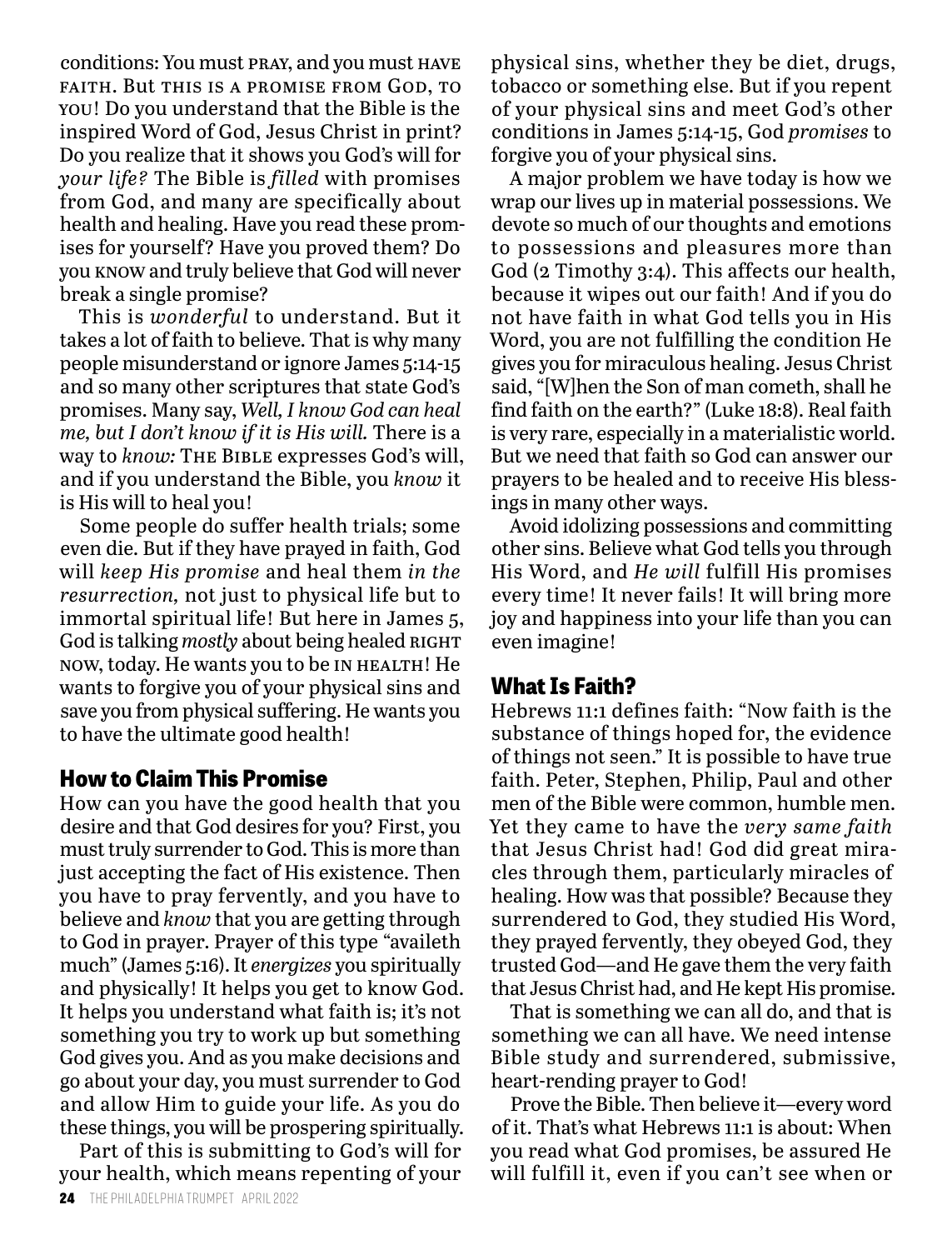how. Just *believe* what the Bible says. That is faith! Your evidence that God will answer your prayers, and that you will be healed, is this Word of God! You must *believe* that evidence—even over other evidence, like your experiences, your ideas, your impressions, your feelings, or what you can see, hear or touch with your physical senses.

This is hard for some people to understand, but faith has *only* to do with God's Word!

As Herbert W. Armstrong wrote in *The Plain Truth About Healing,* "One man expressed it very well, 'Faith is the *assurance* that the things which God said in His Word are *true* and that God *will act* according to what He has said *in His Word.* This assurance, this *reliance* on God's Word, this confidence is FAITH!" Yes, it is! That's a biblical definition. That confidence or assurance that you have in relying on His Word—that is faith!

You can know what God's will is by reading and understanding the Bible. And the Bible *emphatically* says that it is God's will to heal you—period. God wants to heal *you.* God is looking for your faith, for whether you believe His Word and all His magnificent promises.

#### **More Promises**

Here is another promise from God: "… If thou wilt diligently hearken to the voice of the Lord thy God, and wilt do that which is right in his sight, and wilt give ear to his commandments, and keep all his statutes, I will put none of these diseases upon thee, which I have brought upon the Egyptians: for I am the Lord that healeth thee" (Exodus 15:26).

God said that to Israel in ancient times, and He says it today. Any nation that will do what He says here, He will keep diseases, like coronavirus or anything else, away from them. What a *powerful* promise! Can you believe it?

"The Lord that healeth thee" is translated from the Hebrew name *Yahweh-Rafah*. God Our Healer is one of God's *names!* God is the same yesterday, today and forever (Hebrews 13:8). It is up to you whether to believe that God is what He is named!

"… I will take sickness away from the midst of thee," God explicitly promises in Exodus 23:25. Read Deuteronomy 7:15. Read Psalm 103:3, which says that God "forgiveth all thine iniquities" and "healeth all thy diseases." Do you believe what David, a man after God's own heart, wrote here, inspired by God to express His will? Christians believe that God forgives all our sins. But they don't realize or they reject what immediately follows: that if we do what He says, He wants to and promises to heal all our diseases!

Yes, there is physical sin, and there is spiritual sin. God is our Healer! God is a healing God, and healing is the forgiveness of physical sin!

Modern medicines and drugs do not and cannot heal! Honest doctors will even tell you that. But God, and only God, *can* heal and *promises* to heal.

#### **The Price of Sin**

How can God forgive physical sin? In the same way that He can forgive spiritual sin: because of the sacrifice of Jesus Christ.

Christians know Christ died so we could be forgiven of our sins. They read about God promising that in the Old Testament and fulfilling it in the New Testament. But when they read Isaiah 53, they read right over "with his stripes WE ARE HEALED" (verse 5). What "stripes"? Before He was crucified, Jesus was *beaten savagely.* It is *by that beating* and those "stripes" of flesh torn from Him that *we are healed.*

In the New Testament, 1 Peter 2:22-24 make the same statement: "Who did no sin … by whose stripes ye were healed." 1 Corinthians 11:23-30 describe Christians keeping the memorial Christ commanded. They take wine, symbolizing Christ's blood shed at His death, but before that they take bread, a symbol of His broken body, His torturous beating.

Christ Himself said the bread represented "my body, which is broken for you" (verse 24). Christ was broken for *you,* to heal *you* of your physical sin, just as He was killed to reconcile *you* to God for your *spiritual* sin. What an unparalleled sacrifice! How can we neglect so great a price that was paid for our sins? Does God love us? You cannot even *describe*  that love! "For God so loved the world, that he gave his only begotten Son" that we might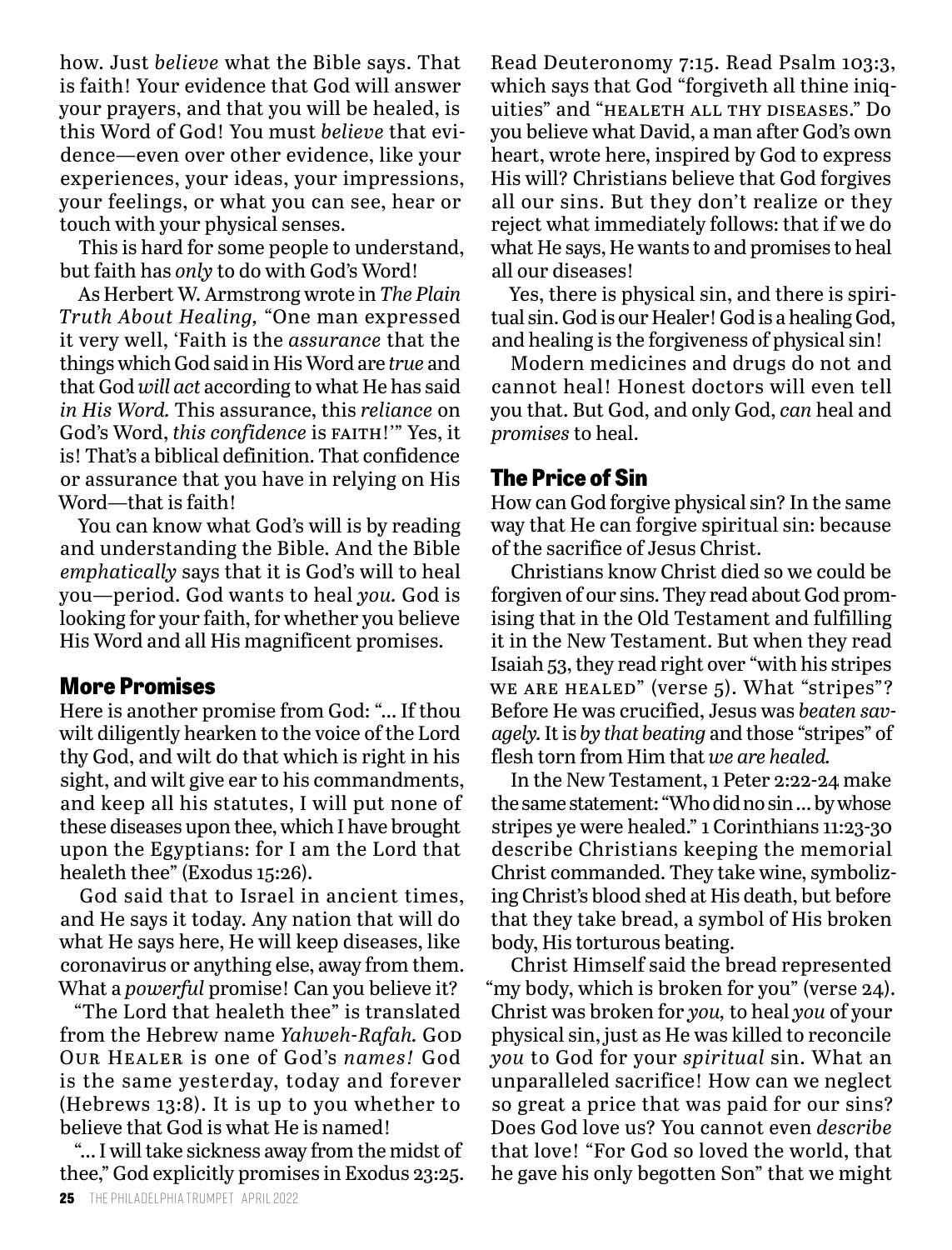be healed *physically* and saved *spiritually* (John 3:16). It all operates on the same principle. Christ *paid the penalty* for your physical sin *in your stead* before He paid the penalty for your spiritual sin.

In his letter to the church at Corinth, Paul said people were suffering ill health and even dying because they did not understand or apply the truth about healing (1 Corinthians 11:30).

Where will you place you faith? Truly put your faith in God, and you will never go wrong.

#### **'I Am the Resurrection'**

John 11 contains an amazing account of Jesus going to a man who had already died. People were there who believed deeply that He was the Christ and who followed Him. They were sad He had not come in time to save the man from dying. Jesus wept. I want you to understand why.

When Christ learned of the man's death, He told His disciples, "Our friend Lazarus sleepeth; but I go, *that I may awake him out of sleep"* (John 11:11). Jesus knew Lazarus was *dead,* but He was going to raise him up as if he were merely sleeping! He then said He was glad Lazarus had died so He could use the opportunity to build their faith (verses 14-15).

When Christ and the disciples arrived, everyone was weeping. Christ told them that Lazarus would live again. They knew he would "awake" in the resurrection, but Jesus told them, *I am going to raise him from the dead today! I am the resurrection* (verses 24-25). They couldn't believe it. But resurrecting someone from the dead is not difficult for God. In fact, He is going to raise all humanity who has ever lived from the dead! (You can read

about the resurrections in Revelation 20; to learn more, request our free reprint article "The Three Resurrections.")

Christ then went to the grave and said, *Lazarus, come forth!* And Lazarus rose from the dead right before their eyes! (John 11:43-44).

These people knew the teachings of the Bible but didn't believe as they should have. We must have stronger faith than they had. We need real faith—faith that we LIVE daily. Paul wrote, "I am crucified with Christ: nevertheless I live; yet not I, but Christ liveth in me: and the life which I now live in the flesh I live by the faith of the Son of God, who loved me, and gave himself for me" (Galatians 2:20). This is the faith of the Son of God. This is the faith God gives to you when He leads you into His one true Church, the spiritual Body of Christ. It is within that spiritual organism that you can call on the elders of the Church. It is there that you can "[c]onfess your faults one to another, and pray one for another, that ye may be healed" (James 5:16). With true Christians led by God's Spirit, "The effectual fervent prayer of a righteous man availeth much."

As a member in the Body of Christ, you can share your health problems with others in the Church and they can be praying for you. We certainly do that with our people; we pray for each other, and God honors those prayers and answers them. I know it works, and it has worked throughout my life! We experience many healings in our Church.

Mr. Armstrong's booklet on healing is one of the greatest booklets he wrote. You can request it online (*theTrumpet.com/go/heal*) or call us and we will send you a free copy. If you read it alongside your Bible, then you will understand faith as you have never understood it before. $\blacksquare$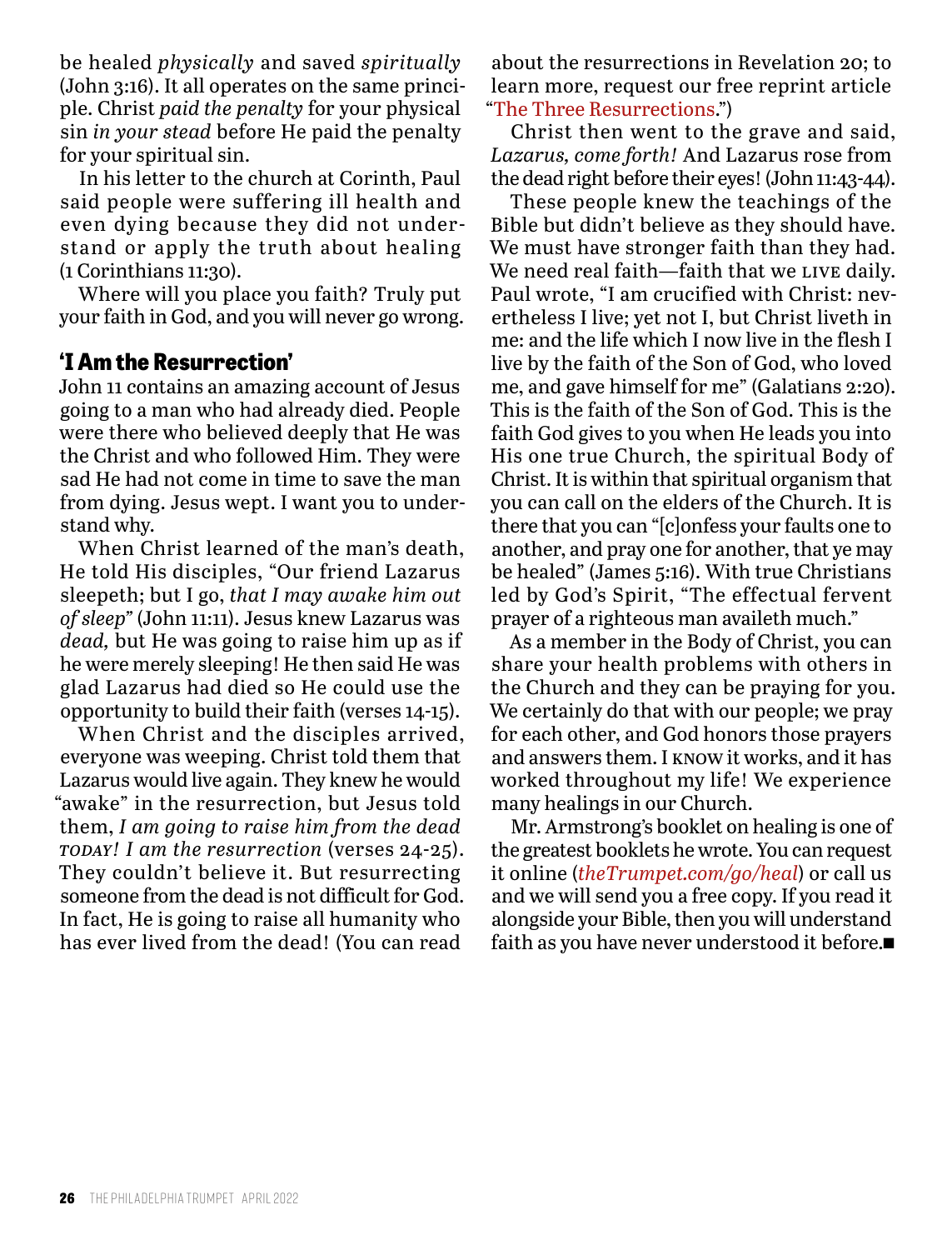# Flirting With Dictatorship

**A prime minister who said he admired Chinese tyranny brings it home to Canadians.** BY STEPHEN FLURRY

THE STAT THE COLLAPSE OF A WESTERN,<br>
liberal, democratic, freedom-loving coun-<br>
try looks like. Canada came under mar-<br>
tial law often its House of Commons annual liberal, democratic, freedom-loving country looks like. Canada came under martial law after its House of Commons approved emergency powers invoked by Prime Minister Justin Trudeau to squash protests against vaccine mandates. The dispute surrounds the government's insistence that truck drivers and other transportation workers get vaccinated against covip-19 if they want to enter Canada. Some protesters were arrested, their trucks were towed away, and their bank accounts were frozen.

Many have accused Justin Trudeau of acting like a dictator. Conservative member of Parliament Andrew Scheer noted that the prime minister agreed to meet with American Indians who blocked the path of a planned pipeline in 2020 but refused to negotiate with truckers who did not want to get vaccinated.

Sheer is not the only prominent figure making this comparison. Romanian politician Cristian-Vasile Terheș compared Trudeau to Communist dictator Nicolae Ceaușescu, who ruled Romania with an iron fist when Terheș was a child. Talk show host Dennis Prager openly pondered whether Canada was now North America's Cuba. The *Wall Street Journal*  accused Trudeau of acting like a "tin-pot dictator." Prominent billionaire entrepreneur Elon Musk compared him to Adolf Hitler.

Maybe Canadians should have paid more attention in 2013 when Trudeau told a group of fundraisers, "There's a level of admiration I actually have for China because their basic dictatorship is allowing them to actually turn their economy around on a dime." Justin Trudeau's father, Pierre Elliot Trudeau, gave a fiery speech in 1942 calling on Canadians to rise up, overthrow their capitalist government, and establish a *socialist dictatorship.* Now

it looks like the younger Trudeau may have accomplished his father's dream by hijacking Canada's government from the inside.

#### **Freedom Convoy**

The covip-19 crisis has offered authoritarian leaders around the world a chance to transfer control of citizens' lives from the citizens themselves to the government. Yet Canada has experienced a lot more pandemic pain than other nations.

The Macdonald-Laurier Institute's COVID Misery Index ranked Canada sixth in its analysis of 15 nations at how miserable the pandemic is making its citizens. The index showed that other nations managed to maintain hospitalization and death rates at levels comparable to Canada without harsh restrictions and lockdowns. The Trudeau government ignored such findings. Rather than lightening up and giving citizens their rights back, it imposed a new mandate on January 15 requiring truckers to present proof of vaccination at the border if they want to enter Canada.

This was the proverbial straw that broke the camel's back. Within a week, thousands of truckers began gathering into the longest motorcade in human history. They had had enough. Starting in British Columbia and traveling 2,000 miles in seven days, as many as 11,000 rigs joined the motorcade, extending for as long as 93 miles, on the way to the nation's capital, Ottawa. The first of hundreds of trucks in this "Freedom Convoy" entered the city on January 29.

Initially, Trudeau dismissed the convoy as the protest of a *"fringe minority,"* but thousands of Canadians along the route came out and lined overpasses holding signs, waving flags, setting off fireworks, and cheering the truckers. One online fundraising campaign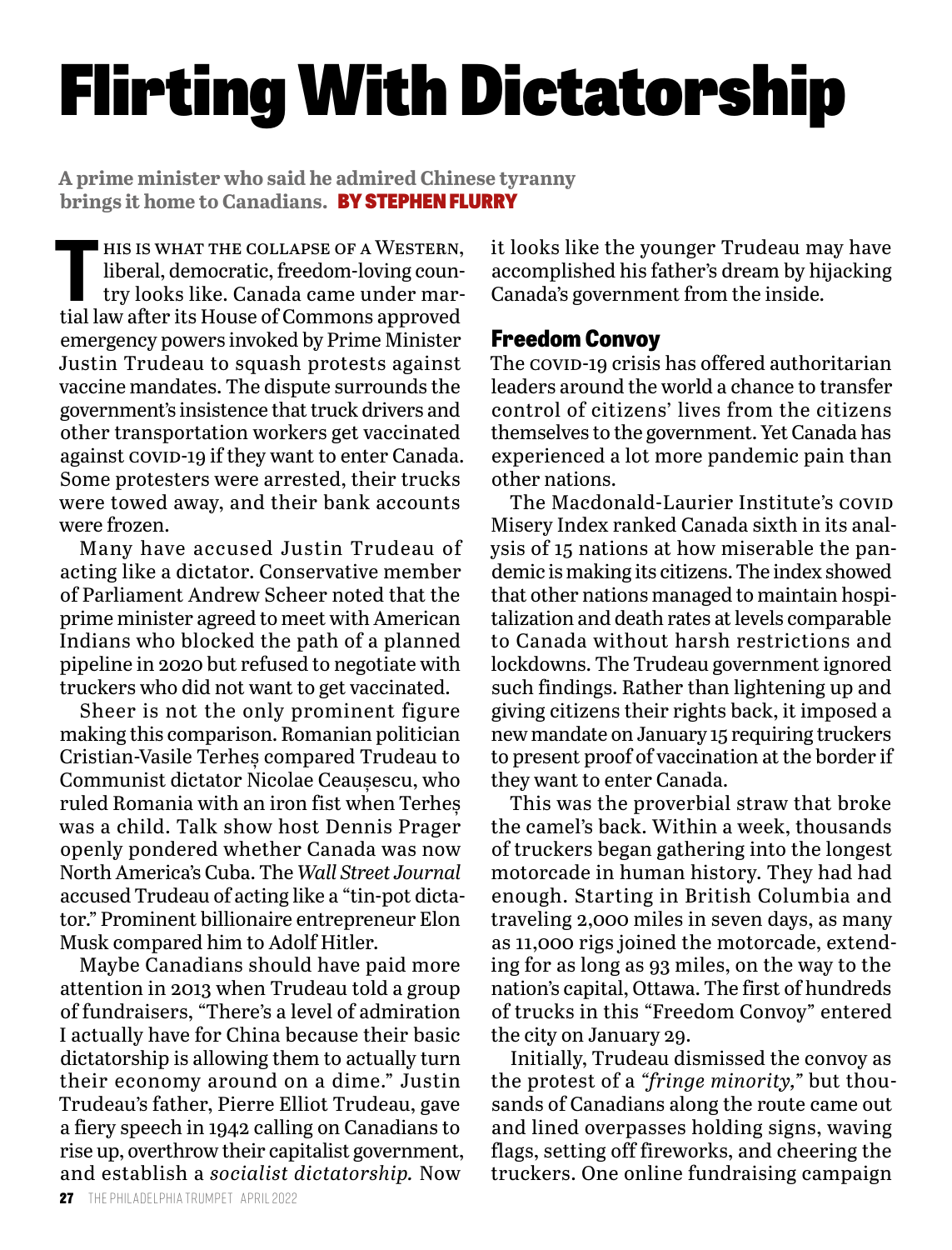received more than 120,000 donations worth nearly \$8 million to help pay for fuel and other expenses. That was more in a single week than Canada's five largest political parties raised in the entire fourth quarter of 2021, combined. The *Trumpet'*s Canada correspondent, Abraham Blondeau, reported that he "has never seen a cause unite Canadians and inspire patriotic displays as this movement has done."

Several Canadian members of Parliament cheered the Freedom Convoy and condemned Trudeau regime vaccination mandates, while Conservative Party leader Erin O'Toole agreed to meet with the protesters and posted a video online noting how Trudeau's vaccine mandates will put tens of thousands of Canadians out of work, increase scarcity and prices for produce and food, and leave produce rotting in the warehouses of the United States, Canada's largest trade partner.

Trudeau characterized such statements as fear-mongering and then went into hiding, literally, before the truckers arrived and parked on Wellington Street and in the city's core. He claimed to have contracted asymptomatic COVID-19 and therefore needed to quarantine himself in an undisclosed location. Yet he still delivered recorded remarks associating the truckers with Nazism, racism, vandalism and hate as he devised a plan to get rid of the protesters.

#### **Fighting Tyranny**

With the convoy in Ottawa, many protesters stated that they would not leave until all COVID-19 restrictions and mandates had been repealed. The corporate media slandered the protesters as fascists and white nationalists, but the video footage of the protests revealed a very different picture. Numerous reports showed the truckers at Parliament Hill and elsewhere to be nonviolent, polite and happy. Videos show truckers and other protesters in large crowds waving Canadian flags, playing street hockey, receiving coffee and other gifts from supportive Canadians, and chanting, "Freedom!"

A flag with a swastika on it was spotted in Ottawa when Conservative Party M.P. Michael Cooper went out to show support for the

protesters. But it was spotted when a protester conspicuously walked behind Cooper while he was being interviewed by a news channel, leading many to suspect the protester was actually a leftist trying to discredit the protests. Nevertheless, the media jumped on the chance to double down on their narrative that the protest was full of white supremacists.

After Trudeau came out of hiding on February 7, he spoke in an emergency session of Parliament to condemn the protesters for "trying to blockade our economy, our democracy and our fellow citizens' daily lives." He failed to appreciate the irony in his statement: The protests were against vaccine mandates that blockaded the economy, subverted democracy, and disrupted citizens' daily lives. And the government was ignoring these concerns.

With hundreds of protesters still in Ottawa, a new group of protesters began gathering on the Ambassador Bridge connecting Detroit, Michigan, with Windsor, Ontario. This bridge is the busiest international land-border crossing in North America and accounts for nearly a third of the two-way annual trade between Canada and the U.S., so blockading it would surely get the Canadian government's attention. The protesters were right. But rather than reconsidering covid-19 vaccine mandates and related social restrictions, Trudeau did something very different. On February 14, he invoked the Emergencies Act, basically declaring war on his own people.

#### **War Measures**

This statute is the successor to the War Measures Act. It has only been used three times in Canadian history: during World War i, World War II and, most controversially, during the October Crisis in 1970. In that third instance, Prime Minister Pierre Trudeau suspended civil liberties to stop terrorists and rescue a kidnapped provincial deputy premier and a British diplomat.

Unlike his father, Justin Trudeau suspended civil liberties to stop a peaceful and even festive protest and to force thousands of law-abiding citizens to subject themselves to vaccination or lose their jobs. The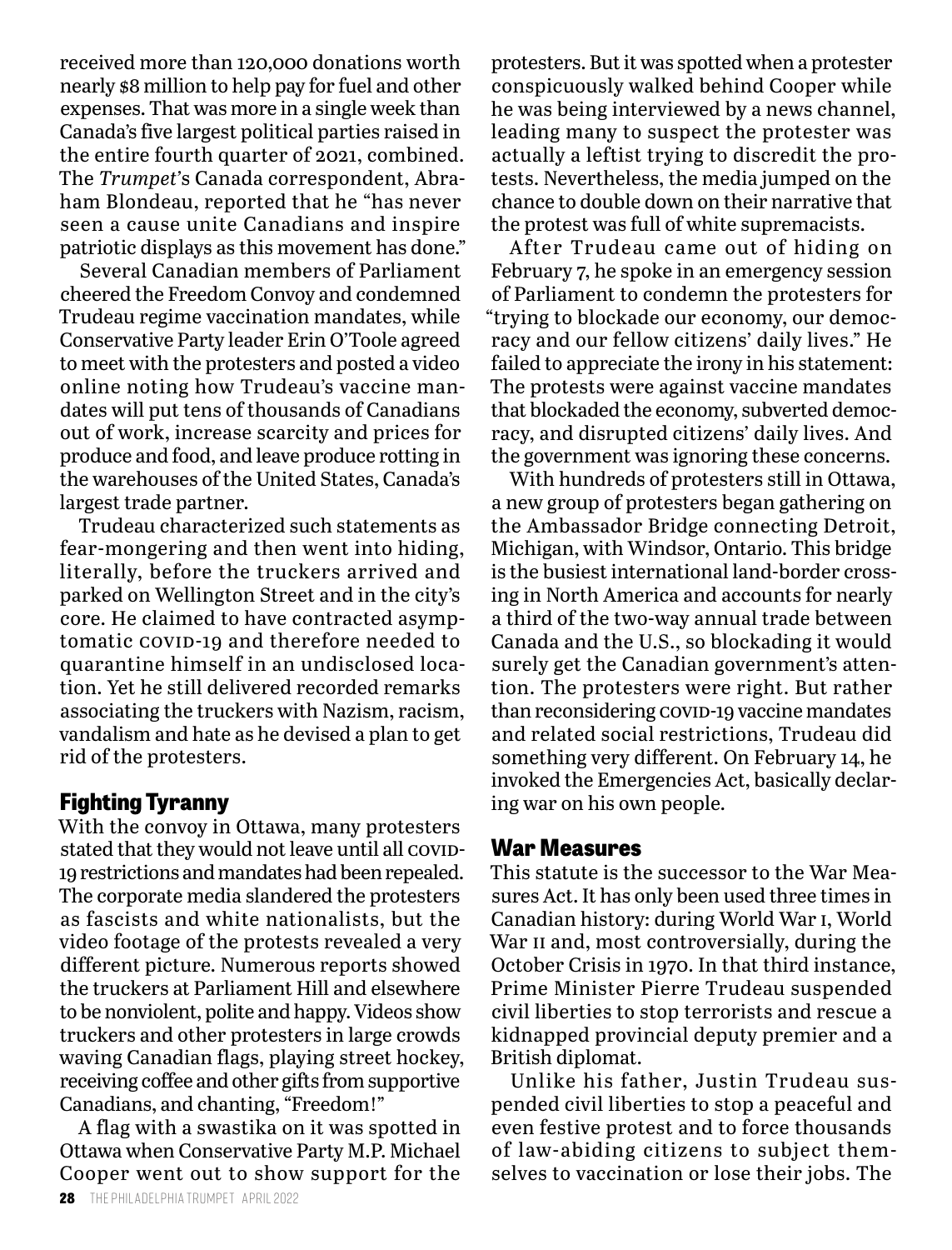Emergencies Act gave his regime powers usually reserved for national emergencies like a state of war, such as dispersing and arresting demonstrators and freezing bank accounts of anyone connected to protests. And Trudeau wasted no time in using these powers. Canadian police immediately cleared the Ambassador Bridge and arrested nearly 200 people in downtown Ottawa. And they weren't gentle about it: They fired tear gas and used batons. One video showed mounted officers trampling an elderly Native American woman with their horses. And Rebel News in Canada released messages between members of the Royal Canadian Mounted Police revealing that officers actually wanted to harm these protesting members of the public.

Meanwhile, the Royal Canadian Mounted Police froze 206 financial products, including *bank* and corporate *accounts,* of those involved with the protests. One M.P. revealed that the Mounties froze the bank account of a single mother working a minimum-wage job because she donated \$50 to an anti-vaccine mandates protest back before the government warned people to stop donating to the trucker protests.

Many Conservatives voiced opposition to Trudeau's crackdown. Trudeau shot back: "Conservative Party members can stand with people who wave swastikas; they can stand with people who wave the Confederate flag. We will choose to stand with Canadians who deserve to be able to get to their jobs, to be able to get their lives back." He missed the irony that his dictatorial lockdowns even before the Emergencies Act blocked millions of Canadians from getting to their jobs, from getting their lives back. He failed to grasp the irony that he was the son of a *fascist* sympathizer smearing Conservatives as Nazis when some of the Conservatives in the room were the grandchildren of Holocaust survivors. When this fact was pointed out to him, he refused to apologize.

On February 21, Canada's House of Commons affirmed Trudeau's use of emergency powers in a 185-to-151 vote, basically making Trudeau Canada's dictator. If a group of truckers blocking a bridge and playing hockey in

front of the capital constitutes a threat big enough that the prime minister needs war powers to handle it, then any protesters who demonstrate against the Trudeau regime's policies are in danger of being arrested and having their financial assets frozen.

Trudeau ended the war measures on February 23, saying there was no longer a national emergency now that the protesters had been dispersed. Yet the overwhelming support he got from the Canadian Liberal Party has demonstrated that he can declare another state of emergency whenever a group of people stands up against his illegal power grabs. The *Wall Street Journal* is right: Trudeau is acting like the tin-pot dictators his father so often praised.

#### **Bitter Affliction**

For decades, the late Herbert W. Armstrong taught that the United States and British Commonwealth were descended from the ancient Israelite tribes of Manasseh and Ephraim. This truth means that end-time prophecies like Hosea 7:8-9 are actually about modern-day America and Canada mixing themselves together with foreign peoples and, by extension, foreign ideologies like communism. The far-left ideas put forward by the U.S. Democratic Party and the Canadian Liberal Party are not based on traditional values and biblical virtue. They are ideas that were introduced into end-time Israel from German and Russian universities. For decades, these anti-Bible ideologies have subversively "devoured" America and Canada's strength while the average citizen "knows it not."

"What we fail to grasp, in the struggle with Russia, is this," Mr. Armstrong wrote in 1956, during the Cold War. "We are not fighting a single nation in a military war, but a gigantic worldwide, plain*-*clothes army, masquerading as a political party, seeking to conquer the world with an entirely *new kind* of warfare. It's a kind of warfare we don't understand, or know how to cope with. It uses every diabolical means to weaken us *from within,* sapping our strength, perverting our morals, sabotaging our educational system, wrecking our social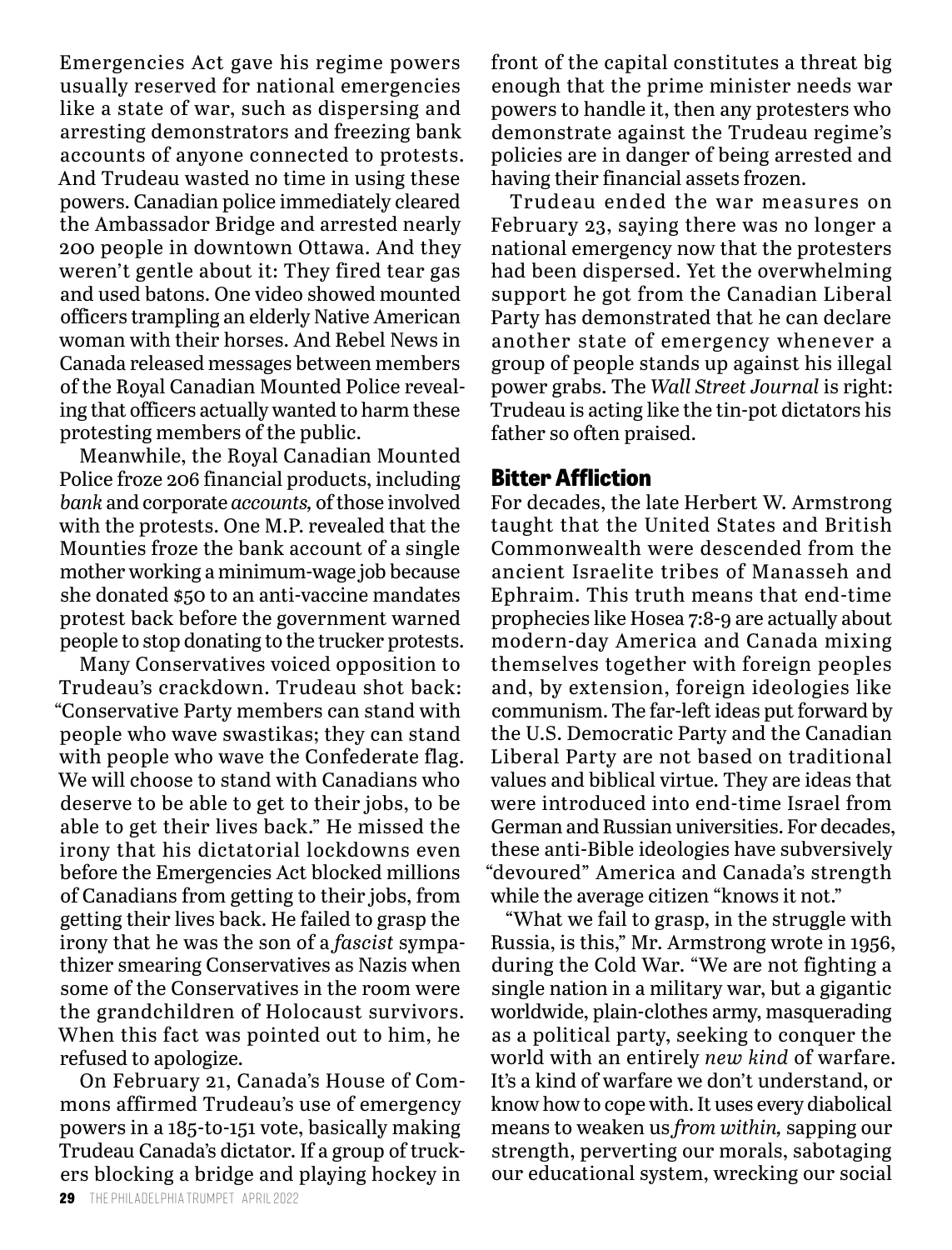structure, destroying our spiritual and religious life, weakening our industrial and economic power, demoralizing our armed forces, and finally, after such infiltration, overthrowing our government by force and violence! All this, cleverly disguised as a harmless political party!"

Like Barack Obama in the United States, Justin Trudeau was mentored by Communists and Communist sympathizers. These men came to power by pretending they were more moderate than they are in reality. But the coronavirus crisis is exposing these men's true identities. They are Communists using covid-19 to weaken America's and Canada's industrial and economic power while empowering themselves and their political allies at the expense of their own people.

This is a sobering reality, but it was actually prophesied in your Bible. As my father, Gerald Flurry, explained in his article "What Will Happen After Trump Regains Power" (*theTrumpet. com/23957*), 2 Kings 14:26-27 is a prophecy about a time when the end-time nations of Israel suffer such bitter affliction that it threatens to completely destroy them. So God has to raise up an end-time type of King Jeroboam ii to beat back the afflicters long enough to give people one last chance to repent.

Today, the radical left stands ready to blot

out the political freedoms, cultural values, and biblical virtues that made America and Canada great nations. God is going to have to intervene to save us from the abyss, one last time. But why? Is He saving us just to "get back to the way things were," as many truckers and others have expressed it?

Getting back to the way things were 20 years ago is not the answer. As you peer over the precipice, as you feel yourself getting pushed toward it, it's time to realize that you have *only one hope.* That hope is not in patriotic truckers or in a political party or in Erin O'Toole or in Donald Trump. Your only hope depends entirely on *repenting of sin* (Amos 7:8). It depends on recognizing not only that our leaders are flawed, that our parties are flawed, and that our movements are flawed, but that, yes, you yourself are flawed. "God has made Canada one of those nations which cannot be conquered and cannot be destroyed," British politician Norman Angell said, "except by itself."

If you are ready to face what you need to face, ready to realize the individual accountability each of us has toward the God who made America and Canada great in the first place, request your free copy of *The United States and Britain in Prophecy, by Herbert W. Armstrong.* 

## Prepare to Reduce Your Standard of Living

**Despite claims to the contrary, America's inflation crisis will get much, much worse.** BY ANDREW MIILLER

**COULD THE UNITED STATES SURVIVE**<br>
another Great Depression? Forty per-<br>
cent of Americans do not have enough<br>
monou set seidate equation unovaeted \$1,000 another Great Depression? Forty permoney set aside to cover an unexpected \$1,000 expense, and runaway inflation is pushing people deeper into debt. The Consumer Price

Index rose 7 percent in 2021, a level not seen in almost four decades. According to economist Peter Schiff, the actual inflation rate would be closer to 11 percent if the cpi still included housing prices in its calculus.

The average U.S. household will likely see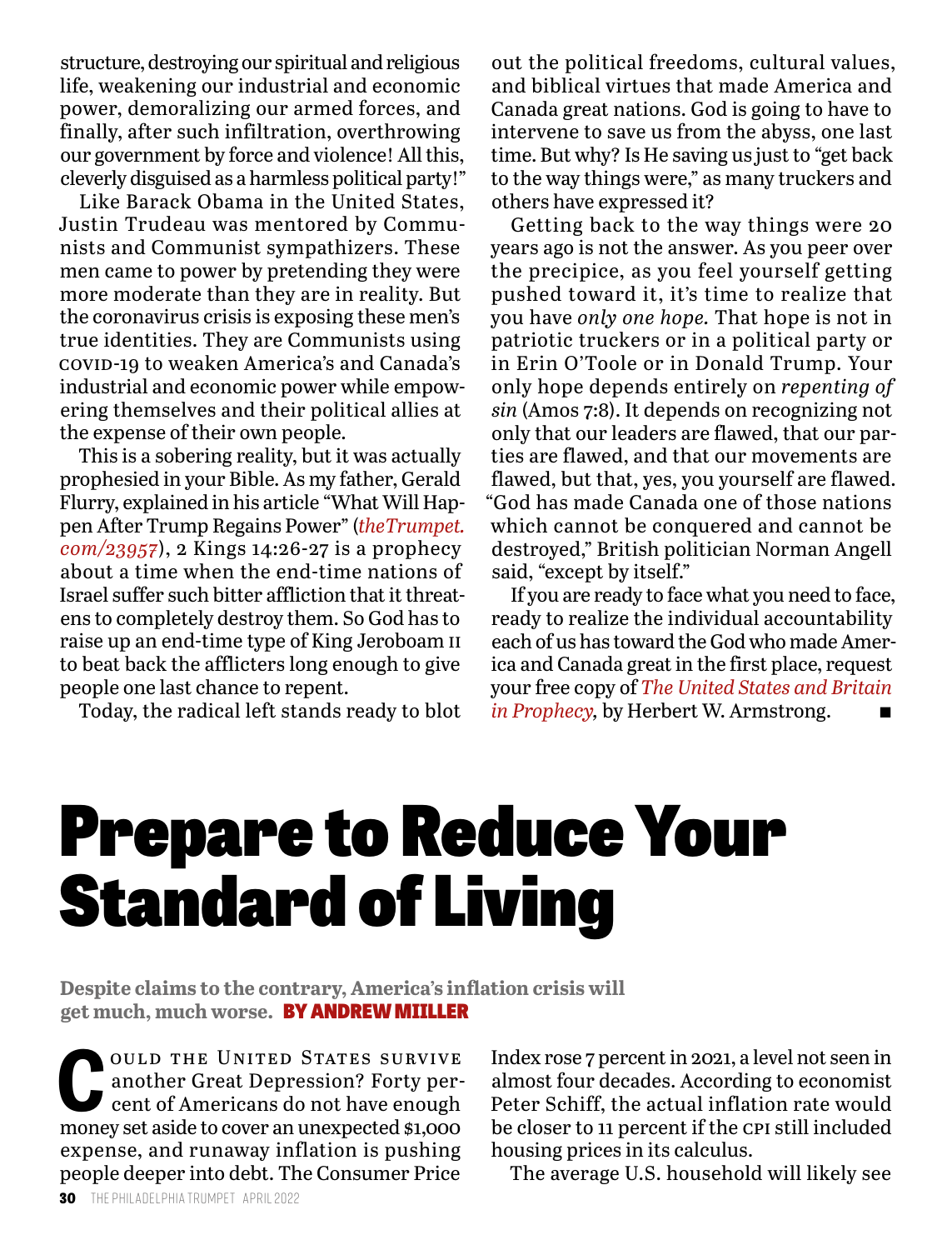\$3,500 disappear this year due to inflation, which is bad news for the quarter of Americans who lack emergency savings. Household debt is already up 6 percent this year, and many people report that financial strains are harming their mental health. A study by Debt Nation Relief reports that the average American loses four hours of sleep each week worrying about debt.

Analysts expect U.S. companies to pay their workers 3.4 percent more in 2022, which will lead to an increase in prices of goods and services. Yet that pay increase equates to only half of the official inflation rate. So American workers need to prepare to get by with less. Joe Biden says the current inflation rate is only temporary, but his government is still creating \$250 billion out of thin air every month. In early February, the national debt surpassed \$30 trillion.

It is self-evident that creating more dollars makes all dollars worth less, so concerned citizens need to be doing all they can to stormproof their financial houses in preparation for a crisis.

The last time inflation was above 7 percent, the late *Plain Truth* editor in chief Herbert W. Armstrong was warning Americans to prepare to greatly reduce their standard of living. Yet few people heeded his warning and most completely forgot about it once the economy stabilized during the Reagan administration.

Now inflation is back with a vengeance, and the national debt is crushing citizens and crippling the federal government's ability to deal with the economy.

It's time to realize that we have entered something worse than a mere economic crisis.

#### **Dollar Collapse**

Opinion polls show that two thirds of American voters disapprove of Biden's inflation. Midterm elections are coming this fall, so even radical Democrats are looking for a way to at least temporarily stabilize the dollar.

An influential group of Bank of America economists expects the Federal Reserve to raise interest rates seven times this year to fight inflation. If interest rates rise high enough for Americans to start saving money

again, then much of the money the government has pumped into circulation will be pulled back out of circulation and stashed away in various financial investments. This would lower inflation and reassure Treasury Bond holders that investing in the dollar will yield a profit that isn't immediately devalued due to inflation. Under normal circumstances, a Federal Reserve interest rate hike would be long overdue.

But this problem is complicated tremendously by trillions in national debt.

America spent \$526 billion paying interest on its national debt during fiscal year 2021, up \$40 billion from the previous year. That means 13 percent of all federal taxes collected were handed over to America's creditors as interest payments. Any measurable increase in interest rates would take up billions of dollars of the federal government's budget. Obviously, any dollar spent on interest cannot be spent on other budget items, so a rate hike means the government will have to raise taxes or start running even bigger budget deficits if it wants to keep spending at current levels. And bigger deficits, of course, create yet more inflation.

Investors see the dollar as an increasingly problematic investment. They are turning to everything from Chilean pesos to cryptocurrencies to sovereign bonds in Southeast Asia to avoid inflation and a possible crash in the value of the dollar, especially if governments around the world stop using it as the standard reserve currency.

"The dollar's peak is definitely behind us," George Boubouras, the head of research at K2 Asset Management in Melbourne, Australia, told the *Business Standard.* "Currency traders are factoring in the Fed's hikes and economic recovery well and truly now. There's plenty of opportunities across sovereign bonds, credit and stocks from emerging markets to Europe with convictions the dollar could weaken further" (January 13).

If governments stop using the dollar as a reserve currency, the United States will no longer be able to borrow money at low interest rates. It will finally be forced to slash spending, increase taxes, or print money to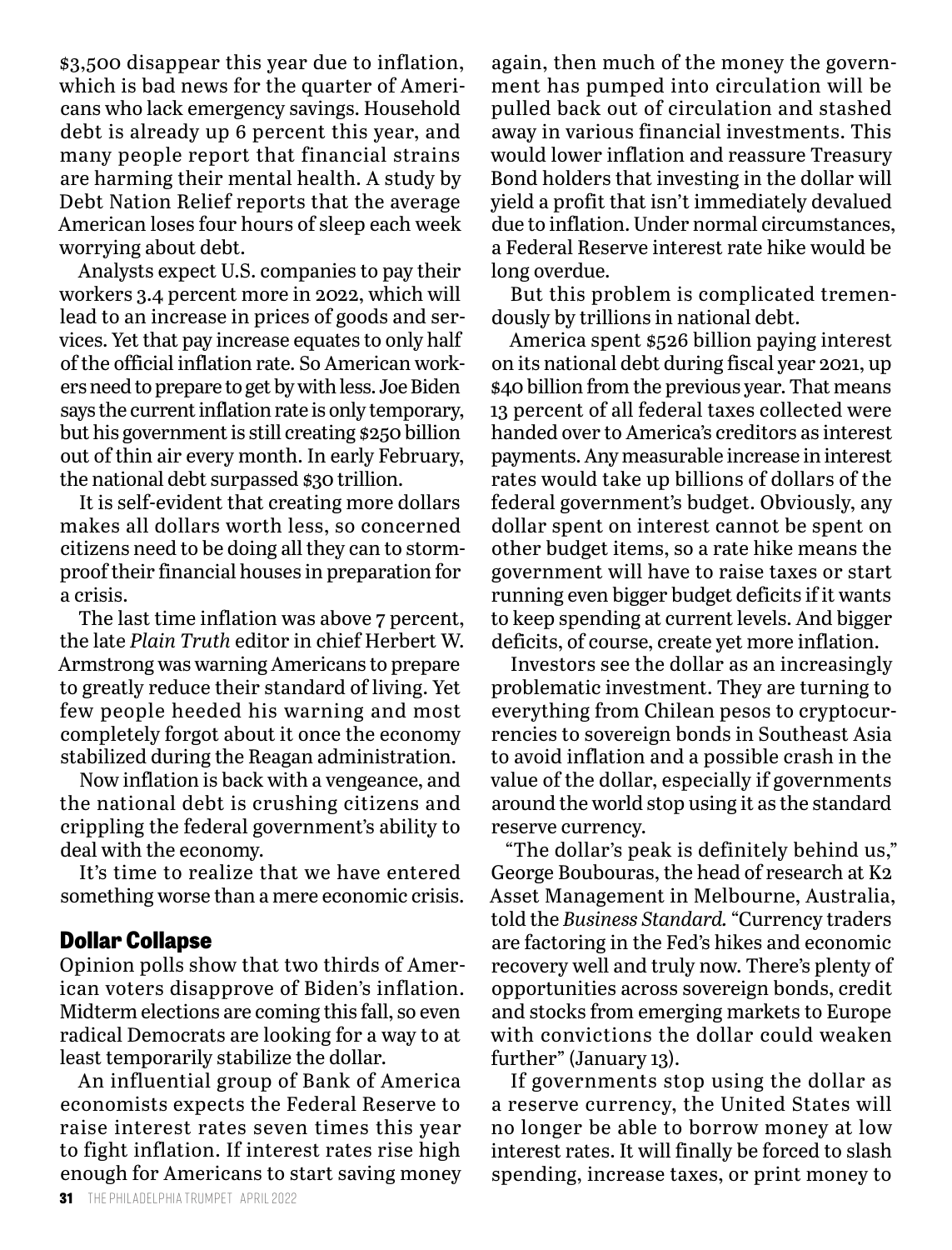finance its deficits. All these options will put a great financial strain on Americans who are already caught between rising prices and empty shelves.

But that is not even close to the worst of it.

#### **End of an Empire**

Financial historian Niall Ferguson has repeatedly warned that nations and empires often collapse when the cost of servicing their debts exceeds the cost of defending their borders. The U.S. is dangerously close to this tipping point. Last fiscal year, the government spent \$526 billion on interest and \$753 billion on defense. It would take only \$227 billion in additional interest to make the debt a bigger budget item than the military. If the actual interest rate paid by the U.S. government rises by even 1 percent, interest on the debt becomes the second-largest budget item after Social Security.

"[B]ankruptcy is the Sword of Damocles hanging perilously close to Uncle Sam's neck," Hunter DeRensis wrote for the *American Conservative.* "What would transpire if Social Security checks stopped showing up in mailboxes and Medicare benefits got cut off? When presented with that choice, will the average American choose his social safety net or continued funding for far-flung bases in Stuttgart, Okinawa and Djibouti? Even the most militaristic congressperson will know which way to vote, lest they find a mob waiting outside their D.C. castles" (Nov. 20, 2018).

Closing bases may stave off bankruptcy for a few months, but it would also allow America's enemies to take control of choke points like the Panama Canal or the Strait of Malacca. Threatening or blocking these passages would snap already strained supply chains. The D.C. castles may be surrounded by mobs after all.

In his book *The United States and Britain in Prophecy,* Mr. Armstrong explained that the Americans and the British descended from ancient Israel. And Bible prophecy directed at these descendants warns that God will suddenly break the financial and military power of the modern Israelites because of their sins, including rank materialism and debt.

"And it shall come to pass in that day, saith the Lord, that I will cut off thy horses out of the midst of thee, and I will destroy thy chariots: And I will cut off the cities of thy land, and throw down all thy strong holds" (Micah 5:10-11).

Today, Americans worship the work of their hands. Because of this, God says He will cut off the weapons systems and throw down the bases in which they trust. He has already broken the pride of America's power, as Afghanistan, Iraq, Vietnam, Korea and other conflicts have shown (Leviticus 26:18-19), but now He will break the power itself!

#### **Beyond Economics**

Americans have been living far beyond their means for generations. They can no longer escape the consequences of their faithlessness toward God and indulgence in sin.

"It's time you knew the real meaning of the present financial crisis—the high real interest rates and the fear of continued unemployment," Mr. Armstrong wrote in his May 1983 *Plain Truth* editorial "Prepare to Greatly Reduce Your Standard of Living!" "Those of us in the United States have enjoyed the most prosperous living standard of any nation in all the history of mankind. There is a reason for this unmatched prosperity. There also is a reason for the present abnormal economic conditions and the continuing fear in financial and government circles that the West may well be in the beginning of a most severe debt crisis. A number of times I have published an economic analysis of the real causes of economic distresses in the United States and elsewhere. But now the stranglehold of economic disturbances is tightening around our necks."

Mr. Armstrong proceeded to focus not on rates and consumer prices but on biblical proofs that America descended from the ancient Israelite tribe of Manasseh. He explained the endtime prophecy in Leviticus 26:19 in which God promises to break the pride of Israel's power if its people turn against Him and His laws. "God has given the United States more national power than any nation ever had," Mr. Armstrong wrote. "But already the noose is around our necks and is almost daily tightening! Economic ills are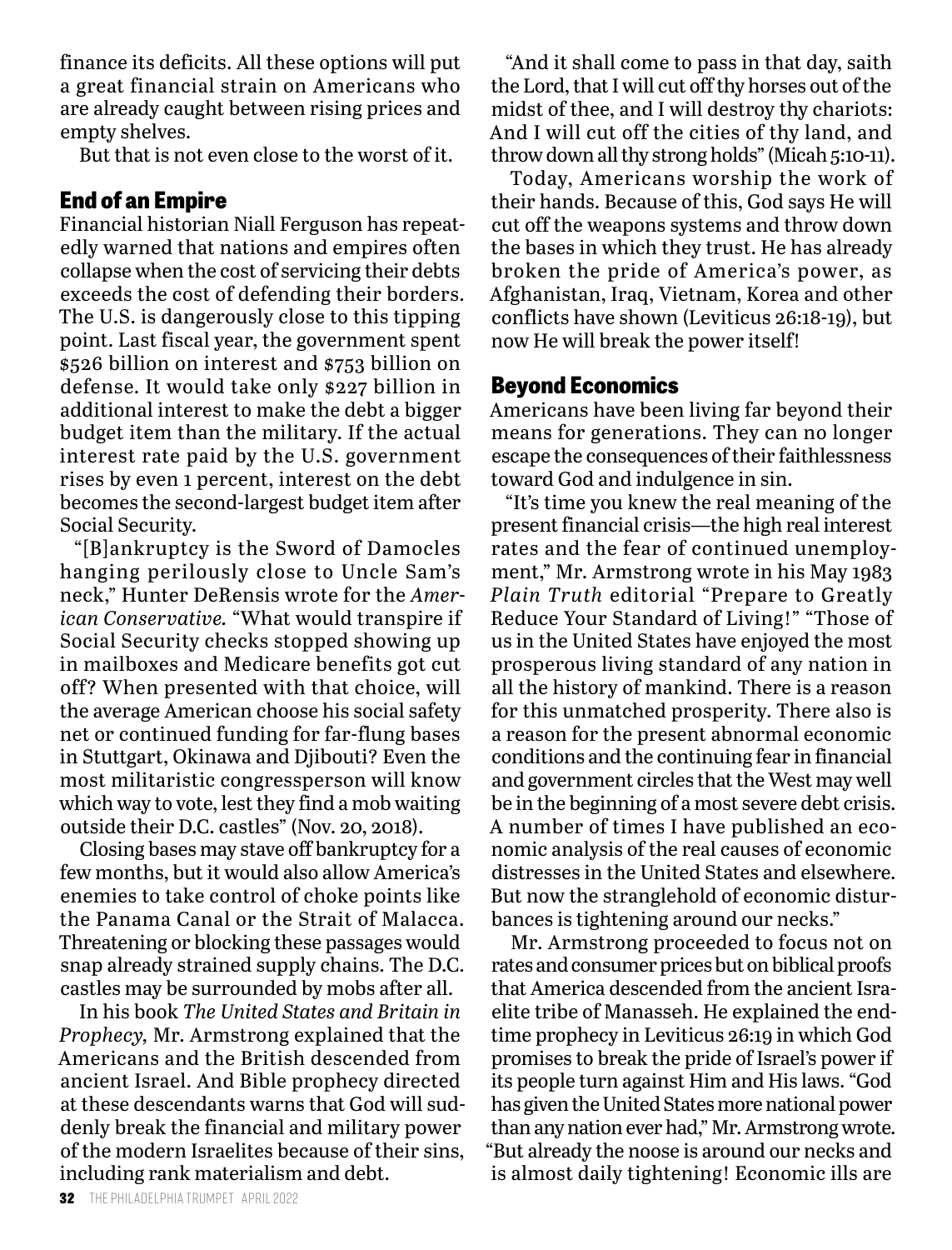starting GREATLY to reduce our standard of living! I warn you, prepare greatly to reduce your standard of living! Even GREATER punishments are to follow!"

Every American needs to heed Mr. Armstrong's warning and prepare to reduce his or her standard of living. An interest rate hike

could temporarily tamp down inflation, and a conservative victory in the midterms could temporarily stabilize the economy. But the nation's structural economic and debt problems will get much worse unless the nation turns back to the God who made America great and gave it its wealth in the first place!

### What Does It Take for God to Reach You?

**The world is suffering intensifying curses. How will you respond?** BY JOEL HILLIKER

**I** n 1889, Johnstown was a prosperous coal and steel town—unknowingly about to be leveled by a monster wall of water like something out of a big-budget disaster movie.

It had been built in the mountains of western Pennsylvania by a group of filthy rich industrialists who sought a retreat from the city, and it now had a population of about 30,000 who enjoyed the beautiful surroundings and, a short drive to the north, a serene lake.

The lake was a reservoir formed by a dam on the Conemaugh River. It had been built well, but maintained poorly. Its owner had sold its three cast iron discharge pipes for scrap. It sprang occasional leaks. Sometimes word spread that the dam was going to break, but *oops*—false alarms. The leaks were patched with mud and straw. One heavy storm caused a particularly large void. Years later it was finally repaired not by engineers but by a railroad construction gang.

One day, a storm poured as much as 10 inches of rain on Johnstown in 24 hours. Men saw the lake nearly cresting the dam and frantically tried to clear blocked spillways, then tried to dig a new one. Their efforts failed. A man rode on horseback to the telegraph office to send warnings to South Fork, near the dam, and to Johnstown a few miles

farther downstream. But they were considered another false alarm. Evacuations were not ordered.

At around 3:10 p.m. on May 31, the dam burst. Twenty million tons of water barreled down Little Conemaugh River. South Fork residents heard the thunder approaching. Most scampered to high ground, but four people were killed. The flood devoured 60 more feet of riverbed per second and crested at 40 feet high. It slammed into Johnstown, destroying and carrying away trees, rocks, telephone poles, railroad cars, businesses, houses and people. Within 10 minutes, the city was drowned. About 2,200 people died.

People had been confident, busy, trusting of their leaders, fine with patching problems, numb to warnings and enjoying life as if it would carry on—all while 20 million tons of tragedy were building.

You are in a similar situation. The dam of modern civilization is furrowed with cracks. Rains are pouring down and growing in intensity. Those who know current events and history see catastrophe building. The reality that something powerful and evil is happening to our societies has become inescapable.

And the Bible is transmitting *serious warnings!* God has prophesied that a flood of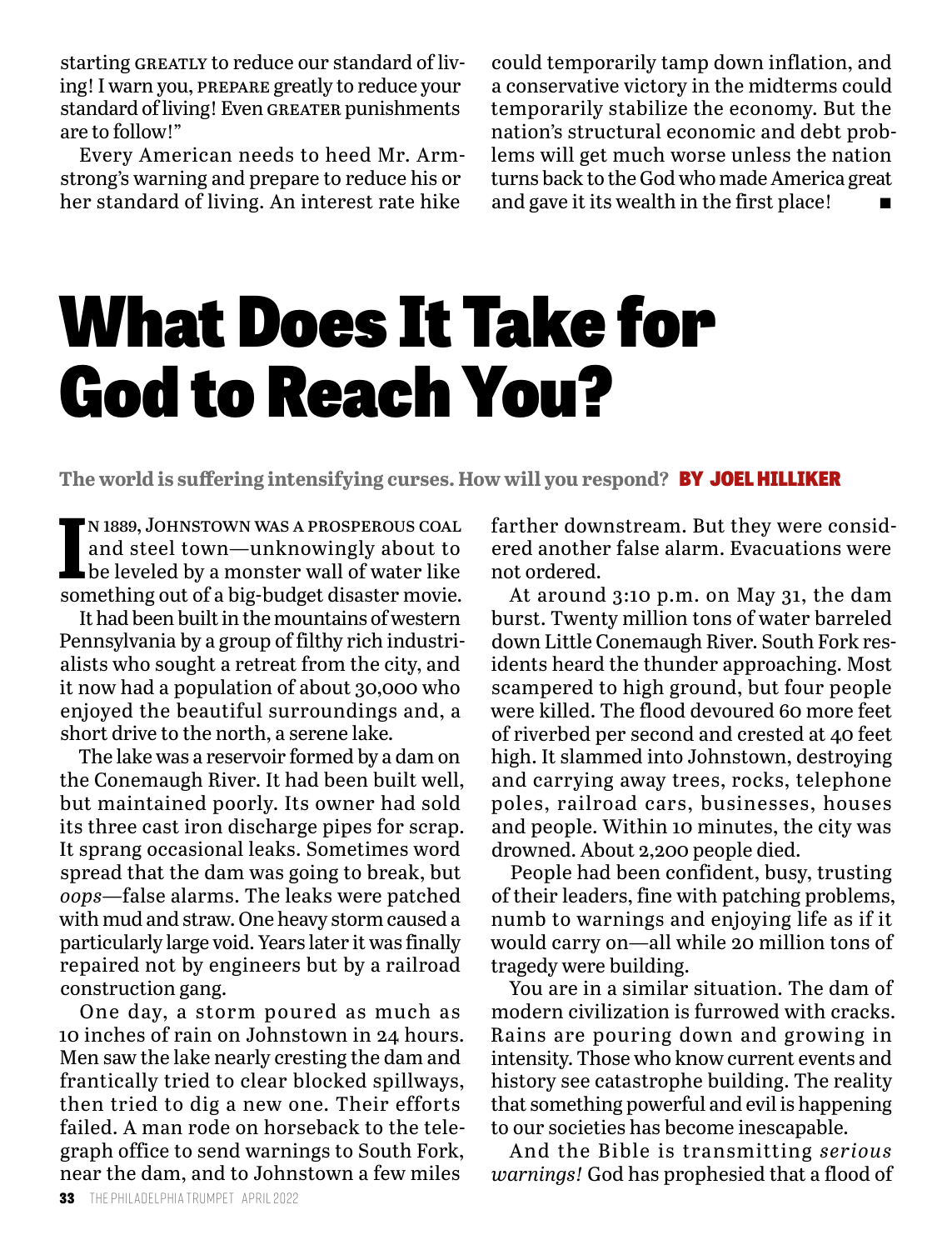violence, brutality, barbarism and destruction is coming, and He is warning us through, as Isaiah 40 describes it, "the voice."

But the great majority of people are busy, self-confident, fine with patching problems and *numb to warnings*.

Are you? If God was trying to reach you, would you recognize it?

#### **A Still, Small Voice**

In 1 Kings 19, God caused the Prophet Elijah to witness a mighty wind, a great earthquake and a blazing fire. Yet instead of speaking through those events, He spoke through "a still small voice."

That is how God is speaking today. Amid all the distraction and commotion is a "still small voice," *warning you from God.*

Amid hundreds of channels and 24 hours a day, seven days a week, there is a voice speaking on *The Key of David,* with Gerald Flurry. Among the thousands of radio stations filling the airwaves, there is kpcg. Among hundreds of millions of websites, there is theTrumpet.com.

Can you recognize the voice speaking for God within the cacophony?

History is, as Winston Churchill wrote, a "long, dismal catalog of the fruitlessness of experience and the confirmed unteachability of mankind." Human nature is *hard.* We will fight furiously to avoid admitting that we are *wrong.* We will vigorously resist the need to *change* our attitudes and actions.

Jesus Christ called us out for this self-destructive tendency. "Behold, I send unto you prophets, and wise men, and scribes," He said, "and some of them you shall kill and crucify—and some of them shall you scourge in the synagogues, and persecute them from city to city: That upon you may come all the righteous blood shed upon the earth, from the blood of righteous Abel unto the blood of Zacharias, whom you slew. …" That is what Jesus told even those who were religious. "Verily I say unto you, All these things shall come upon this generation. … You that kill the prophets, and stone them which are sent unto you, how often would I have gathered your children together, even as a hen gathers

her chickens under her wings—and you would not! Behold, your house is left unto you desolate" (Matthew 23:34-38).

Not long after He issued that warning, people *killed* Him. He was warning, showing people where they were wrong, telling them to change the things that were leading to destruction. And rather than repent, they persecuted, tortured and murdered Him.

If people are committing rebellion and sin, which *destroys* them and others, God warns them. But if they don't listen to His correction, what is God to do?

At this moment in humanity's dismal catalog, we are suffering a virus, viral government oppression, crippling political turmoil, economic tremors, social division, family breakdown, the prospect of war and worse. The Bible warning is going out, through one voice. But people as a whole are not coming any closer to repentance. Instead, they think they can solve the problems and can continue entrenching themselves in their sins.

What will it take for God to reach them? What will it take for Him to reach you?

#### **Warning of Worse to Come**

After Christ gave that warning, His disciples asked Him, "What shall be the sign of your coming, and of the end of the world?" (see Matthew 24, Mark 13 and Luke 21). He answered that world conditions would worsen, with wars, rumors of wars, nations rising up against each other, diseases breaking out, and even earthquakes in various places. Then He said, "All these are the beginning of sorrows."

These terrible events are actually *warnings* of worse to come! Christ explained how conditions will continue to intensify until "there shall be great tribulation, such as was not since the beginning of the world to this time, no, nor ever shall be. And except those days should be shortened, there should no flesh be saved: but for the elect's sake those days shall be shortened" (Matthew 24:21-22).

So Jesus Himself warned about a period of calamity and suffering UNPRECEDENTED in the blood-stained annals of human history. This period will mark the end of the world as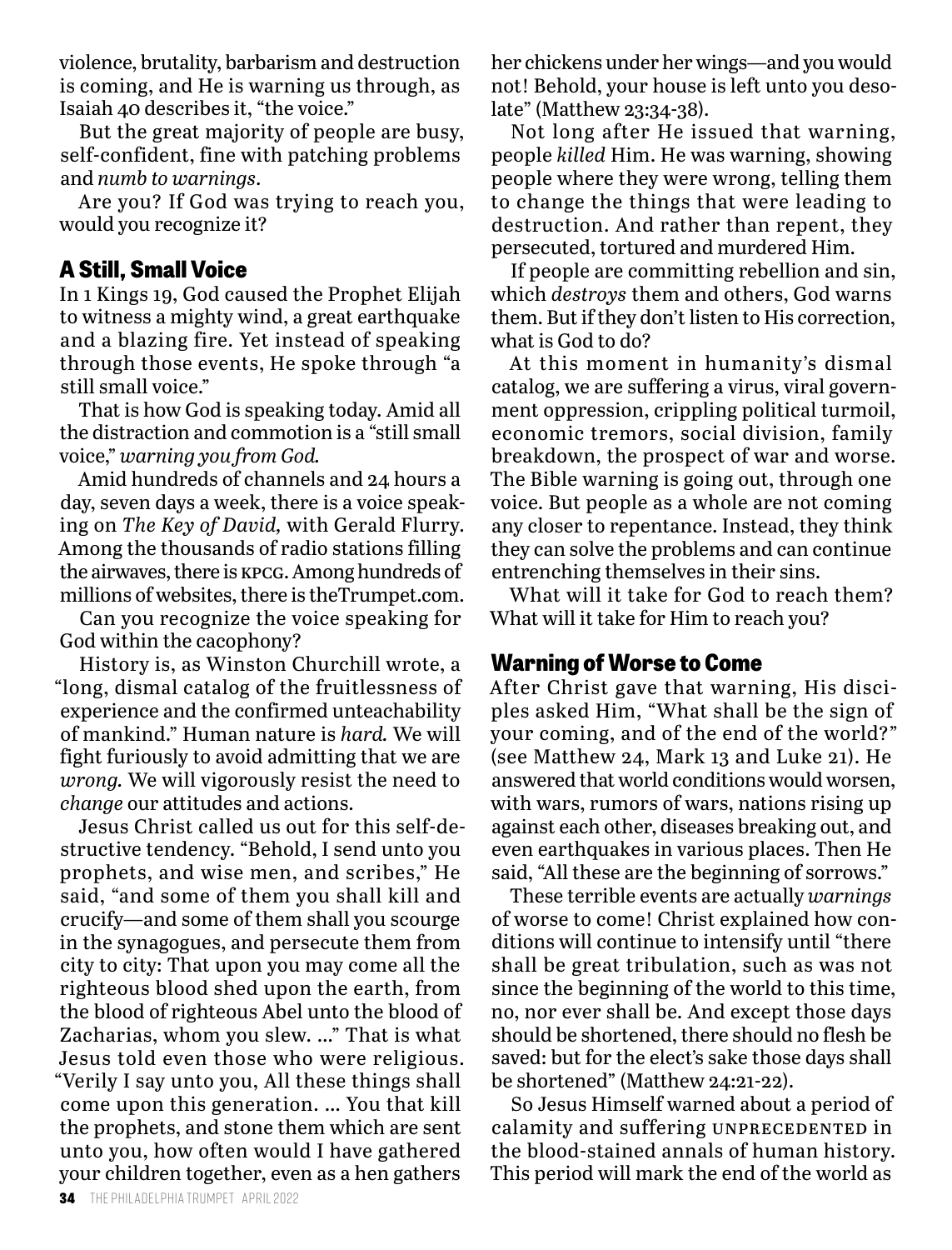we know it: It will immediately precede the Second Coming of Jesus Christ to establish His Kingdom on Earth.

Christ was affirming what several Old Testament prophets had foretold. The Prophet Daniel wrote that in the end time, mankind would suffer "a time of trouble, such as never was since there was a nation." The Prophet Jeremiah wrote, "Alas! for that day is great, so that none is like it: it is even the time of Jacob's trouble." Jacob is the forefather of the modern nations of America, Britain, Israel and other related nations.

This is describing a time of the worst suffering in human history! And if you look at the conditions prophesied to lead up to that, you can see we are very close to that time. The dam is breaking. And people are ignoring the warning.

So, what is God to do?

The answer is revealed in the book of Revelation. There the Apostle John describes the events that close the age of man in terms of Jesus Christ opening a book sealed with seven seals. As each seal is loosed, a catastrophic event occurs. The first four are often referred to as the Four Horsemen of the Apocalypse. They represent the destructive power of false religion, war, famine and pestilence (Revelation 6:1-8). The fifth seal represents the  $2\frac{1}{2}$ -year "great" tribulation," a time of unprecedented suffering, worldwide. This will be followed by the "day of the Lord," a one-year period of even *more grievous* plagues and curses, each signaled by a trumpet blast (Revelation 8-9; 11:15-19). God will justly judge this world for its evil. These prophecies show just how angry God really is at the evils and injustices in this world! This is the *God of judgment!*

But God's goal in punishing is never vindictive—it is always *corrective*. HE SEEKS TO BRING as many people to repentance as possible (2 Peter 3:9).

The only reason all the horrors of Tribulation and Day of the Lord are necessary is that mankind is so hard—so uncorrectable. The fact is, God does not punish any harder than He has to!

**35** THE PHILADELPHIA TRUMPET APRIL 2022 Those who repent *now*, before the Tribulation, will be protected in a place of safety. Those who repent during the Tribulation will be protected from the Day of the Lord. Those who repent during the Day of the Lord are protected from further punishment. God has no pleasure in the death of the wicked (Ezekiel 33:11). He only wants people to turn to Him!

God gives these warnings well in advance, if only men would heed.

Revelation 9:18 reveals that in the final savage war between the sprawling armies of Europe and Asia, one third of mankind remaining will be slaughtered! That's over a billion people! Yet still, people will not repent! (verse 20-21).

What does it take for God to reach people? This shows just how adamant and stubborn is human nature!

*And you and I have the same human nature.* We must fight it, and be sure we are responding to God's correction!

The final chapters of Revelation portray an extraordinary picture of God's final dramatic intervention in world affairs, and how God is going to force man to acknowledge what a failure he has been in governing himself, how much misery and injustice and bloodshed he has caused. And even if they *never* repent, God will ensure this world is cleansed of its filth! Revelation 16 records the seven last plagues God sends.

And there is this lightning-bolt statement in Revelation 18:4, directed at you, and all who are willing to hear God's warning: "And I heard another voice from heaven, saying, *Come out of her, my people, that ye be not partakers of her sins, and that ye receive not of her plagues."*

These horrifying plagues *are coming*—but God gives us the way to avoid them: Come out of this world now! Listen to God TODAY! Let God reach you. Repent, now! Apply God's correction, while He gives it to you through a still, small voice. Let God purge the sins in your life *now.*

The truly beautiful thing is that all these nightmarish events lead to the most important event in history: the return of Jesus Christ. "And then shall appear the sign of the Son of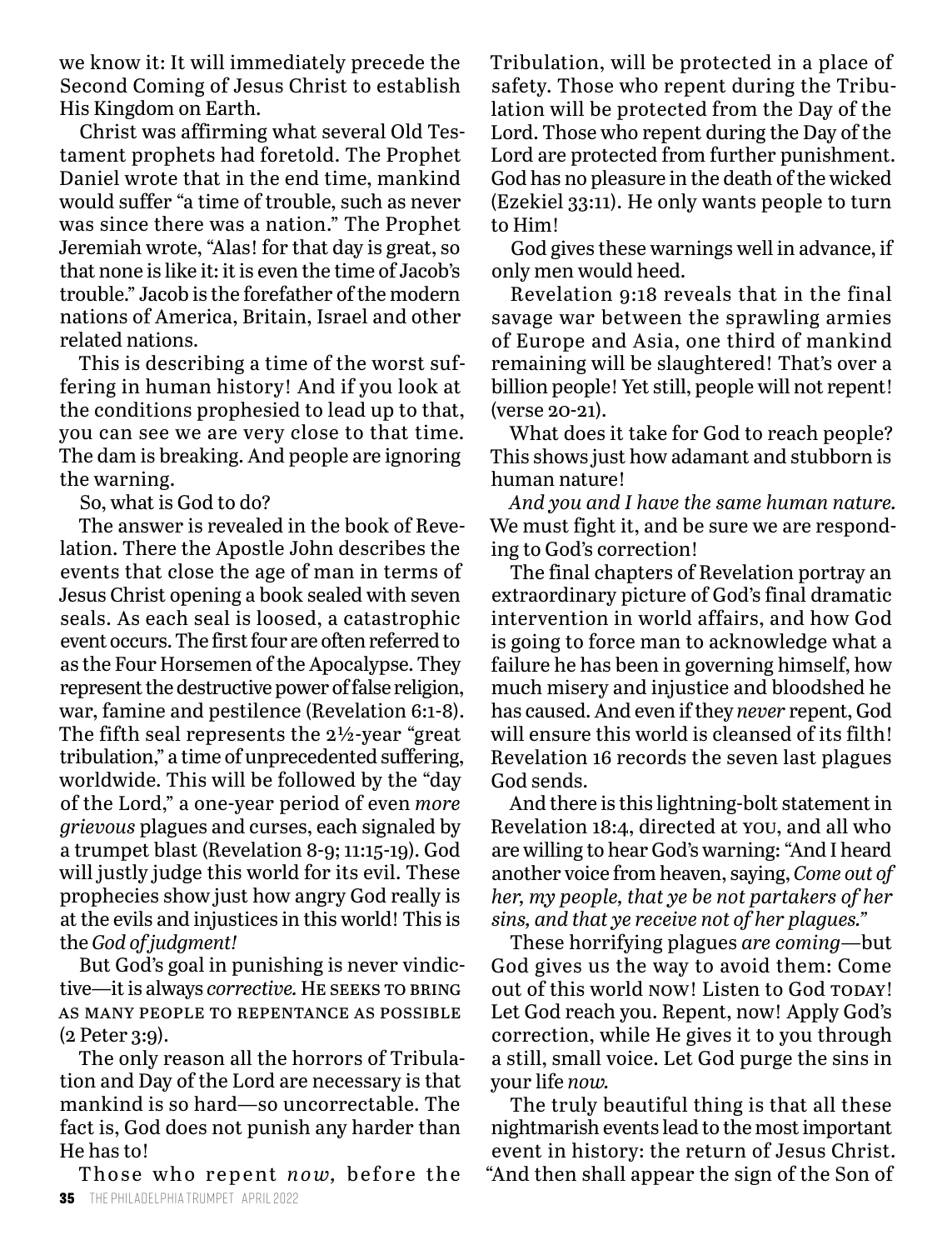man in heaven: and then shall all the tribes of the earth mourn, and they shall see the Son of man coming in the clouds of heaven with power and great glory" (Matthew 24:30).

One day, it will be the age of man, and very suddenly—the next day!—it will be the AGE OF

God! The kingdoms of this world will become the kingdoms of our God.

This event is almost here! And if you let God reach you today, you will be there to help Him bring this world the justice and peace it sorely needs.

## World Peace— How It Will Come

**Excerpt from** *The Incredible Human Potential***, written in 1978 by the late Herbert W. Armstrong**

**IPE TRAVEL TO ALL PARTS OF THE WORLD AS AN<br>
ambassador (without political portfolio)<br>
for world peace. I discuss world problems,** travel to all parts of the world as an ambassador (without political portfolio) evils and world peace with many heads of governments—kings, presidents, prime ministers, and those high in the government, leaders in science, education, commerce and industry. I have not been called, and therefore make no effort, to bring about world peace—but serve as an ambassador of the power *that will* bring it in our time!

Most world leaders are of superior ability. Yet they are utterly unable to abolish world evils or bring about world *peace*.

Many scientists and leaders say that the only hope for world peace is the formation of a supreme world government, controlling the world's sole military power. Yet in the same breath they admit the utter impossibility of this, claiming that such supreme world power in human hands would enslave us all!

#### **An Amazing Forecast**

Few, indeed, know that Jesus Christ came, not as a religious leader on a "soul saving" crusade, but as a pioneer news forecaster. No man of historic note has been so completely misrepresented—so utterly misunderstood!

"The beginning of the gospel of Jesus Christ,

the Son of God …. Jesus came into Galilee, preaching the *gospel* of the kingdom of God, And saying, The time is fulfilled, and the kingdom of God is at hand: repent ye, and believe the gospel" (Mark 1:1, 14-15).

Believe *what* gospel—*wha*t good news? The good news of the coming Kingdom of God.

But what did He *mean*—the Kingdom of God? Few seem to know, today, that Jesus's message was about government!

Jesus was born to be a King! Notice, once again, what was prophesied in Isaiah about Christ: "For unto us a child is born, unto us a son is given: and the government shall be upon his shoulder: and his name shall be called Wonderful, Counsellor, The mighty God, The everlasting Father, The Prince of Peace. Of the increase of his government and peace there shall be no end, upon the throne of David, and upon his kingdom, to order it, and to establish it with judgment and with justice from henceforth even for ever" (Isaiah 9:6-7).

Notice what was said to his mother Mary: "[T]hou shalt conceive in thy womb, and bring forth a son, and shalt call his name Jesus. He shall be great, and shall be called the Son of the Highest: and the Lord God shall give unto him *the throne* of his father David: And he *shall reign* over the house of Jacob for ever;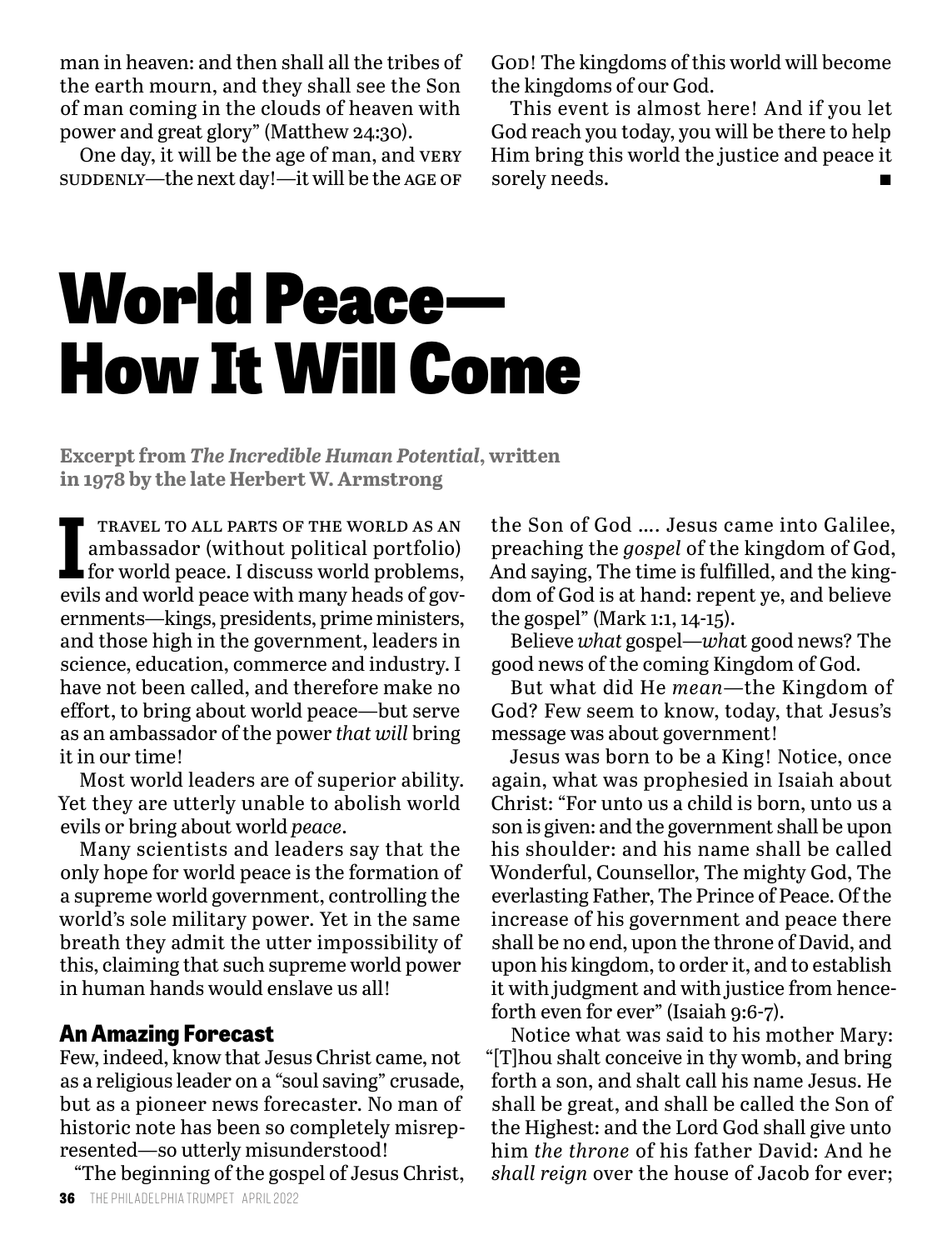and of his kingdom there shall be no end" (Luke 1:31-33).

When Jesus was on trial for His life before Pilate, He was asked, "Art thou a king then?" Jesus answered, "Thou sayest I am a king. To this end was I born, and for this cause came I into the world …." But He also said, "My kingdom is not of *this world* …" (John 18:37, 36).

*WHY* don't the various sects and denominations of traditional Christianity tell us the real theme of the Bible? Why do they not know the true gospel that Jesus proclaimed? It's all *IN THE BIBLE!* It's plain and clear!

Jesus went everywhere preaching the good news of the Kingdom of God. He taught in parables about the Kingdom of God. He sent out 70 men preaching, and commanded them to preach the Kingdom of God (Luke 10:9). He sent the apostles, on whom the Church was founded, to preach only the Kingdom of God (Luke 9:1-2). The Apostle Paul preached the Kingdom of God (Acts 19:8; 20:25; 28:23, 31).

Haven't you heard men speak of the Kingdom of God something like this: "By Christians everywhere working together to bring about world peace, tolerance and brotherly love, the Kingdom of God may at last be established in the hearts of men."

Because they *rejected* Christ's gospel 1,900 years ago, the world had to supplant something else in its place. They had to invent a *counterfeit!* So we have heard the Kingdom of God spoken of as merely a pretty platitude—a nice sentiment in human hearts—reducing it to an ethereal, unreal nothing! Others have misrepresented that the "church" is the Kingdom. Others confuse it with a "millennium."

#### **Daniel Knew!**

The Prophet Daniel, who lived 600 years before Christ, knew that the Kingdom of God was a real kingdom—a *government* ruling over literal people on the Earth.

Nebuchadnezzar was the first real world ruler. This king had a dream so impressive it troubled him—moved him to tremendous concern. He demanded that his magicians, astrologers and sorcerers tell him both *what* he had dreamed, and what it meant. They could not.

Daniel disclaimed any more human ability to interpret dreams than the Chaldean magicians, "But," he said, "there is a God in heaven that revealeth secrets, and maketh known to the king Nebuchadnezzar what shall be in the latter days" (Daniel 2:28).

First, God's purpose was to reveal to this world-ruling human king that there is a God in heaven—that God is supreme Ruler over all nations, governments and kings—that God rules the universe! The whole purpose of this dream was to *reveal* God's government—the truth of the Kingdom of God—the very thing that is the one and *only* true gospel of Jesus Christ! And, secondly, to reveal—preserved in writing for us today—what is to happen "*in the latter days"!* This is no dry, dull, dead writing for a people of 2,500 years ago. This is living, tremendous, *BIG NEWS* for *OUR DAY!* This is the true gospel! It is the very gospel Christ preached!

Read, in your own Bible, verses 28 through 35. In his dream, this king had seen a vast statue larger than any image or statue ever built by man—so tremendous it was terrifying, even in a dream. Its head was of fine gold, its breast and arms of silver, the belly and thighs of brass, legs of solid iron, feet a mixture of iron and clay.

There was a time element. Nebuchadnezzar had viewed it *until* a supernatural stone came from heaven, smashing the statue on its feet. Then the whole of the statue broke into fragments, and was actually blown away by the wind—it disappeared! Then this stone expanded miraculously and quickly became a great mountain—so great it filled the whole Earth!

Unlike ordinary dreams, this one was caused by God to convey the message of God's sovereignty to Nebuchadnezzar—and, because it is part of the written Word of God, to us today to reveal important facts of the true gospel!

"This is the dream," said Daniel, "and we will tell the interpretation thereof before the king. Thou, O king, art a king of kings"—he was the first real world ruler over a world empire!—"… for the God of heaven hath given thee a kingdom, power, and strength, and glory" (verses 36-37). God was revealing Himself to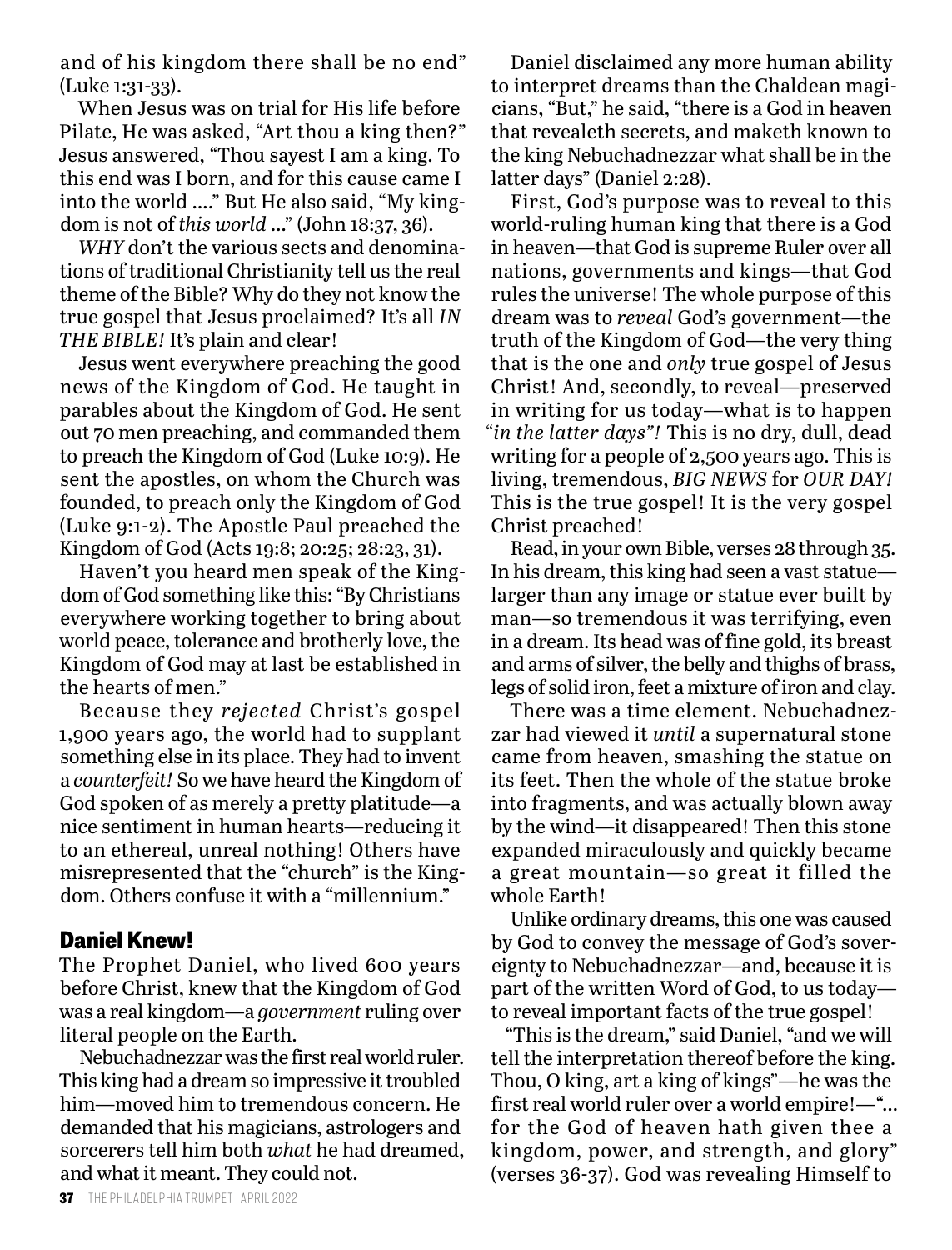this human world-dictator as the Most High *Ruler over all.*

People today, like this Chaldean king, seem never to think of God as a Ruler—as the Supreme One who governs—as the Head of government. The Eternal was revealing Himself through Daniel to Nebuchadnezzar—and through the Bible *to you and to me* today—as a sovereign, all-powerful, *GOVERNING* God who *is to be obeyed!*

"Thou," continued Daniel to this human emperor, "art this head of gold. And after thee shall arise another kingdom inferior to thee, and another third kingdom of brass, which shall bear rule over all the earth" (verses 38-39).

#### **What IS a Kingdom?**

Notice! This is speaking of kingdoms. It is referring to kingdoms *that bear rule over the people on Earth.* It is speaking of governments! It is not speaking of ethereal sentiments "set up in the hearts of men.'' It is not speaking of churches. It is literal. It is specific. There is no misunderstanding, here, as to what is meant by the word "kingdom."

The great metallic image represented national and international governments—real, literal kingdoms. It represented a *succession* of world-ruling governments. First was the head of gold. That represented Nebuchadnezzar and his kingdom—the Chaldean Empire. *After* him—later, in time sequence—was to come a second, then a third kingdom "which shall bear rule over all the earth"—*world empire!*  Then, verse 40, the legs of iron represent a *fourth* world empire.

After the Chaldean Empire came the still larger Persian Empire, then the Greco-Macedonian, and fourth, the Roman Empire. It was divided, with capitals at Rome and Constantinople.

Now—verse 44! Read it! Get your Bible. See it with your own eyes in your own Bible. Here, in plain language, is God's explanation of what the Kingdom of God is: "And in the days of these kings …"—it is here speaking of the 10 toes, part of iron and part of brittle clay. This, by connecting the prophecy with Daniel 7, and Revelation 13 and 17, is

referring to the new United States of Europe which is *now forming,* before your very eyes! Revelation 17:12 makes plain the detail that it shall be a union of 10 kings or kingdoms which (Revelation 17:8) shall resurrect the medieval "Holy" Roman Empire.

So, mark carefully the *time element!* "[I]n the days of these kings"—in the days of these 10 nations or groups of nations that shall, *IN OUR TIME,* resurrect briefly the Roman Empire—notice what shall happen: "… shall the God of heaven set up a kingdom, which shall never be destroyed … but it shall break in pieces and consume all these kingdoms, and it shall stand for ever"! (Daniel 2:44).

Revelation 13 and 17 show that, after the fall of the original Roman Empire, there would be 10 revivals—seven of which would be ruled over by a Gentile church—the "daughter" of ancient Babylon—a church claiming to be Christian, but actually named by God "Mystery Babylon the Great"—or, more plainly, Babylonian Mysteries!

Six of those have come and gone. The seventh is now forming—the last, final, *brief*  resurrection of the Roman Empire by 10 European groups or nations. These are the 10 toes of iron and clay mixed.

In their days—and they shall last but a *very* short space, possibly no more than two to three-and-a-half years—shall the God of heaven set up *A KINGDOM.*

This, then, shall be the Kingdom of God!

When Christ comes, He is coming as King of kings, ruling the whole Earth (Revelation 19:11-16), and His Kingdom—*the KINGDOM OF GOD*—said Daniel, is to consume all these worldly kingdoms.

Revelation 11:15 states it in these words: "The kingdoms of this world *are become* the kingdoms of our Lord, and of his Christ; and he shall reign for ever and ever"!

This is the Kingdom of God. It is the end of present governments—the governments that rule Russia, China, Japan, Italy, Germany—yes, and even the United States and the British nations. They then shall *become* the kingdoms—the governments—of the Lord Jesus Christ, then King of kings over the entire Earth.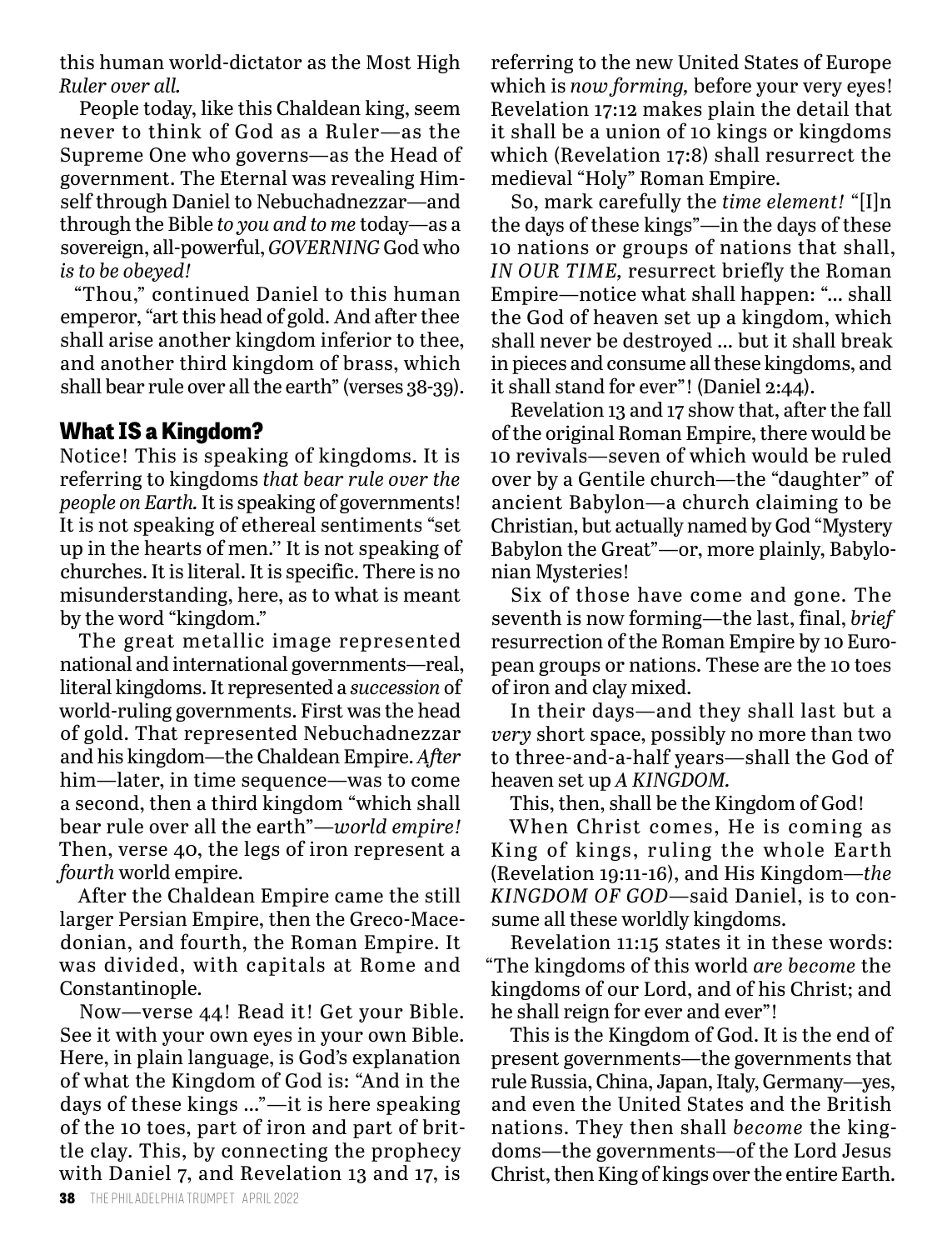This makes completely plain the fact that the Kingdom of God is a literal government. Even as the Chaldean Empire was a kingdom—even as the Roman Empire was a kingdom—so the Kingdom of God is a government. It is to *take over* the government of the nations of the world. Jesus Christ was born to be a King—a Ruler!

These Scriptures tell you plainly *that* God is supreme Ruler. They tell you in plainest language that Jesus was born to be a King—that He is going to rule all nations of the Earth that His Kingdom shall rule eternally.

But all this is only *part* of the fantastic, amazing, actually shocking truth about the Kingdom of God.

#### **World-Ruling Government**

Jesus described *when* the Kingdom of God shall rule all the Earth. In Luke 17:24 He refers to lightning flashing, just as in Matthew 24:27, describing His Second Coming to rule the whole world. Luke 17:26—as it was in the days of Noah, so shall it be when Christ comes in power and glory as world Ruler. Verse 30—the day when He is *revealed.*

We have already seen how the Prophet Daniel recorded the setting up of the Kingdom of God—*at Christ's coming*—to consume all present national governments on Earth, and set up the world-ruling Kingdom of God. This was recorded in the second chapter. Notice now chapter 7: "I saw in the night visions, and, behold, one like the Son of man [Christ] came with the clouds of heaven, and came to the Ancient of days, and they brought him near before him" (verse 13). Christ ascended to heaven in clouds (Acts 1:9). He ascended to the very throne of God in heaven (Mark 16:19). Now continue:

"And there was given him dominion, and glory, and a kingdom, that all people, nations, and languages, should serve him: his dominion is an everlasting dominion, which shall not pass away, and his kingdom that which shall not be destroyed" (Daniel 7:14).

This vision shows God Almighty, Father of the resurrected living Christ, conferring on Christ dominion. Dominion means sovereign or supreme ruling authority. Also given to Him

was "a kingdom." Where is that Kingdom to be? It says "a kingdom, that all people, nations, and languages, should serve him." The people, and the nations speaking different languages, are here on Earth. He is given dominion over all nations—the whole world!

Now will you read, in your own Bible, Acts 3:21? It says the heavens have received Jesus Christ until—not permanently, just *until—*a certain time. Until *when?* Until the times of restitution of all things. It is speaking of restoring God's laws, God's government—of restoring happiness and universal peace.

In this seventh chapter of Daniel, the prophet had experienced a dream, and visions. He had seen four wild animals. Notice verse 16; *the interpretation* begins verse 17. This is God's inspired interpretation—not mine: "These great beasts, which are four, are four kings, which shall arise out of the earth. But the saints of the most High shall take the kingdom, and possess the kingdom for ever, even for ever and ever" (Daniel 7:17-18).

Notice it! Not *only* is Christ to rule—but the *saints*—that is, converted true Christians those begotten as sons of God—are to take and possess the Kingdom! They are to rule under, and *with,* Christ! In the New Testament it is recorded that converted saints are co-heirs with Christ!

The saints—then no longer human flesh and blood, but immortal—are to possess the Kingdom, at the Second Coming of Christ!

Jesus Christ makes that plain. It is Christ who is speaking in Revelation 3:21, and 2:26-27: "To him that overcometh will I grant to sit with me in my throne, even as I also overcame, and am set down with my Father in his throne.'' The Father's throne is in heaven—where Jesus Christ is *now;* but Christ's throne, in which the saints shall sit with Him, is the throne of David, in Jerusalem (Luke 1:32).

Further: "And he that overcometh, and keepeth my works unto the end, to him will I give power over the nations: And he shall rule them with a rod of iron …."

#### **Can't Know the TIME**

After His resurrection, on the Mount of Olives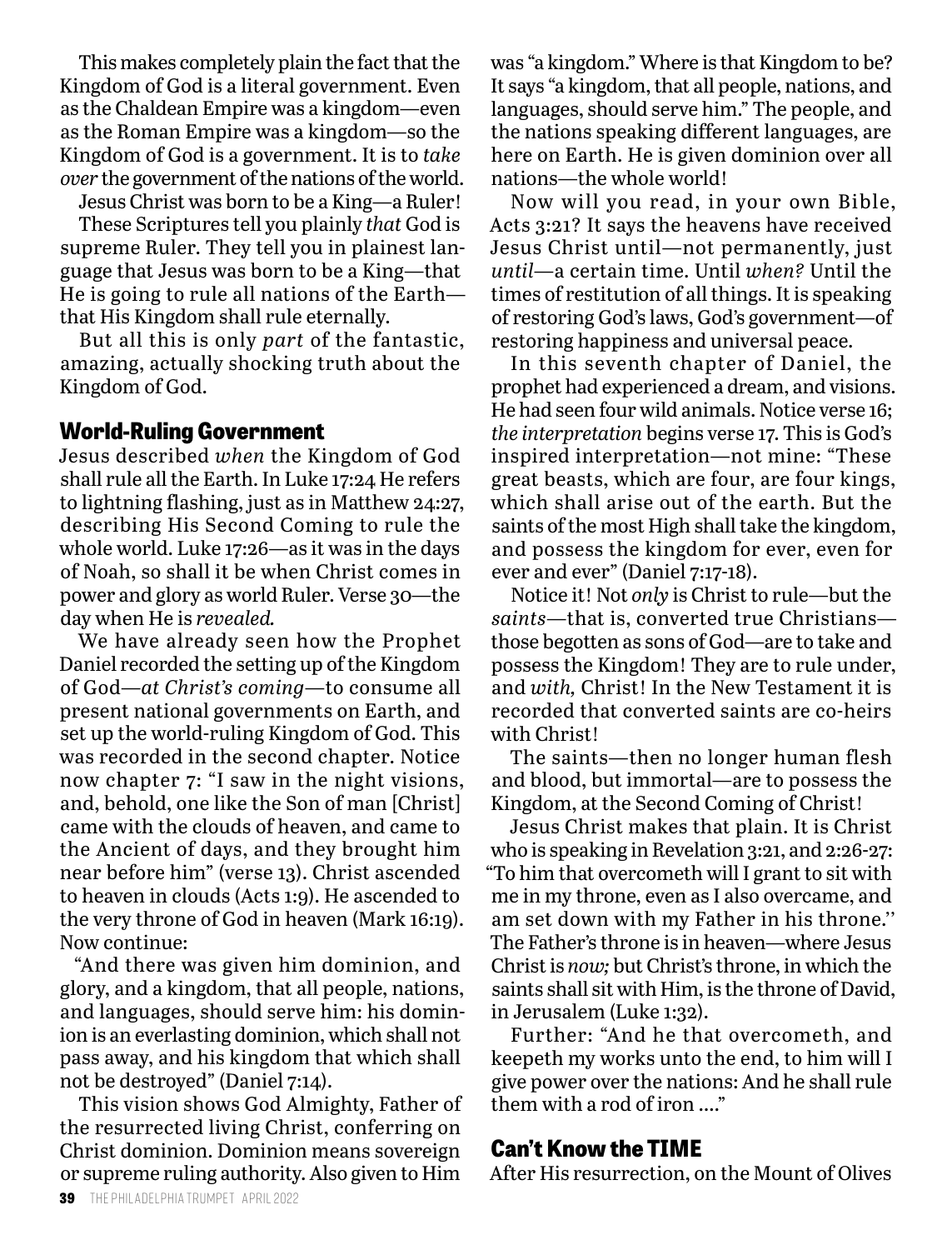at the very hour of His ascension to heaven, Jesus's disciples wanted to know whether the Kingdom of God was to be set up *at that time!* "Lord," they asked, "wilt thou *at this time* restore again the kingdom to Israel?" (Acts 1:6).

"And he said unto them, It is not for you to know the times or the seasons, which the Father hath put in his own power" (verse 7). Just what did Jesus mean? He explained it another time. It is recorded in Matthew 24:36: There He was speaking of the end of this world, and His Second Coming: "But of that day and hour knoweth no man, no, not the angels of heaven, but my Father only." He was speaking of His Second Coming and the setting up of the Kingdom, the time of which no man knows, but only the Father.

However, though we do not, even now, know the day or the hour, *we do know,* from God's prophecies, *that it is today very near!* Notice this, in Luke 21:25-32: He had been foretelling the world events, *right now beginning,* leading to "distress of nations" in world troubles and world wars, "with perplexity"—"[m]en's hearts failing them for fear, and for looking after those things which are coming on the

earth"—world trouble such as never before experienced. "[W]hen ye see these things come to pass, know ye that the kingdom of God is nigh at hand. Verily I say unto you, This generation shall not pass away, till all be fulfilled."

So all signs show we *are in* the very last generation of this present evil world. We have hydrogen bombs stockpiled in such power and volume that they could blast all human life off this planet several times over. There are other destructive weapons today in existence, any of which could erase humanity from the Earth.

It's time we face the hard, cold, realistic fact: Humanity has two alternatives: either there *is*  an almighty, all-powerful God who is about to step in and set up the Kingdom of God to rule all nations with supernatural and supra-national *FORCE* to bring us peace—or else all human life will be obliterated (Matthew 24:22).

Events will soon erupt into *nuclear* World War III—called, in biblical prophecy, the "Great Tribulation" (Matthew 24:21-22). But God will cut short that final supreme world trouble, and send Christ again to Earth as King of kings, Lord of lords—to restore God's *government* by the world-ruling Kingdom of God!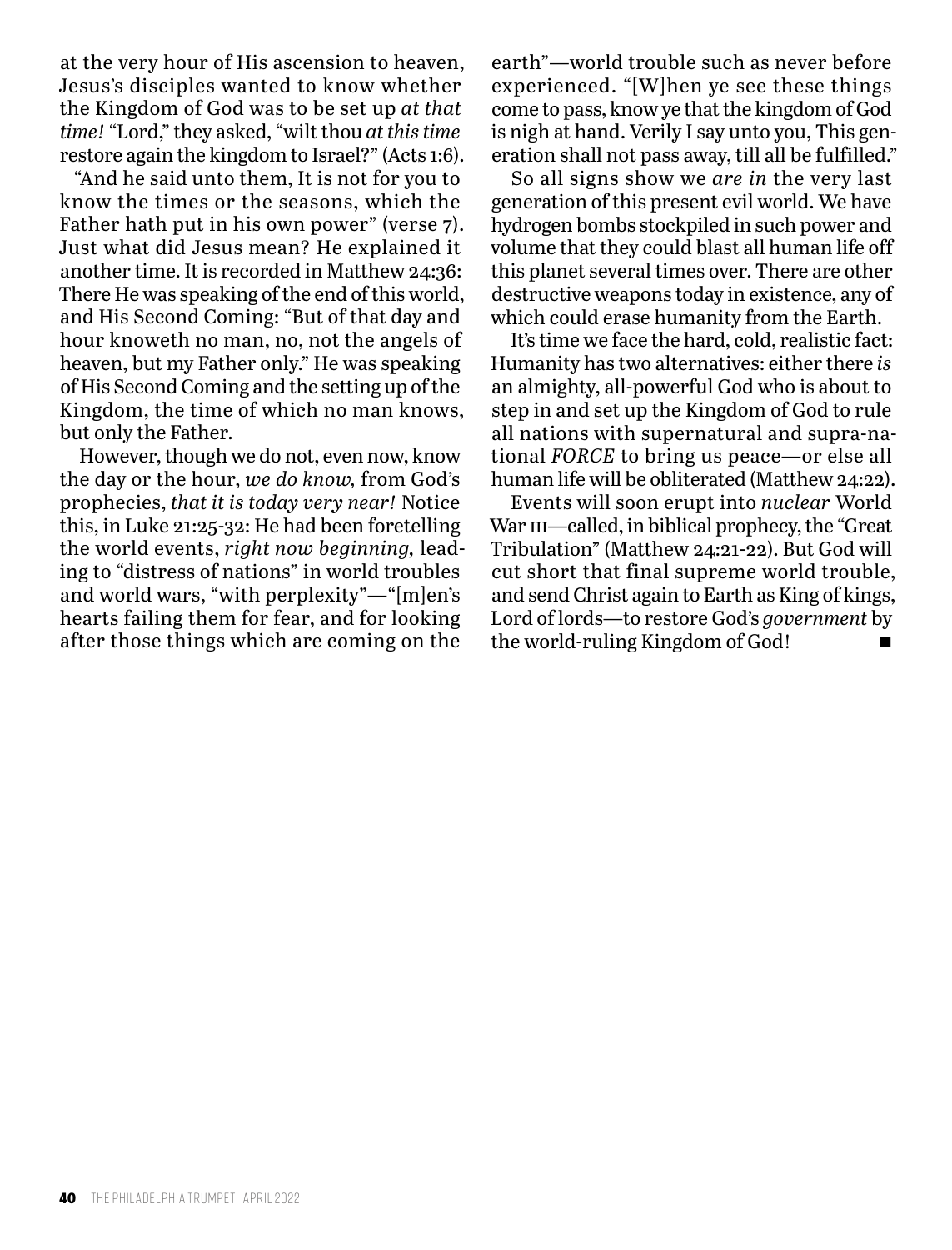#### Conquer Your Lions PRINCIPLES OF LIVING BRAD MACDONALD

**A proverb that changes how you look at the world, and your immediate future.**

ID YOU KNOW THAT MOST PEOPLE HAVE A<br>den of lions outside their homes?<br>Proverbs 22:13 describes the situation den of lions outside their homes? Proverbs 22:13 describes the situation this way: "The slothful man saith, There is a lion without, I shall be slain in the streets."

This pithy scripture captures a common aspect of human nature. Motivated by selfishness, laziness and fear, it goes to great lengths and concocts ridiculous excuses to avoid work, responsibility and risk. We have seen this demonstrated en masse in people's willingness to be locked down inside their homes because of a "pandemic."

The original Hebrew word for *lion* here means *images* of lions. The lion outside the lazy man's house in this proverb *is not real.* It is *imagined* in order to justify avoiding responsibility. The *Jamieson, Fausset and Brown Commentary* explains that the slothful person *invents* "imaginary dangers to excuse his indolence in staying at home, instead of going forth into active business." *Soncino* commentary says the lazy man "invents a fantastic reason for not going about his business."

Are there "lions" prowling outside your door?

*Time* can be a lion. Stretched between work, our responsibilities as husbands, fathers, wives, mothers, grandparents and children, and serving God, our lives can feel crowded. But do we exaggerate our time constraints to justify inactivity or to avoid responsibilities like prayer and Bible study? *I just don't have time* is often a fake lion.

*Sickness* can be a lion. The Bible provides guidelines for quarantine, separating yourself to protect others from contagion and to help you recover. But we can easily exploit a health issue to avoid going out and fulfilling our duties. If we do this, we are concocting an imaginary lion.

*Money* is a common variety of lion. Lack of money can be the perfect excuse for inactivity. We look out the window and see this

lion pacing at the door and conclude that we cannot help someone, cannot serve someone, cannot fix something. Money does limit us, but it can be easy to exaggerate how much.

Your human nature can easily exaggerate family situations, physical issues, intellectual plainness, personality traits, shyness and other character obstacles into lions. Even Moses, speaking directly to God, attempted to evade his responsibility to free the Israelites by exaggerating his vocal impediment, even though God obviously knew about it and gave him that responsibility regardless (Exodus 4:10). Human nature can easily transform a kitty-size issue into a lion-size menace.

The first step to overcoming this proclivity is to understand what motivates these thoughts. Matthew Henry's commentary states of the slothful person in Proverbs 22:13: "He talks of a lion without, but considers not his real danger from the devil, that roaring lion, which is in bed with him, and from his own slothfulness, which kills him."

The real lion in this proverb is not the imaginary one; it's human nature, inspired by Satan the devil!

"Be sober, be vigilant; because your adversary the devil, as a roaring lion, walketh about, seeking whom he may devour" (1 Peter 5:8). Human nature is influenced by Satan, who exaggerates imaginary lions to achieve his goal of making us uncertain, weak, lazy and inactive.

"Satan is subtle," *Trumpet* editor in chief Gerald Flurry writes in *The Epistles of Peter—A Living Hope*. "He has different messages for different people—he knows our weaknesses and how to attack us specifically."

The Apostle Peter tells us to counteract the lion by being "sober" and "vigilant." Being *sober* means being collected in spirit, temperate, circumspect, self-aware and clued in to your thoughts and motivations. Strive to recognize when you are searching for excuses to escape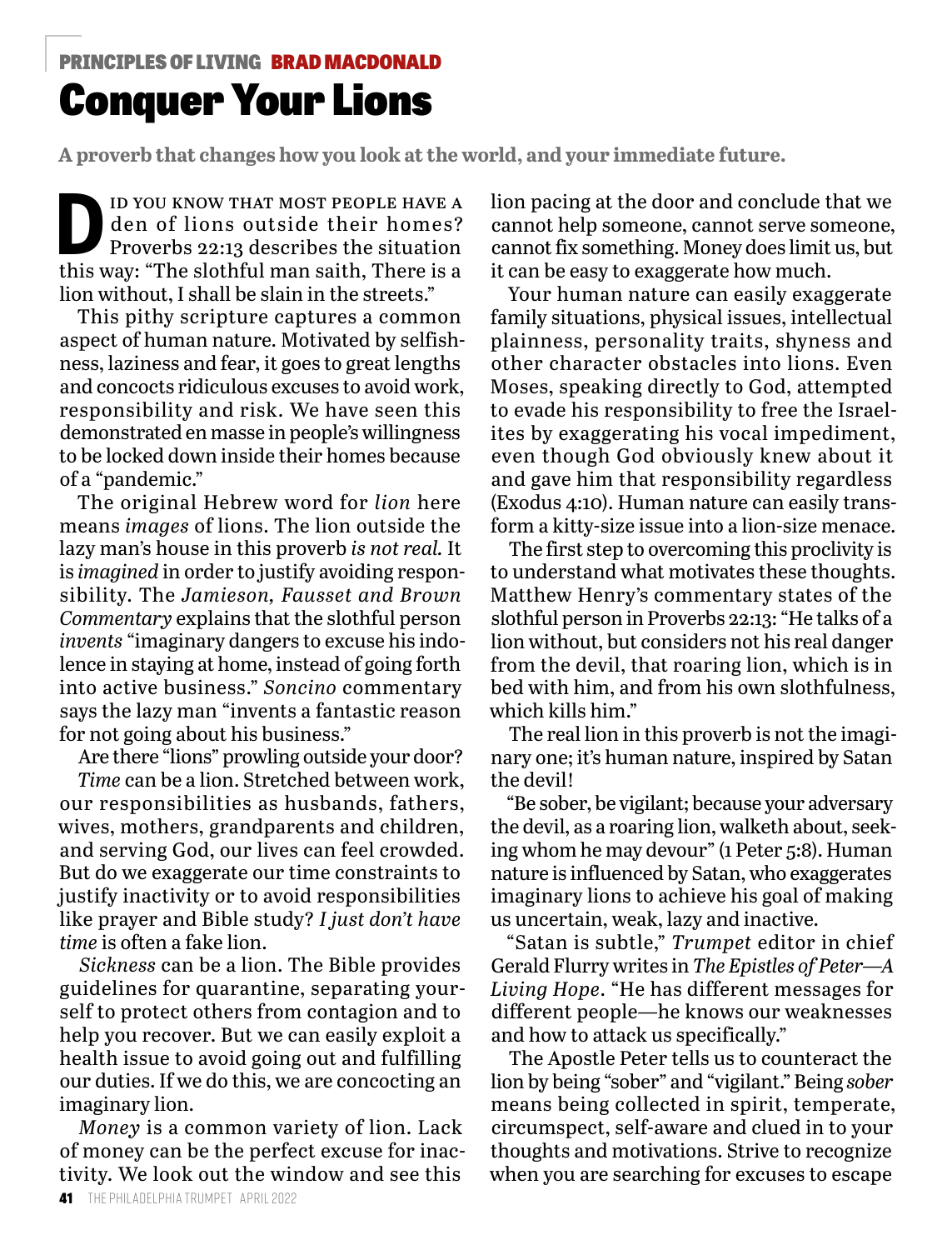responsibility. Being *vigilant* means giving strict attention to and being active. Satan and the imaginary lions he seeks to concoct in our minds are defeated through robust action, activity and energy. To really conquer, we must be "*doers* of the word" (James 1:22).

If you struggle with a habit of avoiding prayer, for example, stop mulling over the reasons and take action. If you find yourself formulating excuses to avoid getting together with people, pick up the phone and invite

someone over. You will be surprised at how fast lions will flee in the face of action!

When we conquer imaginary lions through activity and energy, and through God's help, we are doing more than overcoming excuses created to justify inactivity and laziness. We are defeating the influence of the real lion in our lives. By conquering your imaginary lions, you will conquer the real lion, Satan the devil.

Become a more effective Christian: Conquer your lions!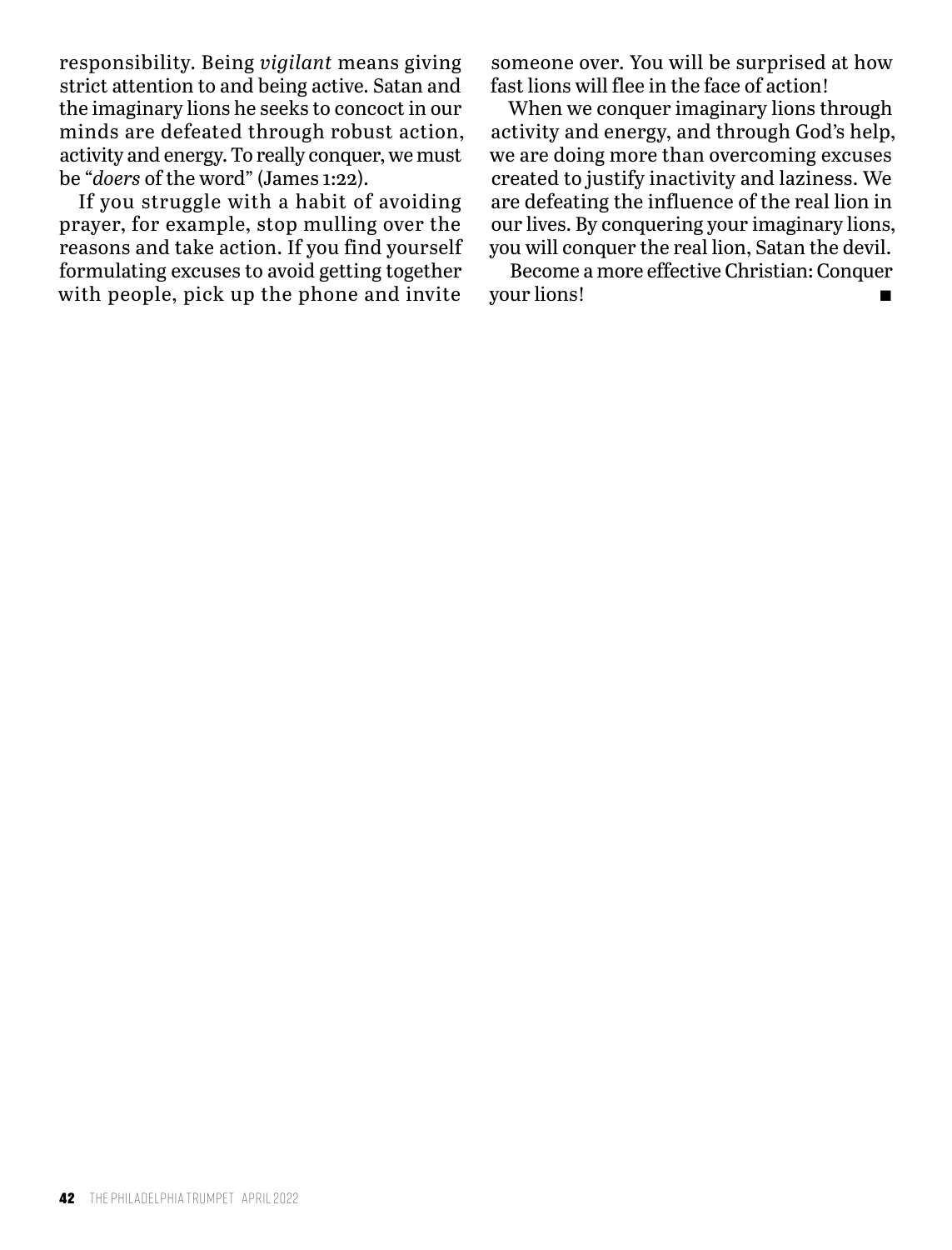### WORLDWATCH

#### **ASIA**

#### Russian President **Vladimir Putin** invaded

**Ukraine** just after the Winter Olympics in Beijing, China, came to their conclusion. On February 21, Putin sent "peacekeeping" forces into two breakaway regions in Ukraine's east, **Donetsk** and **Luhansk**. These Russia-led forces exchanged fire with Ukrainian troops before Russian armored columns pushed further into Ukraine. Videos posted by Ukrainian authorities showed fierce fighting around the country as air strikes hit cities and airborne troops landed near Kyiv.

The invasion was condemned by several countries at an emergency meeting of the United Nations Security Council as a violation of Ukraine's sovereignty and international law. Those who study and believe Bible prophecy are not surprised by what is happening. Ezekiel 38 is an important passage about an end-time Russian leader who rules over a great empire. In his booklet *The Prophesied 'Prince of Russia,'\* Trumpet* editor in chief Gerald Flurry predicted that this passage likely means that Vladimir Putin "will probably conquer more nations of the former Soviet Union."

Putin is also expanding his power over other former Soviet nations. Russia has completed a de facto "occupation" of **Belarus**, says a February 1 letter signed by 77 members of European Parliament. "The continued presence of Russian military forces at the request of the illegitimate [Belarussian leader Alexander] Lukashenko should be treated as an occupation of Belarus," it states. Of the 140,000 troops Putin deployed near Ukraine's borders in January, at least 30,000 were on Belarussian soil.

Like Ukraine and Georgia, Belarus was a member of the Russia-led Soviet Union (1922–1991). It remained closely aligned with Russia even after the bloc dissolved and worked under Lukashenko to officially merge with Russia. Combat-ready Russian troops in the country may speed the process.

Putin also strengthened Russia's ties with China, meeting with Chinese General

Secretary **Xi Jinping** in Beijing on February 4. The two signed a joint declaration, stating that their partnership "has no limits" and repeatedly opposing the United States-dominated global order, the first time such a declaration has explicitly referred to the U.S. as an adversary by name.

"[W]e have been proclaiming for over 50 years that Russia, China and other Asian nations would ally themselves in the end time," *Trumpet* editor in chief Gerald Flurry wrote in 2014. "*And we are in that end time now"* (**"Asia Stands With Putin"**).

On February 7, Xi Jinping issued a joint statement with Argentina President **Alberto Fernandez** demanding that Britain surrender to Argentina "the full exercise of sovereignty" over the **Falkland Islands**. Britain has controlled these islands since the 1830s, and the Falklanders want it to stay that way.

Genesis 22:17 says Abraham's descendants would come to control the "gate of his enemies," meaning strategic maritime locations around the world. Britain and the U.S. are the descendants who received the fulfilment of this promise. Prior to World War II, they controlled every major sea gate in the world: Suez, Panama, Hong Kong, Malta, Gibraltar, Falklands, Sri Lanka and others. But Deuteronomy 28:52 prophesied that if these descendants rejected God, He would revoke these blessings. In recent decades, this has been fulfilled as Britain and America have lost control of Suez, Panama, Hong Kong, Malta and many others. With China now joining Argentina, the Falklands could be next.

#### **MIDDLE EAST**

In a stunning scandal, it emerged in February that **Israeli police illegally hacked the devices** of dozens of private citizens, business leaders, journalists and government officials, reportedly including the aides of and the son of Knesset member **Benjamin Netanyahu**. The former prime minister is on trial for bribery and breach of trust, but this "**Pegasus affair**,"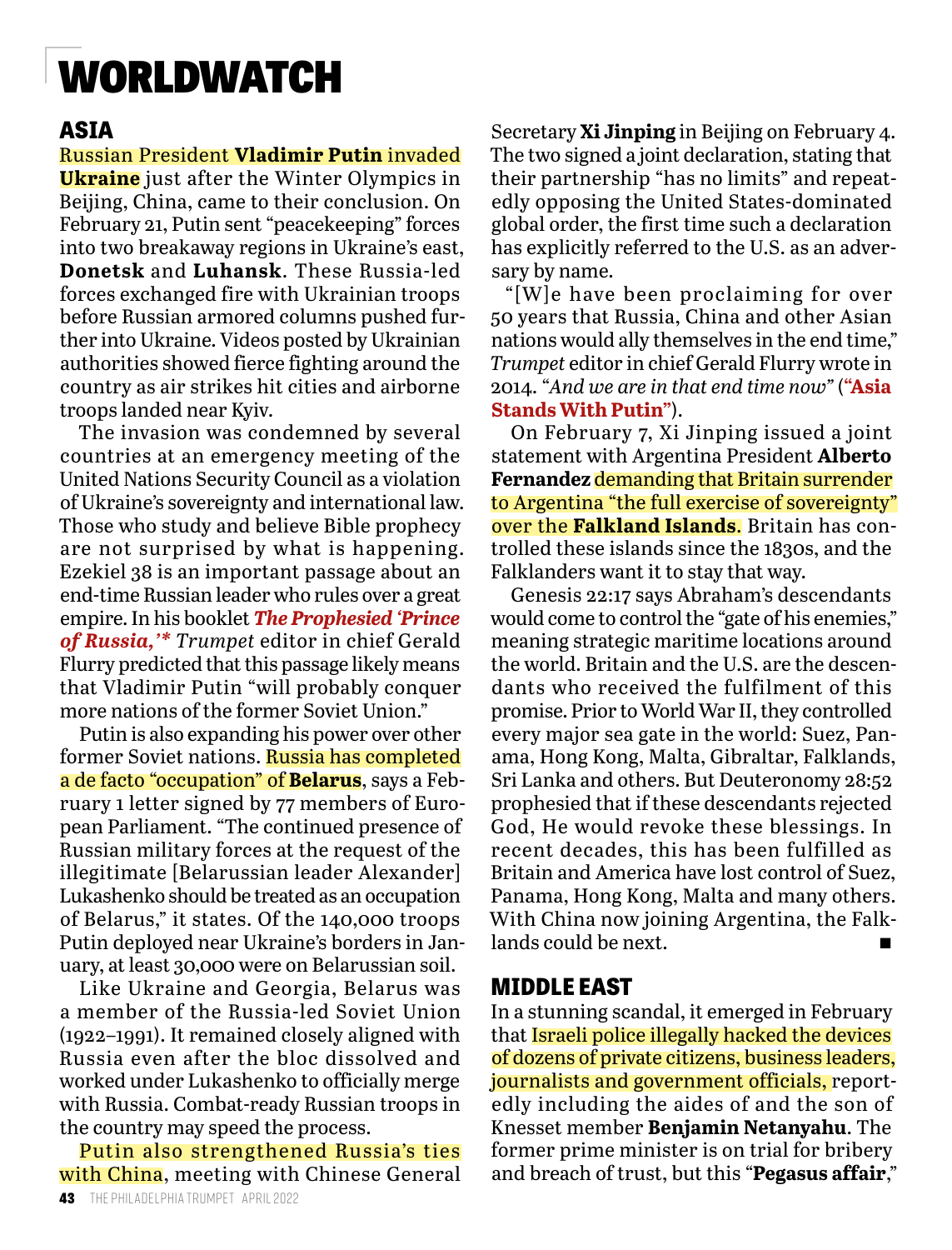named after the Israeli-developed software used in the hacking, lends strength to his argument that this trial and other attacks are an unjust, politically motivated "witch hunt." A similar exposé of the corrupt "deep state" is occurring in the United States. A great unraveling is underway, around the world.

In the Persian Gulf, **Iran**-backed **Houthi terrorists** killed three and wounded six in January in their first direct attack on the **United Arab Emirates**. The U.A.E. is part of a **Saudi Arabia**-led coalition that has been fighting Houthi rebels in **Yemen** since 2015. The attack used weapons supplied by Iran. Houthis are known to possess Iranian-supplied drones, cruise missiles and ballistic missiles and have used them repeatedly, mostly against Saudi Arabia. Iran is using this proxy group to threaten the **Bab el-Mandeb**, one of the world's most important oil choke points. On one side of the strait are military bases of five nations in **Djibouti**, and the increasingly well-armed and persistent Houthis are on the other. Continue to watch for Iran to threaten maritime trade through the Bab el-Mandeb and the **Strait of Hormuz**.

Also in January, *Iran's military successfully* tested its new Raafe solid-fuel rocket engine. Mounted to a ballistic missile, the engine would put all of Europe, including Iceland, within range of the Iranian regime. Iran has showcased its new long-range ballistic missile and named it the "Khaybar Shekan," a reference to a seventh-century Muslim conquest of Jews.

Editor in chief Gerald Flurry has consistently and accurately predicted Iran's rise to regional dominance for three decades. In the not-too-distant future, you will be reading about Iran further increasing its bold support for rebels and terrorists and further enhancing its military power to strike not only nearby shipping lanes but also sovereign nations, especially in Europe, and producing its first nuclear weapon. Iran's foreign policy, as Mr. Flurry has emphasized since the mid-1990s, is characterized and revealed in one word from the Daniel 11:40 prophecy: *push.* To learn more, read *The King of the South.* n

#### **EUROPE**

Fears of a Russian invasion have dominated European news. **Germany**'s starkly apparent appeasement of Russia was the main concern. But the crisis has also prompted European governments to consider rearmament. On January 25, Dr. **Thomas Enders**, president of the German Council on Foreign Relations and a former CEO of Airbus, called for a massive increase in German military spending to 2 or 3 percent of gross domestic product, potentially more than doubling the budget to roughly \$120 billion. Though this would be well behind the United States or China, it would surpass Russia (\$70 billion), Britain (\$60 billion) and France (\$50 billion). Even if not enhanced with German-Russian geopolitical collusion, such a change would revolutionize Germany's role in the world.

**Latvia** has called for NATO to increase its target level of military spending from 2 percent to 2.5 percent. **Poland** has announced that it is doubling the size of its military and is upgrading its Soviet-era tanks and planes to more modern versions. **Sweden** is boosting its military spending by 50 percent, and it responded to Russian deployments by deploying its own troops to Gotland, a strategic island in the Baltic region. **Greece**'s 2021 spending was up almost 60 percent compared to 2019, and despite a struggling economy **Italy** has increased military spending five years in a row. Many of these increases come on top of significant increases in prior years.

In 2004, *Trumpet* editor in chief Gerald Flurry wrote that Russian aggression "strikes intense fear in Europe" and fulfills Bible prophecy (**"Russia Frightens Europe—and Fulfills Bible Prophecy"**). Following Russia's forcible annexation of Crimea in 2014, he wrote, "The fear you see in Europe because of events in Crimea is going to cause 10 leaders in Europe to unite in a sudden and dramatic way" (**"The Crimean Crisis Is Reshaping Europe!"**).

Meanwhile, the euro currency became increasingly important as a major new pipeline from Russia to China was announced on February 4. Russia will supply 10 billion cubic meters of gas per year, and China will pay for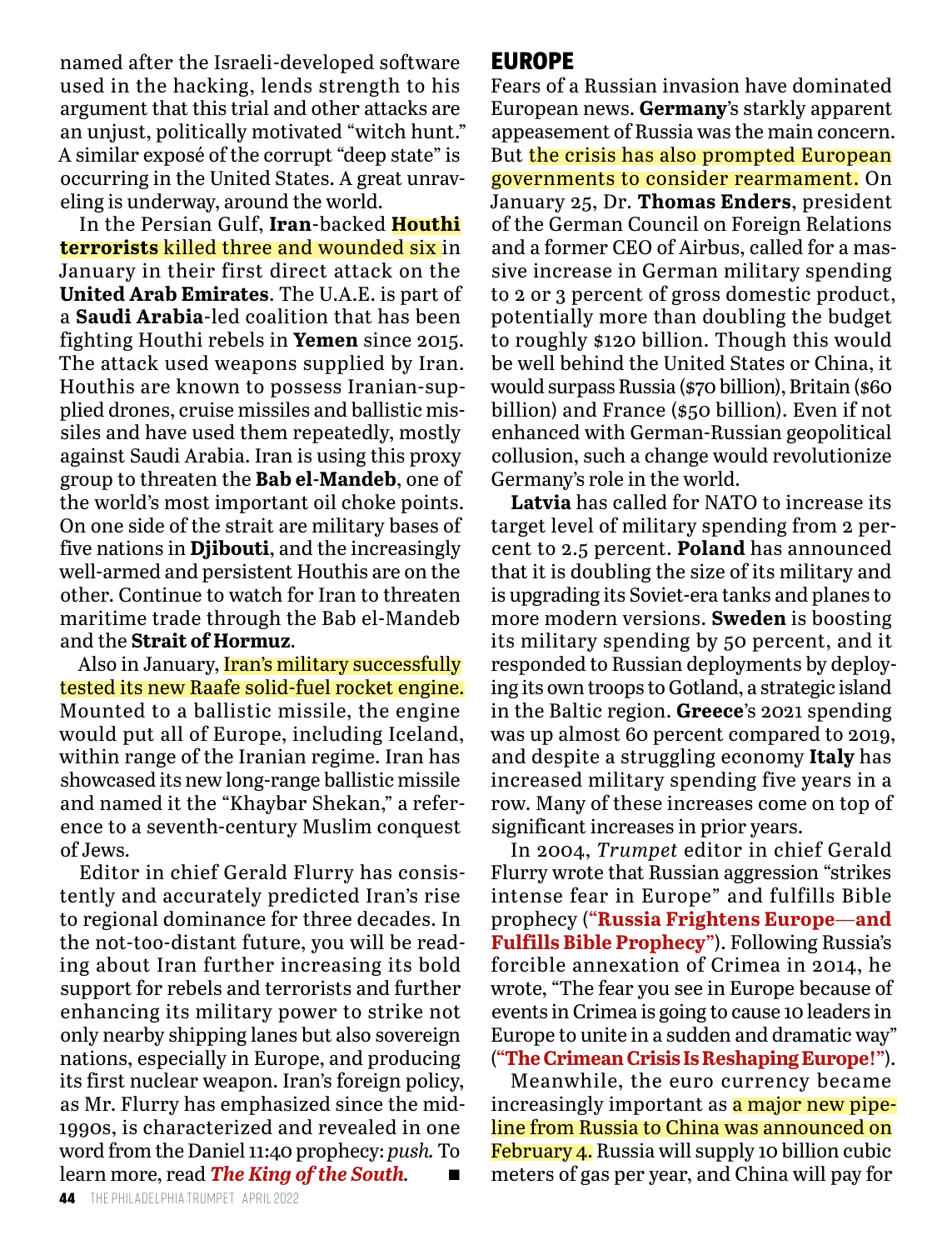it in euros. For almost a century, international trade has been conducted mostly in U.S. dollars. In 2015, 90 percent of trade between these two nations was conducted in dollars. By 2020, it had fallen to less than half. By mid-2021, the euro was being used for the majority of China-Russia trade.

Russia and the world's largest or soon-to-be largest economy appear to be dangling in front of European financial elites the enticing prospect of making the euro their new reserve currency. This would, intentionally, do great damage to the U.S. economy. The German Council on Foreign Relations consultancy believes Germany should form Europe all the way into a monetary union and strengthen the value of the euro. Its February 8 article, "Promoting the Euro—Countering Secondary Sanctions," argued that the European Union, a major exporter, is at a great disadvantage in any major trade war. A trade war between the U.S. and China, for example, would damage Europe heavily. Watch for Europe to avoid this by allying with China and, quite possibly, replacing the dollar as world reserve currency with the euro.

#### **ANGLO-AMERICA**

While the U.S.-Canada border is closed by government mandates and trucker protesters, the U.S.-Mexico border is wide open. Border Patrol apprehended 178,840 illegal aliens at the southern border in December, bringing the total number of apprehensions for 2021 to 2,035,010. Unknown numbers have entered and continue to enter without being apprehended, through this and other means, to the point that the actual population of the **United States** is being fundamentally transformed. Americans' ancestors in ancient Israel were specifically warned that they would lose their nation if they did not obey God. Deuteronomy 28:52 specifies open borders as one of the curses for disobedience that would afflict them and their descendants.

To keep the border open and make the vaccines mandatory, former First Lady **Michelle** 

**Obama** is leading an initiative to register 1 million new Democratic voters before this year's midterm elections. But more significantly, she also plans to lobby senators and recruit lawyers to legalize the fraud committed during the 2020 presidential election. "We've got to vote like the future of our democracy depends on it," she said on January 9. "[W]e must give Congress no choice but to act decisively to protect the right to vote and make the ballot box more accessible for everyone." Obama and other socialist Democrats want Congress to pass the Freedom to Vote Act and the John Lewis Voting Rights Advancement Act to increase the number of absentee and mail-in ballots used in American elections, decreasing the scrutiny of such ballots and allowing 2022 and beyond to be decided by unverified ballots, just as 2020 was. 2 Kings 14:26-28 record history that is also prophecy for this generation: Like its predecessor, the kingdom of Israel, modern America is facing complete destruction, and only God can save it.

Much of this destruction has come from socialists' attacks on the oldest and greatest constitution on Earth. One of their most effective attacks has been in the education of American schoolchildren. At this point, children learn very little about the principles of the Constitution and are held to lower and lower educational standards; instead, they are learning, from increasingly aggressive school administrators, the principles of Marxist-style critical race theory. After a September 2021 report exposed the further lowering of academic standards by radical Washington State education bureaucrats, Washington Policy Center's Liv Finne summarized the situation: English teachers will teach "white supremacy," "white privilege," "institutional racism" and "structural racism," instead of sentence structure, vocabulary, expression and communication; mathematics teachers will teach that their subject has been used to oppress racial minorities; and history teachers will teach about "social construction," "hierarchy," "white supremacy" and "racial democracy."  $\blacksquare$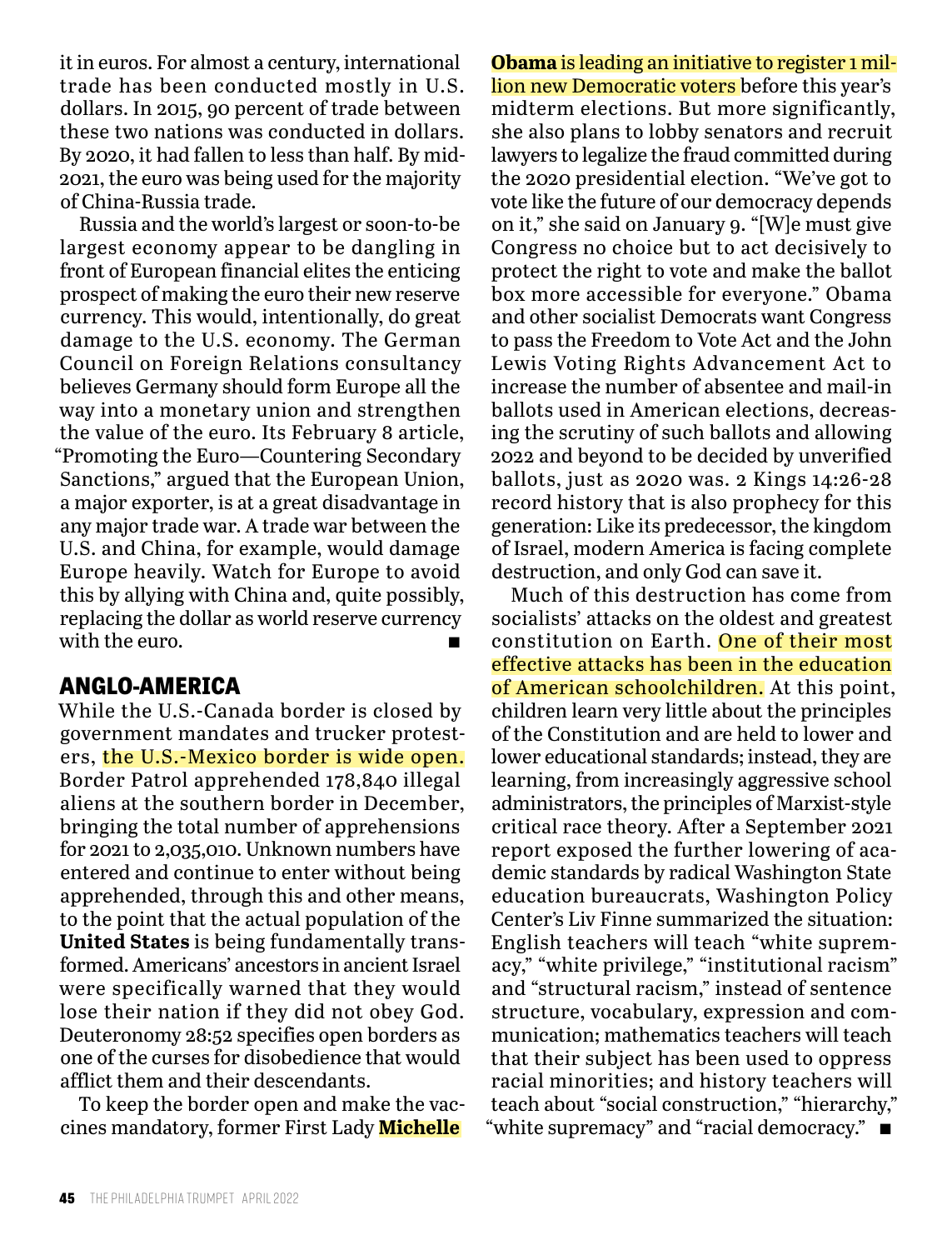#### COMMENTARY JOEL HILLIKER

### Why the Corruption Is Being Exposed

**'For there is nothing covered, that shall not be revealed'**

**Y** OU COULD SAY WE'RE LIVING IN THE AGE OF Exposure. Staggering amounts of high-<br>level corruption are being exposed in Exposure. Staggering amounts of highlevel corruption are being exposed in America and worldwide. It has been revealed in lawmakers, judges, doctors, executives, teachers, administrators and leaders in so many other aspects of our lives. Many of these are found in the English-speaking nations that are supposed to be the bastions of freedom and hope. Prime ministers, premiers and other leaders, some labeled "conservative," have been unmasked as weak, deceitful, corrupt and shockingly dictatorial. The wretchedness of our politics, our medicine, our business, our culture, our society that was hitherto hidden is on display.

This is important. This exposure puts a responsibility on you and me.

We used to be able to mostly ignore how politicians lie, how they sell their votes, how pharmaceutical companies pay off their regulators, how regulators hold pharmaceutical company stock, how journalists can be biased, how Big Business feigns social awareness to prioritize profit. No longer.

We respected our medical institutions well enough—the National Health Service in Britain; the Centers for Disease Control and Prevention, the National Institutes of Health and the Food and Drug Administration in the United States; and the World Health Organization. They were scientists dealing in matters of life and death, above politics and corruption. Not true. They are highly political, beholden to special interests, prone to self-justification and deceit, just as motivated by money as everyone else. And *because* they deal in matters of life and death, their politics and corruption mean they have blood on their hands.

We viewed corporate America as a symbol of the strength of our free-market system. Now we see so many of them supporting and funding

criminal organizations like Black Lives Matter. We see them supplying our personal information to the government for spying purposes. We see them abetting radicals in Washington and bowing down to Communists in Beijing.

We viewed the news media as independent advocates and watchdogs, pillars of informed, responsible self-government. Now we see leading outlets like the *New York Times* caught having published scripts written by the White House and agitprop written by Communist China. They have paid repressive foreign governments for access and accepted bribes for favorable coverage. cnn has been shaken by sex scandals, even pedophilia among top employees. Newsrooms everywhere have eschewed objective reportage in favor of blatant propaganda and censorship of truths deemed heretical. Crimes by one group are excused and ignored; crimes by another are fabricated and hyped.

We viewed our intelligence services as competent and necessary, operating in the national interest. We now see that they have morphed into an unelected "deep state," highly politicized, lacking oversight, heedless of law, dangerously powerful, weaponized by the left, and treasonous to the point of targeting a president before, during and after his legitimate election, then allowing or facilitating his defeat in an illegitimate election.

We viewed our judicial system, meant to be the world's best, as a bulwark of liberty, a model of impartial justice. But we have seen prosecutors set low bail or no bail for violent criminals; we have seen the guilty released and go on to commit murder; we have seen arsonists and rioters ignored. We have also seen people of different ideological persuasion, who were simply defending themselves or merely trespassing, imprisoned without bail and without trial like in a Soviet gulag.